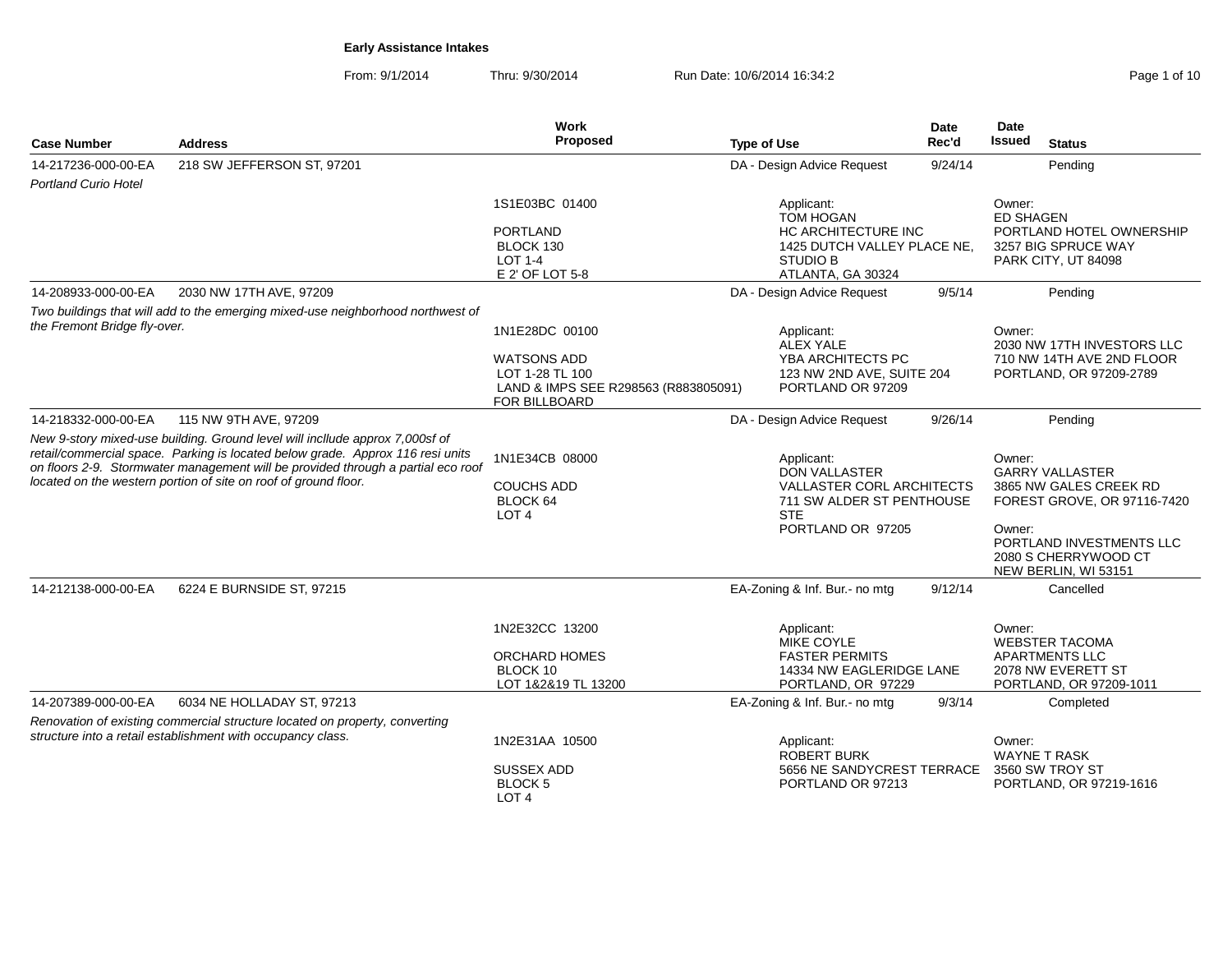From: 9/1/2014Thru: 9/30/2014 Run Date: 10/6/2014 16:34:2<br>
Rege 2 of 10

| <b>Case Number</b>                                     | <b>Address</b>                                                                                                                   | Work<br>Proposed                                    | <b>Type of Use</b>                                                                        | <b>Date</b><br>Rec'd | Date<br><b>Issued</b><br><b>Status</b>                                              |
|--------------------------------------------------------|----------------------------------------------------------------------------------------------------------------------------------|-----------------------------------------------------|-------------------------------------------------------------------------------------------|----------------------|-------------------------------------------------------------------------------------|
| 14-215303-000-00-EA                                    | 5625 E BURNSIDE ST, 97213                                                                                                        |                                                     | EA-Zoning & Inf. Bur.- no mtg                                                             | 9/19/14              | Pending                                                                             |
|                                                        | Convert office building to apartment building and construct new apartment                                                        |                                                     |                                                                                           |                      |                                                                                     |
| building.                                              |                                                                                                                                  | 1N2E31DB 02600                                      | Applicant:<br><b>STEVE FOSLER</b>                                                         |                      | Owner:<br><b>SUSAN L FERGUSON-TEETS</b>                                             |
|                                                        |                                                                                                                                  | SUNSET PK & ADD 2<br>BLOCK <sub>9</sub><br>LOT 9-12 | <b>FOSLER PORTLAND</b><br>ARCHITECTURE LLC<br>1930 NW LOVEJOY STREET<br>PORTLAND OR 97209 |                      | 620 SE 106TH AVE<br>PORTLAND, OR 97216                                              |
| 14-219579-000-00-EA                                    | 2720 SE STEELE ST, 97202                                                                                                         |                                                     | EA-Zoning & Inf. Bur.- no mtg                                                             | 9/30/14              | Pending                                                                             |
| building on vacant lot.                                | Early Assistance appointment for proposal to construct new 15-unit apartment                                                     |                                                     |                                                                                           |                      |                                                                                     |
|                                                        |                                                                                                                                  | 1S1E13BC 02400                                      | Applicant:<br><b>ROB MATTHEWS</b>                                                         |                      | Owner:<br>MARK CONNELLY                                                             |
|                                                        |                                                                                                                                  | SECTION 13 1S 1E<br>TL 2400 0.09 ACRES              | BLUE DART ACQUISITIONS, LLC<br>333 S. STATE ST.<br>#V452                                  |                      | 8014 NE GLISAN ST<br>PORTLAND, OR 97213-7042                                        |
|                                                        |                                                                                                                                  |                                                     | LAKE OSWEGO, OR 97034                                                                     |                      | Owner:<br>A LORENA CONNELLY<br>8014 NE GLISAN ST<br>PORTLAND, OR 97213-7042         |
| 14-211715-000-00-EA                                    | 3926 SE 11TH AVE, 97202                                                                                                          |                                                     | EA-Zoning & Inf. Bur.- w/mtg                                                              | 9/12/14              | Pending                                                                             |
|                                                        | EARLY ASSISTANCE FOR PROPOSED NEW 5,000 SF STRUCTURE<br>(FELLOWSHIP HALL) FOR SACRED HEART CHURCH                                |                                                     |                                                                                           |                      |                                                                                     |
|                                                        |                                                                                                                                  | 1S1E11CA 17500                                      | Applicant:<br><b>KEVIN GODWIN</b>                                                         |                      |                                                                                     |
|                                                        |                                                                                                                                  | <b>BENEDICTINE HTS</b>                              | <b>KMG DESIGNS</b>                                                                        |                      |                                                                                     |
|                                                        |                                                                                                                                  | <b>BLOCK7</b><br>LOT 1-5 & 7&9                      | 260 NW SUNDOWN WAY<br>PORTLAND, OR 97229                                                  |                      |                                                                                     |
| 14-212153-000-00-EA                                    | 438 NW BROADWAY, 97209                                                                                                           |                                                     | EA-Zoning & Inf. Bur.- w/mtg                                                              | 9/12/14              | Pending                                                                             |
|                                                        | CORE & SHELL TI FOR PACIFIC NORTHWEST COLLEGE OF ART.<br><b>INTERIOR - NEW RESTROOMS, STUDIOS &amp; SHOP. EXTERIOR - WINDOWS</b> |                                                     |                                                                                           |                      |                                                                                     |
| & ENTRANCES W/ CANOPIES                                |                                                                                                                                  | 1N1E34CB 00200                                      | Applicant:<br><b>CHRIS BIXBY</b>                                                          |                      |                                                                                     |
|                                                        |                                                                                                                                  | <b>COUCHS ADD</b><br>BLOCK 48                       | ALLIED WORKS ARCHITECTURE<br><b>INC</b>                                                   |                      |                                                                                     |
|                                                        |                                                                                                                                  | W 50' 1 1/2' OF LOT 6&7 EXC PT IN ST                | 1532 SW MORRISON STREET<br>PORTLAND OR 97205                                              |                      |                                                                                     |
| 14-214222-000-00-EA<br>Land division appt. Possible HR | 7654 N CRAWFORD ST, 97203                                                                                                        |                                                     | EA-Zoning & Inf. Bur.- w/mtg                                                              | 9/17/14              | Pending                                                                             |
|                                                        |                                                                                                                                  | 1N1W12DA 04000                                      | Applicant:<br><b>FRANCESCA GAMBETTI</b>                                                   |                      | Owner:<br><b>KARL SOUZA</b>                                                         |
|                                                        |                                                                                                                                  | SECTION 12 1N 1W<br>TL 4000 3.50 ACRES              | SHIELS OBLETZ JOHNSON, INC<br>1140 SW 11TH AVE<br>PORTLAND, OR 97205                      |                      | OPEN MEADOWS ALTERNATIVE<br>SCHOOLS, INC.<br>7621 N WABASH AVE<br>PORTLAND OR 97217 |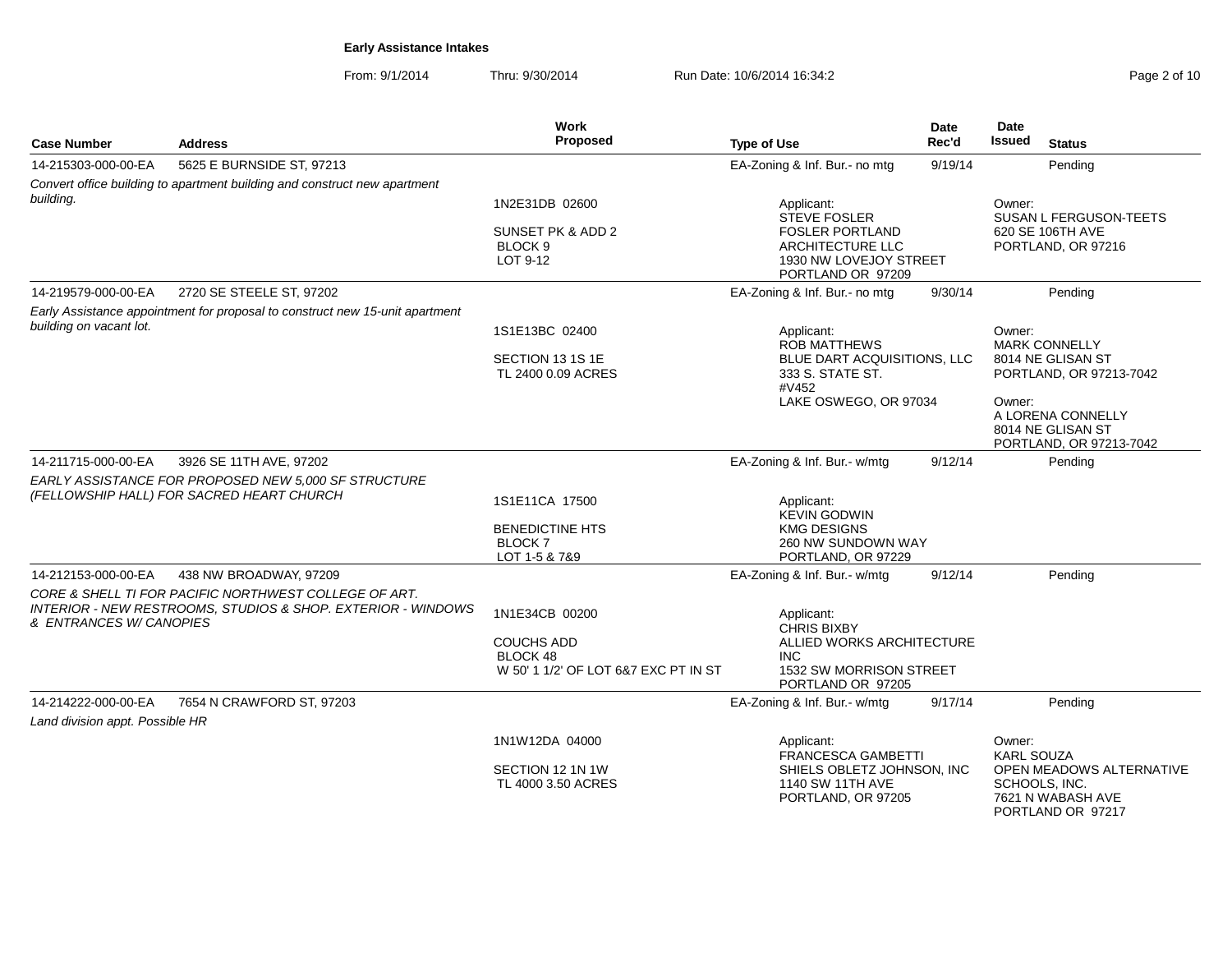From: 9/1/2014Thru: 9/30/2014 Run Date: 10/6/2014 16:34:2<br>
Run Date: 10/6/2014 16:34:2

|                     |                                                                                | Work                                                                |                    |                                                                                                                    | <b>Date</b> | Date   |                                                              |
|---------------------|--------------------------------------------------------------------------------|---------------------------------------------------------------------|--------------------|--------------------------------------------------------------------------------------------------------------------|-------------|--------|--------------------------------------------------------------|
| <b>Case Number</b>  | <b>Address</b>                                                                 | Proposed                                                            | <b>Type of Use</b> |                                                                                                                    | Rec'd       | Issued | <b>Status</b>                                                |
| 14-216336-000-00-EA | , 97201                                                                        |                                                                     |                    | EA-Zoning & Inf. Bur.- w/mtg                                                                                       | 9/23/14     |        | Pending                                                      |
|                     | 3-story, 13-unit mutlidwelling development with stormwater via rain gardens or |                                                                     |                    |                                                                                                                    |             |        |                                                              |
| detention basin.    |                                                                                | 1S1E09DB 02700<br>PORTLAND CITY HMSTD<br>BLOCK 38<br>W 1/2 OF LOT 7 |                    | Applicant:<br><b>SEAN O'NEILL</b><br><b>SCOTIA WESTERN STATES</b><br><b>HOUSING LLC</b><br>6340 N CAMPBELL AVENUE, |             | Owner: | EQUITY TRUST CO - CUST<br>146 E 12TH AVE<br>EUGENE, OR 97401 |
|                     |                                                                                | LOT 8 EXC E 56' OF N 39' & EXC E 64.5' OF S<br>11'                  |                    | <b>SUITE 240</b><br>TUSCON AZ 85718                                                                                |             | Owner: | EQUITY TRUST CO CUST<br>(FBO PAMELA J PERRYMAN IRA)          |
|                     |                                                                                |                                                                     |                    |                                                                                                                    |             | Owner: | <b>EQUITY TRUST CO CUST</b><br>(FBO GREGORY L KNECHT IRA)    |
|                     |                                                                                |                                                                     |                    |                                                                                                                    |             | Owner: | <b>EQUITY TRUST CO CUST</b><br>(FBO NANCY DEAN NICHOLS IRA)  |
|                     |                                                                                |                                                                     |                    |                                                                                                                    |             | Owner: | PENSCO TRUST CO<br>(FBO SCOTT POPE IRA)                      |
|                     |                                                                                |                                                                     |                    |                                                                                                                    |             | Owner: | <b>CRE AUTAC LP</b>                                          |
|                     |                                                                                |                                                                     |                    |                                                                                                                    |             | Owner: | <b>GORDON C GALLIC</b>                                       |
| 14-216495-000-00-EA | 8417 SW 24TH AVE, 97219                                                        |                                                                     |                    | EA-Zoning & Inf. Bur.- w/mtg                                                                                       | 9/23/14     |        | Pending                                                      |
|                     | Constructing 4 story apartment bldg with 12 under bldg parking spaces.         |                                                                     |                    |                                                                                                                    |             |        |                                                              |
|                     |                                                                                | 1S1E21CC 03700                                                      |                    | Applicant:                                                                                                         |             | Owner: |                                                              |
|                     |                                                                                | ALDER SPRINGS<br>BLOCK 6<br>N 1/2 OF LOT 2<br>LOT <sub>3</sub>      |                    | RICHARD POTESTIO<br>POTESTIO STUDIO<br>2211 SW Park Place #502<br>Portland, OR 97205                               |             |        | JAMES V FRANK<br>7438 SE 28TH AVE<br>PORTLAND, OR 97202-8811 |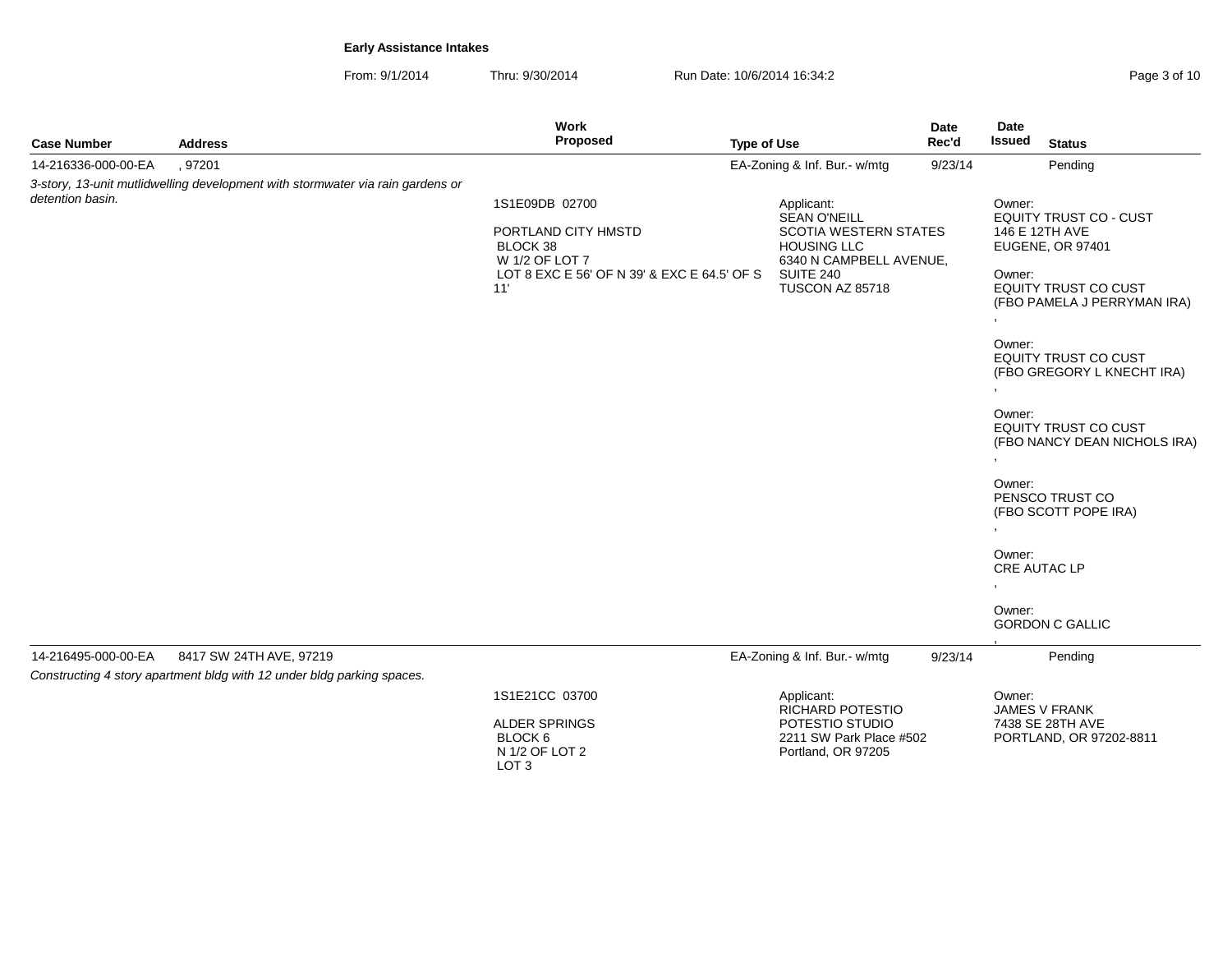From: 9/1/2014Thru: 9/30/2014 Run Date: 10/6/2014 16:34:2<br>
Rege 4 of 10

| <b>Case Number</b>                         | <b>Address</b>                                                                                                                                     | <b>Work</b><br>Proposed                                                         | <b>Type of Use</b>                                                                                           | <b>Date</b><br>Rec'd | Date<br><b>Issued</b>                                                        | <b>Status</b>                                                                                                                                                                                           |
|--------------------------------------------|----------------------------------------------------------------------------------------------------------------------------------------------------|---------------------------------------------------------------------------------|--------------------------------------------------------------------------------------------------------------|----------------------|------------------------------------------------------------------------------|---------------------------------------------------------------------------------------------------------------------------------------------------------------------------------------------------------|
| 14-211176-000-00-EA                        | 2247 SE 30TH AVE, 97214                                                                                                                            |                                                                                 | EA-Zoning & Inf. Bur.- w/mtg                                                                                 | 9/11/14              |                                                                              | Pending                                                                                                                                                                                                 |
|                                            | Early assistance for demolition of existing house, lot confirmation of 3 lots and<br>development of 3 new single dwellings, stormwater via drywell | 1S1E01CD 07700<br><b>LINNWOOD</b><br>BLOCK <sub>3</sub><br>LOT 10&11            | Applicant:<br>MIKE COYLE<br><b>FASTER PERMITS</b><br>14334 NW EAGLERIDGE LANE<br>PORTLAND, OR 97229          |                      | Owner:<br>ABDUL JAMIL KAMAWAL<br>2247 SE 30TH AVE<br>PORTLAND, OR 97214-5616 |                                                                                                                                                                                                         |
|                                            |                                                                                                                                                    | LOT 12 EXC PT IN ST                                                             |                                                                                                              |                      | Owner:                                                                       | MAHBOOBA KAMAWAL<br>2247 SE 30TH AVE<br>PORTLAND, OR 97214-5616                                                                                                                                         |
| 14-210846-000-00-EA<br>7 unit development. | 5024 SE CLAY ST, 97215                                                                                                                             |                                                                                 | EA-Zoning & Inf. Bur.- w/mtg                                                                                 | 9/10/14              |                                                                              | Pending                                                                                                                                                                                                 |
|                                            |                                                                                                                                                    | 1S2E06CA 05500<br><b>HAWTHORNE PL</b><br>BLOCK <sub>3</sub><br>LOT <sub>6</sub> | Applicant:<br><b>MIKE COYLE</b><br><b>FASTER PERMITS</b><br>14334 NW EAGLERIDGE LANE<br>PORTLAND, OR 97229   |                      | Owner:                                                                       | JEFFREY M PROSE<br>82 BLACKSTONE DR<br>SAN RAFAEL, CA 94903-1455                                                                                                                                        |
| 14-210745-000-00-EA                        | 751 N COOK ST, 97227                                                                                                                               |                                                                                 | EA-Zoning & Inf. Bur.- w/mtg                                                                                 | 9/10/14              |                                                                              | Pending                                                                                                                                                                                                 |
| ground floor, and residential units above. | New mixed use building with parking in rear, commercial and residential units on                                                                   | 1N1E27BA 04100<br><b>RIVERVIEW SUB</b><br>BLOCK 4<br>LOT 8-12 TL 4100           | Applicant:<br><b>GENE BOLANTE</b><br><b>STUDIO 3 ARCHITECTURE</b><br>222 COMMERCIAL ST NE<br>SALEM, OR 97301 |                      | Owner:<br>Owner:<br>W SUITE 200                                              | <b>FREMONT LOFTS LLC</b><br>870 TERRACE DR<br>LAKE OSWEGO, OR 97034<br>AARON WIGOD<br><b>MARATHON AQUISITION AND</b><br><b>DEVELOPMENT</b><br>30050 SW TOWN CENTER LOOP<br>WILSONVILLE OR 97070         |
| 14-210740-000-00-EA                        | .97227                                                                                                                                             |                                                                                 | EA-Zoning & Inf. Bur.- w/mtg                                                                                 | 9/10/14              |                                                                              | Pending                                                                                                                                                                                                 |
|                                            | MIXED USE BUILDING WITH PARKING. COMMERCIAL AND RESIDENTIAL<br>UNITS ON THE GROUND FLOOR, RESIDENTIAL UNITS ABOVE.                                 | 1N1E22DB 13600<br><b>ALBINA HMSTD</b><br><b>BLOCK 27</b><br>LOT <sub>9</sub>    | Applicant:<br><b>GENE BOLANTE</b><br><b>STUDIO 3 ARCHITECTURE</b><br>222 COMMERCIAL ST NE<br>SALEM, OR 97301 |                      | Owner:<br>Owner:<br>W SUITE 200                                              | SHAVER STREET PARTNERS LLC<br>2746 SE 26TH AVE<br>PORTLAND, OR 97202<br><b>AARON WIGOD</b><br><b>MARATHON AQUISITION AND</b><br><b>DEVELOPMENT</b><br>30050 SW TOWN CENTER LOOP<br>WILSONVILLE OR 97070 |
|                                            |                                                                                                                                                    |                                                                                 |                                                                                                              |                      |                                                                              |                                                                                                                                                                                                         |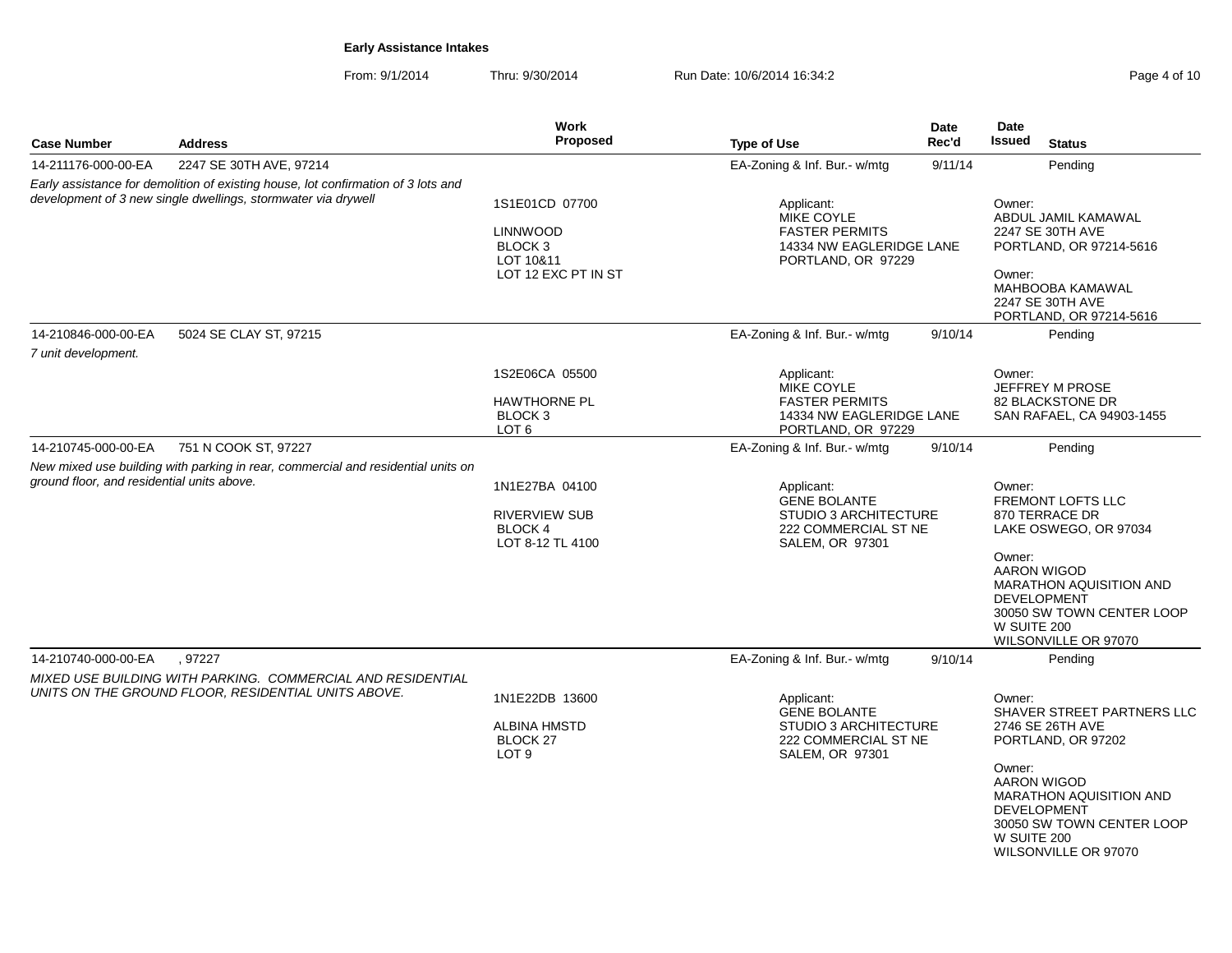| Page 5 of 10 |  |  |
|--------------|--|--|
|--------------|--|--|

|                                                |                                                                                                                                                                                              | <b>Work</b>                                                 |                                                                                                                          | <b>Date</b> | Date                                                                                           |  |  |
|------------------------------------------------|----------------------------------------------------------------------------------------------------------------------------------------------------------------------------------------------|-------------------------------------------------------------|--------------------------------------------------------------------------------------------------------------------------|-------------|------------------------------------------------------------------------------------------------|--|--|
| <b>Case Number</b>                             | <b>Address</b>                                                                                                                                                                               | Proposed                                                    | <b>Type of Use</b>                                                                                                       | Rec'd       | Issued<br><b>Status</b>                                                                        |  |  |
| 14-209169-000-00-EA                            | 535 NW 11TH AVE, 97209                                                                                                                                                                       |                                                             | EA-Zoning & Inf. Bur.- w/mtg                                                                                             | 9/8/14      | Pending                                                                                        |  |  |
| PER TWO UNITS.                                 | PROPOSED 90,000 GSF RESIDENTIAL TOWER (FAR 9:1). APPROXIMATELY<br>90 UNITS WITH 3,000 SF RETAIL USE ON GROUND FLOOR FRONTAGE.<br>PARKING MECHANIZED IN INTERIOR WITH APPROXIMATELY ONE SPACE | 1N1E33AD 03100                                              | Applicant:<br><b>STEVE POLAND</b><br>ANKROM MOISAN ARCHITECTS<br>6720 SW MACADAM AVE, SUITE<br>100<br>PORTLAND, OR 97219 |             | Owner:<br>L M F LLC<br>P O BOX 4614<br>PORTLAND, OR 97208-4614<br>Owner:                       |  |  |
|                                                |                                                                                                                                                                                              |                                                             |                                                                                                                          |             | <b>JOHN CARROLL</b><br><b>CARROLL INVESTMENTS</b><br>4129 SW GREENLEAF CT<br>PORTLAND OR 97221 |  |  |
| 14-209378-000-00-EA                            | .97210                                                                                                                                                                                       |                                                             | EA-Zoning & Inf. Bur.- w/mtg                                                                                             | 9/8/14      | Pending                                                                                        |  |  |
| questions re:NSFR on e-zone lot                |                                                                                                                                                                                              |                                                             |                                                                                                                          |             |                                                                                                |  |  |
|                                                |                                                                                                                                                                                              | 1N1E31CB 01400<br><b>ROYAL</b><br><b>BLOCK4</b>             | Applicant:<br><b>JOHM MARK COMER</b><br>2926 NW RALEIGH ST<br>PORTLAND OR 97223                                          |             | Owner:<br>JOHN M COMER<br>8545 SW CECILIA TER<br><b>TIGARD, OR 97223</b>                       |  |  |
|                                                |                                                                                                                                                                                              | LOT <sub>6</sub>                                            |                                                                                                                          |             |                                                                                                |  |  |
| 14-208351-000-00-EA                            | .97219                                                                                                                                                                                       |                                                             | EA-Zoning & Inf. Bur.- w/mtg                                                                                             | 9/5/14      | Pending                                                                                        |  |  |
| General development potential on three taxlots |                                                                                                                                                                                              |                                                             |                                                                                                                          |             |                                                                                                |  |  |
|                                                |                                                                                                                                                                                              | 1S1E32AC 00400<br><b>FOREST BROOKS</b><br>LOT <sub>13</sub> | Applicant:<br>SETH HENDERSON<br>PHK DEVELOPMENT, INC.<br>3330 NW YEON AVE, SUITE 200<br>PORTLAND OR 97210                |             | Owner:<br>CLYDE R POPE<br>726 NW 11TH AVE #602<br>PORTLAND, OR 97209                           |  |  |
|                                                |                                                                                                                                                                                              |                                                             |                                                                                                                          |             | Owner:<br><b>MERWYN R GREENLICK</b><br>726 NW 11TH AVE #602<br>PORTLAND, OR 97209              |  |  |
|                                                |                                                                                                                                                                                              |                                                             |                                                                                                                          |             | Owner:<br><b>HARRIET P GREENLICK</b><br>726 NW 11TH AVE #602<br>PORTLAND, OR 97209             |  |  |
| 14-213445-000-00-EA                            | 2750 SW ILLINOIS ST, 97201                                                                                                                                                                   |                                                             | EA-Zoning & Inf. Bur.- w/mtg                                                                                             | 9/16/14     | Pending                                                                                        |  |  |
|                                                | R5c 4 unit single family detached condos. Environmental, transportation issues.                                                                                                              |                                                             |                                                                                                                          |             |                                                                                                |  |  |
|                                                |                                                                                                                                                                                              | 1S1E17DD 04800<br><b>HARLEM</b><br>BLOCK <sub>5</sub>       | Applicant:<br><b>MARK DANE</b><br>MARK DANEPLANNING, INC.<br>13630 SW BUTNER RD                                          |             | Owner:<br><b>JAMES G CONDON</b><br>16727 NW NORWALK DR<br>BEAVERTON, OR 97006                  |  |  |
|                                                |                                                                                                                                                                                              | INC PT VAC ST LOT 1<br>LOT 2                                | BEAVERTON, OR 97005                                                                                                      |             | Owner:<br>SARAH J CONDON<br>16727 NW NORWALK DR<br>BEAVERTON, OR 97006                         |  |  |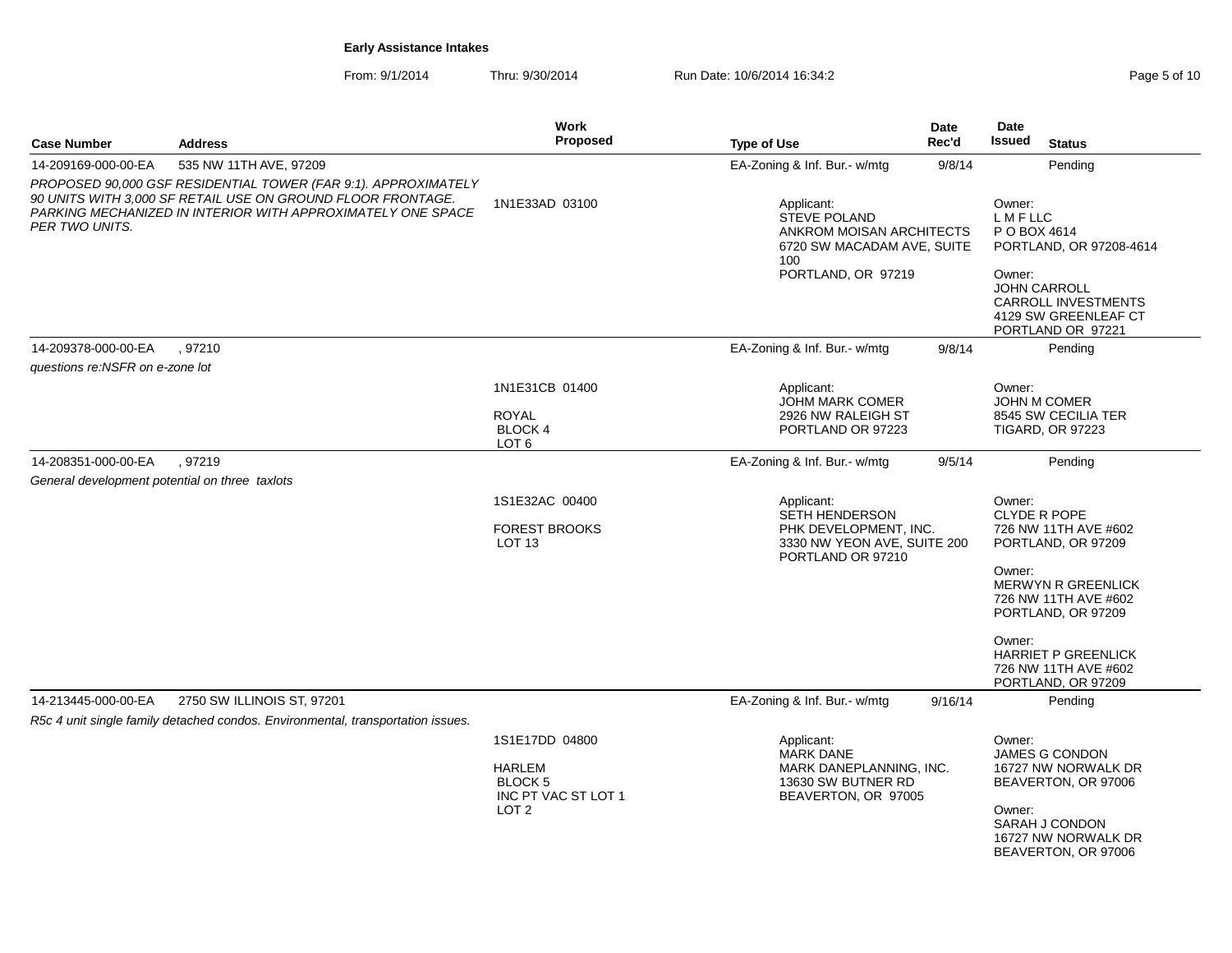From: 9/1/2014Thru: 9/30/2014 Run Date: 10/6/2014 16:34:2<br>
Rege 6 of 10

| <b>Case Number</b>                          | <b>Address</b>                                                                                                                                               | <b>Work</b><br>Proposed                                                                                                                                         | <b>Type of Use</b>                                                                                                               | <b>Date</b><br>Rec'd | Date<br><b>Issued</b>                                                                                                                             | <b>Status</b>                                                                                    |
|---------------------------------------------|--------------------------------------------------------------------------------------------------------------------------------------------------------------|-----------------------------------------------------------------------------------------------------------------------------------------------------------------|----------------------------------------------------------------------------------------------------------------------------------|----------------------|---------------------------------------------------------------------------------------------------------------------------------------------------|--------------------------------------------------------------------------------------------------|
| 14-219207-000-00-EA                         | 2405 N VANCOUVER AVE, 97227                                                                                                                                  |                                                                                                                                                                 | EA-Zoning & Inf. Bur.- w/mtg                                                                                                     | 9/30/14              |                                                                                                                                                   | Pending                                                                                          |
| Stormwater infiltration disposal.           | 5 story multifamily apartment building with basement parking structure.                                                                                      | 1N1E27DB 01800<br><b>ALBINA</b><br>BLOCK 35<br>LOT <sub>13</sub>                                                                                                | Applicant:<br><b>DON SOWIEJA</b><br>MYHRE GROUP ARCHITECTS<br>620 SW 5TH AVE SUITE 5000<br>PORTLAND OR 97204                     |                      | Owner:                                                                                                                                            | PRIVATE EQUITY GROUP LLC<br>10117 SE SUNNYSIDE RD #F707<br>CLACKAMAS, OR 97015-7708              |
| 14-218904-000-00-EA                         | 6224 E BURNSIDE ST, 97215                                                                                                                                    |                                                                                                                                                                 | EA-Zoning & Inf. Bur.- w/mtg                                                                                                     | 9/29/14              |                                                                                                                                                   | Pending                                                                                          |
| EA Appt Planner + SB's for proposed Triplex |                                                                                                                                                              |                                                                                                                                                                 |                                                                                                                                  |                      |                                                                                                                                                   |                                                                                                  |
|                                             |                                                                                                                                                              | 1N2E32CC 13200<br><b>ORCHARD HOMES</b><br>BLOCK 10<br>LOT 1&2&19 TL 13200                                                                                       | Applicant:<br><b>BARRY SMITH</b><br><b>BARRY R SMITH</b><br>715 SW MORRISON ST SUITE 909 2078 NW EVERETT ST<br>PORTLAND OR 97205 |                      | Owner:<br><b>WEBSTER TACOMA</b><br><b>APARTMENTS LLC</b>                                                                                          | PORTLAND, OR 97209-1011                                                                          |
|                                             |                                                                                                                                                              |                                                                                                                                                                 |                                                                                                                                  |                      | Owner:<br><b>STEVE ROSE</b><br>2078 NW EVERETT ST<br>PORTLAND OR 97209                                                                            | <b>BRISTOL EQUITIES INC</b>                                                                      |
| 14-218307-000-00-EA                         | 8936 SE KNAPP ST, 97266                                                                                                                                      |                                                                                                                                                                 | EA-Zoning & Inf. Bur.- w/mtg                                                                                                     | 9/26/14              |                                                                                                                                                   | Pending                                                                                          |
|                                             |                                                                                                                                                              | 1S2E21BD 11100<br><b>HOLLYWOOD</b><br>EXC W 62'-E 1/2 OF LOT 24 & W 24.95' OF<br><b>LOT 25</b>                                                                  | Applicant:<br><b>SERGEY TKACHUK</b><br><b>CORNERSTONE CUSTOM HOMES</b><br>LLC<br>10405 SE REX ST<br>PORTLAND, OR 97266           |                      | Owner:<br>NIKOLAY TKACHUK<br>10405 SE REX ST<br>PORTLAND, OR 97266<br>Owner:<br><b>TATYANA P TKACHUK</b><br>10405 SE REX ST<br>PORTLAND, OR 97266 |                                                                                                  |
| 14-218451-000-00-EA                         | 4601 SW SLAVIN RD, 97201                                                                                                                                     |                                                                                                                                                                 | EA-Zoning & Inf. Bur.- w/mtg                                                                                                     | 9/26/14              |                                                                                                                                                   | Pending                                                                                          |
| through filtration per city specs           | Amend and/or new Type II for 4 single families on parcel 285431 (plus 4 ADUs). 2<br>single families on parcel 285397 onsite storm water managemetn vial flow | 1S1E15BB 03300<br><b>TERWILLIGER HMSTD</b><br>BLOCK 19<br>INC PT VAC ST N OF SW SLAVIN ST LOT 1&2 LOS GATOS, CA 95030<br>EXC PT IN ST<br>LOT 17&18 EXC PT IN ST | Applicant:<br><b>NICK CONSTANTINE</b><br>AR DEVELOPMENT<br><b>20 MONTGOMERY ST</b>                                               |                      | Owner:<br>PORTLAND, OR 97219<br>Owner:<br>PORTLAND, OR 97202                                                                                      | SHANLEY PROPERTIES LLC<br>12029 SW SYLVANIE CT<br>OBB PARTNERS III LLC<br>205 SE SPOKANE ST #349 |
| 14-216563-000-00-EA                         | 6111 N CONCORD AVE, 97217                                                                                                                                    |                                                                                                                                                                 | EA-Zoning Only - no mtg                                                                                                          | 9/23/14              |                                                                                                                                                   | Pending                                                                                          |
| simultaneously. Potential Design Review.    | 2 parcel partition for 2 houses; applicant interested in town-house to rowhouse                                                                              | 1N1E16DA 13800<br><b>GRANVILLE</b><br>BLOCK 9<br>LOT <sub>3</sub>                                                                                               | Applicant:<br><b>KEYAN MIZANI</b><br>3302 SE SALMON ST<br>PORTLAND OR 97214                                                      |                      | Owner:<br><b>GREGORY M BROWN</b>                                                                                                                  | 6111 N CONCORD AVE<br>PORTLAND, OR 97217-4734                                                    |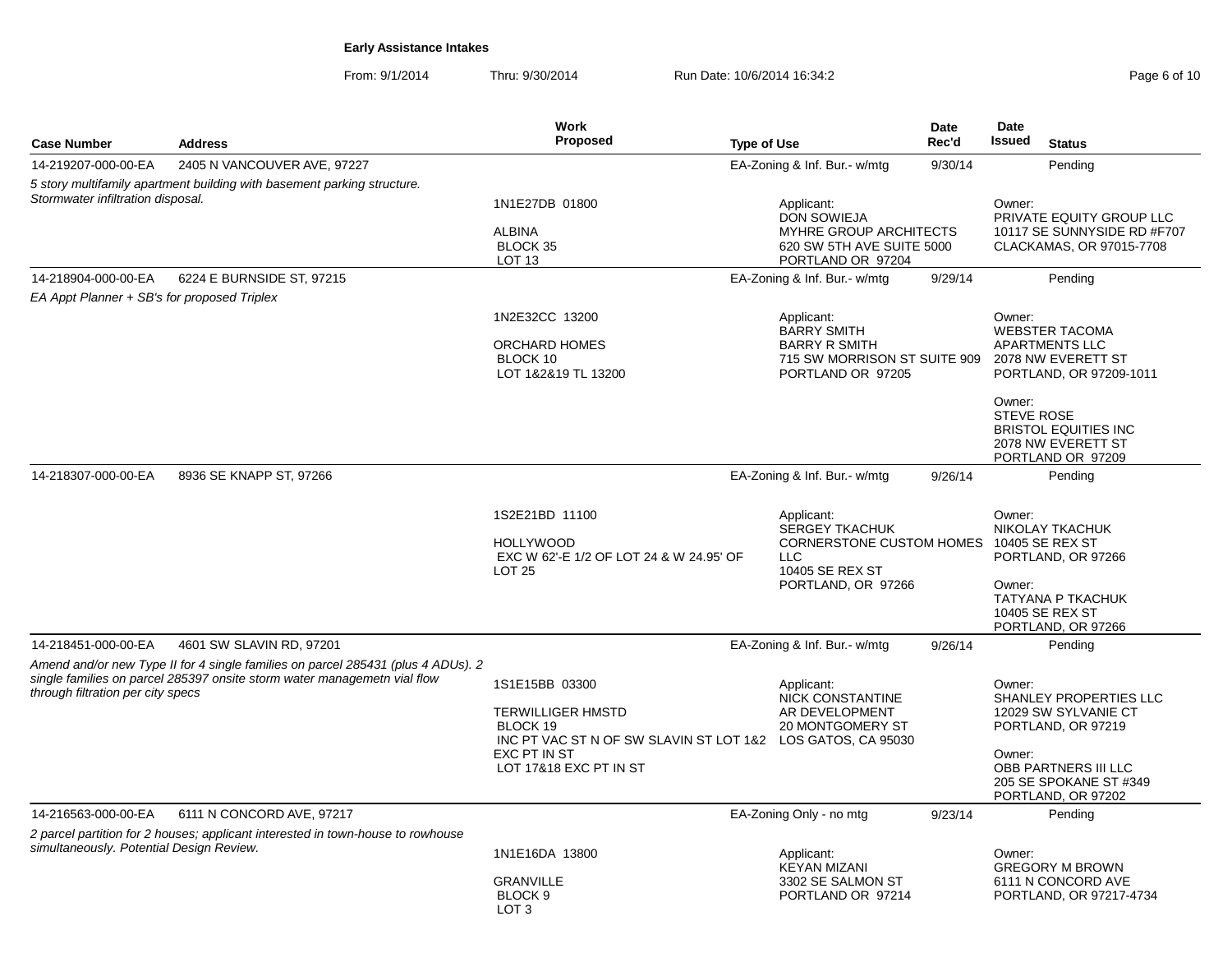From: 9/1/2014Thru: 9/30/2014 Run Date: 10/6/2014 16:34:2<br>
Rege 7 of 10

| <b>Case Number</b>                       | <b>Address</b>                                                                                                                                                                                                                                                                                                                                                                                                       | Work<br><b>Proposed</b>                                                                                   | <b>Type of Use</b>                                                                                                           | Date<br>Rec'd | Date<br>Issued                                     | <b>Status</b>                                                                                                                                            |
|------------------------------------------|----------------------------------------------------------------------------------------------------------------------------------------------------------------------------------------------------------------------------------------------------------------------------------------------------------------------------------------------------------------------------------------------------------------------|-----------------------------------------------------------------------------------------------------------|------------------------------------------------------------------------------------------------------------------------------|---------------|----------------------------------------------------|----------------------------------------------------------------------------------------------------------------------------------------------------------|
| 14-210898-000-00-EA                      | 6400 SW CANYON CT, 97221                                                                                                                                                                                                                                                                                                                                                                                             |                                                                                                           | EA-Zoning Only - w/mtg                                                                                                       | 9/10/14       |                                                    | Pending                                                                                                                                                  |
| Existing office building will be demo'd. | Approx 4 multi-family buildings over structured parking and surface parking.                                                                                                                                                                                                                                                                                                                                         | 1S1E06CB 01600<br>SECTION 06 1S 1E<br>TL 1600 3.46 ACRES                                                  |                                                                                                                              |               | Owner:                                             | <b>THOMAS V CLAREY</b><br>1200 SW 66TH AVE #300<br>PORTLAND, OR 97225-6004                                                                               |
|                                          |                                                                                                                                                                                                                                                                                                                                                                                                                      |                                                                                                           |                                                                                                                              |               | Owner:                                             | <b>SYLVAN PARK LLC</b><br>3939 NW ST HELENS RD<br>PORTLAND, OR 97210                                                                                     |
| 14-216447-000-00-EA                      | 1316 SE BELMONT ST, 97214                                                                                                                                                                                                                                                                                                                                                                                            |                                                                                                           | EA-Zoning Only - w/mtg                                                                                                       | 9/23/14       |                                                    | Pending                                                                                                                                                  |
| Early Assistance with Zoning only        |                                                                                                                                                                                                                                                                                                                                                                                                                      | 1S1E02BA 02500<br><b>EAST PORTLAND</b><br>BLOCK 286<br>E 1/2 OF LOT 1&2                                   | Applicant:<br><b>JERRY MITCHELL</b><br>TRUE ADAMS CO<br>438 N. HAYDEN ISLAND DR<br>PORTLAND, OR 97217                        |               | Owner:<br>572 W 11TH AVE                           | TIEL INVESTMENTS LLC<br>EUGENE, OR 97401-3450                                                                                                            |
| 14-206561-000-00-EA                      | 5920 SW 18TH DR, 97201                                                                                                                                                                                                                                                                                                                                                                                               |                                                                                                           | PC - PreApplication Conference                                                                                               | 9/2/14        |                                                    | Pending                                                                                                                                                  |
| HOA.                                     | Pre-Applicatication Conference to discuss Land Division-Planned Development<br>Review of a 21 lot, detached dwelling proposal. Lots 1-8 will have rear-loaded<br>garages from proposed 16-foot wide alley. Lots 9-21 will have vehicle access<br>from SW DeWitt, a proposed private street. The project includes open space<br>tracts, a water quality facility and a pedestrian path that will be maintained by the | 1S1E16CA 07600<br>HILLSDALE HTS<br><b>BLOCK1</b><br>N 36' OF LOT 2<br>LOT <sub>3</sub><br>LOT 4 EXC N 36' | Applicant:<br><b>TIM ROTH</b><br>JT ROTH CONSTRUCTION<br>12600 SW 72ND AVE., SUITE 200<br>PORTLAND OR 97223                  |               | Owner:<br>Owner:                                   | <b>JAMES C PORTER</b><br>6014 SW 18TH DR<br>PORTLAND, OR 97239-2002<br>LANCE JOHNSON<br>7322 SW 25TH AVE<br>PORTLAND, OR 97219-2528                      |
| 14-212045-000-00-EA                      | 202 SW JEFFERSON ST, 97201                                                                                                                                                                                                                                                                                                                                                                                           |                                                                                                           | PC - PreApplication Conference                                                                                               | 9/12/14       |                                                    | Pending                                                                                                                                                  |
|                                          | Pre-application conference to discuss Type III Design Review for proposed<br>15-story hotel with approx. 300 guest rooms and other associated facilities.                                                                                                                                                                                                                                                            | 1S1E03BC 01400                                                                                            | Applicant:<br><b>TOM HOGAN</b><br>HC ARCHITECTURE INC<br>1425 DUTCH VALLEY PLACE NE.<br><b>STUDIO B</b><br>ATLANTA, GA 30324 |               | Owner:<br><b>LLC</b><br>Owner:<br><b>ED SHAGEN</b> | PORTLAND HOTEL OWNERSHIP<br>5786 WIDEWATERS PKWY #9<br>SYRACUSE, NY 13214-1867<br>PORTLAND HOTEL OWNERSHIP<br>3257 BIG SPRUCE WAY<br>PARK CITY, UT 84098 |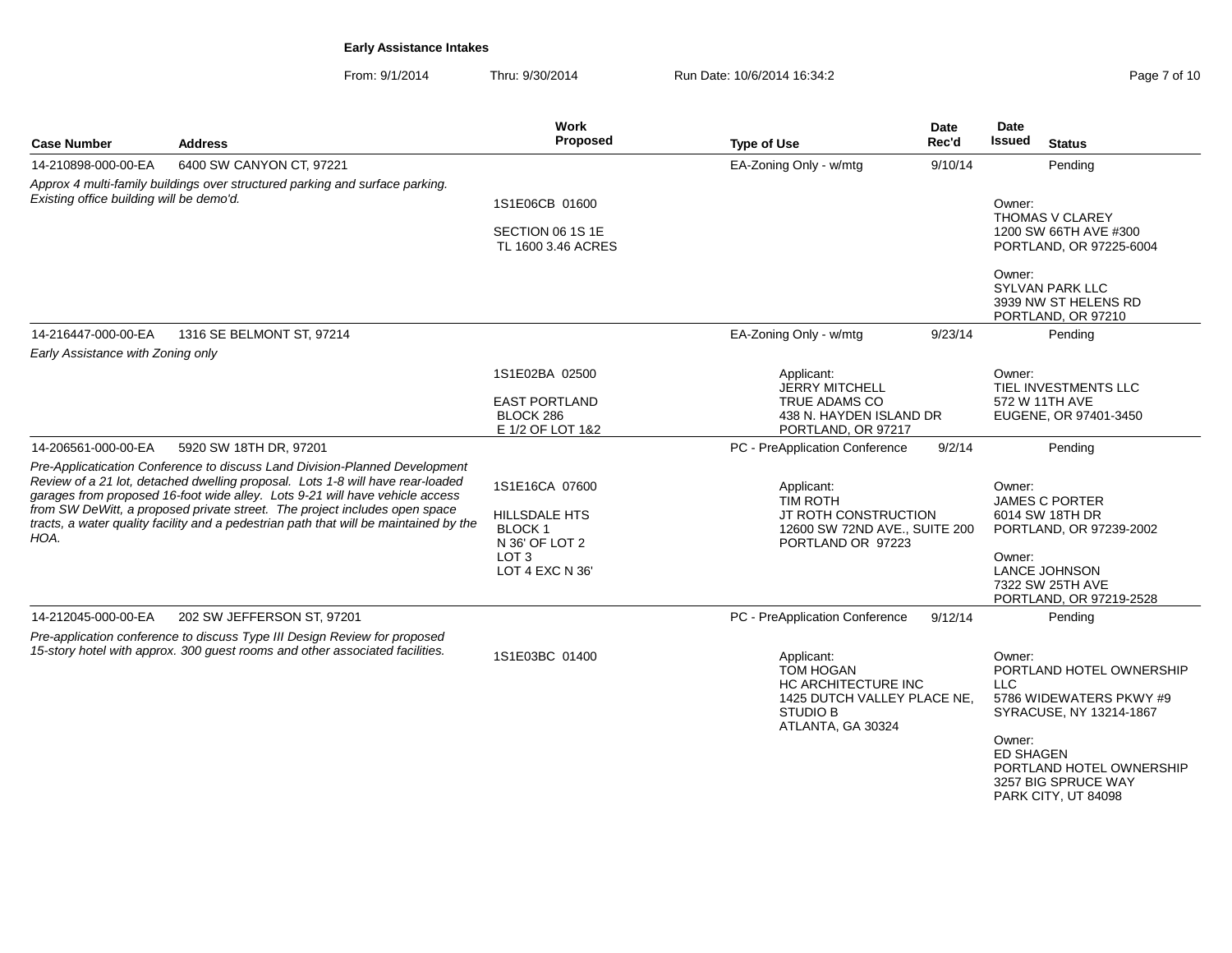From: 9/1/2014Thru: 9/30/2014 Run Date: 10/6/2014 16:34:2<br>
Rege 8 of 10

|                                         |                                                                                                                                                                                                                                                    | Work                                                                                                                 |                                                                                                                                            | Date    | Date                                                                                                                                                                                             |  |
|-----------------------------------------|----------------------------------------------------------------------------------------------------------------------------------------------------------------------------------------------------------------------------------------------------|----------------------------------------------------------------------------------------------------------------------|--------------------------------------------------------------------------------------------------------------------------------------------|---------|--------------------------------------------------------------------------------------------------------------------------------------------------------------------------------------------------|--|
| <b>Case Number</b>                      | <b>Address</b>                                                                                                                                                                                                                                     | <b>Proposed</b>                                                                                                      | <b>Type of Use</b>                                                                                                                         | Rec'd   | Issued<br><b>Status</b>                                                                                                                                                                          |  |
| 14-214725-000-00-EA                     | 1953 NW OVERTON ST, 97209                                                                                                                                                                                                                          |                                                                                                                      | PC - PreApplication Conference                                                                                                             | 9/18/14 | Pending                                                                                                                                                                                          |  |
|                                         | Type 3 design review for two buildings with 74 apts, 6-story (5 over 1) and 52                                                                                                                                                                     |                                                                                                                      |                                                                                                                                            |         |                                                                                                                                                                                                  |  |
| apts, 6-sory (5 over 1)                 |                                                                                                                                                                                                                                                    | 1N1E33AB 09500<br><b>COUCHS ADD</b><br><b>BLOCK 265</b><br>LOT 12&13                                                 | Applicant:<br>PHILLIP CHUBB<br><b>FFA ARCHITECTURE &amp;</b><br><b>INTERIORS INC</b><br>520 SW YAMHILL STREET STE 900<br>PORTLAND OR 97204 |         | Owner:<br><b>OVERTON STREET LLC</b><br>35530 SUNNYHILL LN<br>PLEASANT HILL, OR 97455-9643                                                                                                        |  |
| 14-216327-000-00-EA                     | 9442 NE 13TH AVE, 97211                                                                                                                                                                                                                            |                                                                                                                      | PC - PreApplication Conference                                                                                                             | 9/23/14 | Pending                                                                                                                                                                                          |  |
| Environmental Protection overlay zones. | Pre-application Conference to discuss Land Division and possible Environmental<br>Review for proposed 15-lot subdivision with open space and stormwater tract and<br>new street. A portion of the site is wthin the Environmental Conservation and | 1N1E02CD 03700<br>GOLF AC & PLAT 2<br>LOT 13 TL 3700<br>POTENTIAL TAX LIABILITY \$1379.72 DISQ<br>SPEC FARM ASSMT 92 | Applicant:<br><b>CHET ANTONSEN</b><br>62765 SE POWELL BUTTE HWY<br>BEND, OR 97701-8010                                                     |         | Owner:<br><b>JAMES E FITCHETT</b><br>9442 NE 13TH AVE<br>PORTLAND, OR 97211-1504                                                                                                                 |  |
| 14-216794-000-00-EA                     | 403 NW 5TH AVE, 97209                                                                                                                                                                                                                              |                                                                                                                      | PC - PreApplication Conference                                                                                                             | 9/23/14 | Pending                                                                                                                                                                                          |  |
| development of 6-story building.        | Pre-application conference for proposed Type III Design review which includes<br>renovation of a 5-story building, demo of an existing 2-story annex and                                                                                           | 1N1E34CA 01700<br><b>COUCHS ADD</b><br>BLOCK 37<br>LOT <sub>1</sub>                                                  | Applicant:<br>LISA PETTERSON<br><b>SERA ARCHITECTS</b><br>338 NW 5TH AVE<br>PORTLAND, OR 97209                                             |         | Owner:<br>OREGON CASKET LLC<br>333 NW 9TH AVE #1504<br>PORTLAND, OR 97209-3350<br>Owner:<br><b>MIKE MENASHE</b><br>OREGON CASKET, LLC<br>333 NW 9TH AVE #1504<br>PORTLAND, OR 97209              |  |
| 14-217837-000-00-EA                     | 221 SW NAITO BLVD, 97204                                                                                                                                                                                                                           |                                                                                                                      | PC - PreApplication Conference                                                                                                             | 9/25/14 | Pending                                                                                                                                                                                          |  |
|                                         | Pre-application conference fo Type III Historic Resources Review for 6-story,<br>67,000 sqare foot, 70' tall building for vacation ownership units.                                                                                                | 1N1E34DC 03200<br><b>PORTLAND</b><br>BLOCK <sub>26</sub><br>LOT 1&2<br>LOT 3 EXC S 1.37                              | Applicant:<br><b>JON MCAULEY</b><br><b>SERA ARCHITECTS</b><br>338 NW 5TH AVENUE<br>PORTLAND OR 97209                                       |         | Owner:<br>MWS L-75 LLC<br>920 SW 6TH AVE #223<br>PORTLAND, OR 97204<br>Owner:<br><b>MARC ROGERS</b><br><b>WYNDHAM WORLDWIDE</b><br><b>CORPORATION</b><br>3277 SEA HARBOR DR<br>ORLANDO, FL 32821 |  |
| 14-209329-000-00-EA                     | 1349 NE 88TH AVE, 97220                                                                                                                                                                                                                            |                                                                                                                      | Public Works Inquiry                                                                                                                       | 9/8/14  | Completed                                                                                                                                                                                        |  |
| dedications.                            | Public Works Inquiry - Basic Guidance. Construction of new SFR on vacant lot.<br>Questions on sewer / stormwater management, improvement requirements &                                                                                            | 1N2E33BA 03100<br><b>HAZELDELL</b><br><b>BLOCK 3 TL 3100</b>                                                         | Applicant:<br>JASON BUTTERWORTH<br>208 NE 104TH AVE<br>PORTLAND, OR 97220                                                                  |         | Owner:<br>DK HOMES LLC<br>12259 SE GREINER LN<br>HAPPY VALLEY, OR 97086-6260                                                                                                                     |  |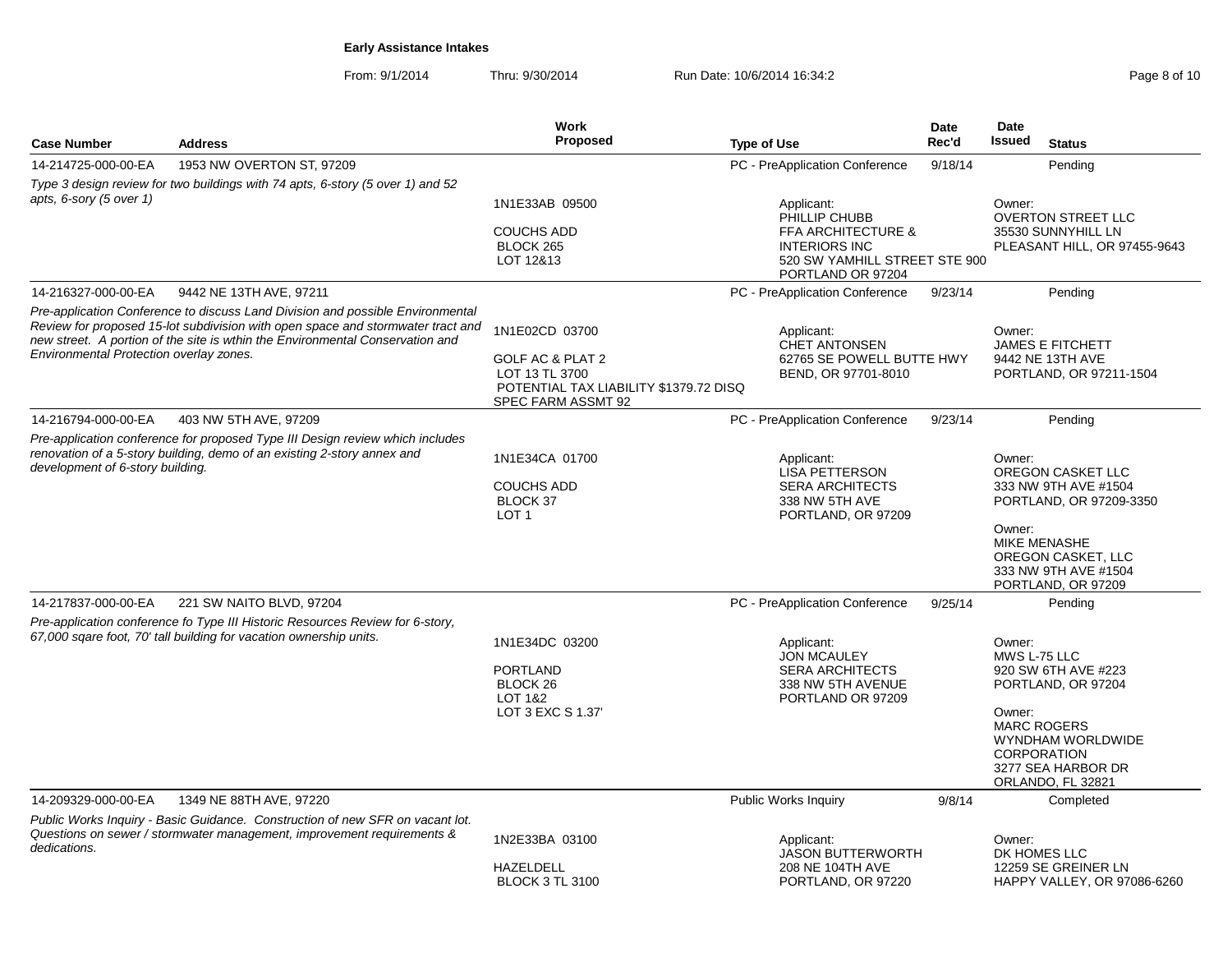From: 9/1/2014Thru: 9/30/2014 Run Date: 10/6/2014 16:34:2<br>
Rege 9 of 10

|                                        |                                                                                                                                                                                                                       | Work                                                                            |                                                                                                                                                 | Date    | Date                                                                                                                                                    |
|----------------------------------------|-----------------------------------------------------------------------------------------------------------------------------------------------------------------------------------------------------------------------|---------------------------------------------------------------------------------|-------------------------------------------------------------------------------------------------------------------------------------------------|---------|---------------------------------------------------------------------------------------------------------------------------------------------------------|
| <b>Case Number</b>                     | <b>Address</b>                                                                                                                                                                                                        | <b>Proposed</b>                                                                 | <b>Type of Use</b>                                                                                                                              | Rec'd   | Issued<br><b>Status</b>                                                                                                                                 |
| 14-210162-000-00-EA                    | 2940 NW MILL POND RD, 97229                                                                                                                                                                                           |                                                                                 | <b>Public Works Inquiry</b>                                                                                                                     | 9/9/14  | Completed                                                                                                                                               |
| dedications.                           | Public Works Inquiry - Basic Guidance. Construction of new NSFR on vacant lot.<br>Questions on sewer / stormwater management, improvement requirements &                                                              | 1N1W26BC 00600<br>SECTION 26 1N 1W<br>TL 600 0.22 ACRES                         | Applicant:<br><b>MIKE COYLE</b><br><b>FASTER PERMITS</b><br>14334 NW EAGLERIDGE LANE<br>PORTLAND, OR 97229                                      |         | Owner:<br><b>HOOSHANG TALEBI</b><br>11610 NW STONE MOUNTAIN LN<br>#301<br>PORTLAND, OR 97229-5995                                                       |
|                                        |                                                                                                                                                                                                                       |                                                                                 |                                                                                                                                                 |         | Owner:<br><b>TAHAREH ROHANI</b><br>11610 NW STONE MOUNTAIN LN<br>#301<br>PORTLAND, OR 97229-5995                                                        |
| 14-210706-000-00-EA                    | 6237 SE 69TH AVE, 97206                                                                                                                                                                                               |                                                                                 | <b>Public Works Inquiry</b>                                                                                                                     | 9/10/14 | Completed                                                                                                                                               |
|                                        | Public Works Inquiry - Basic Guidance. Demolition of existing structure with lot<br>confirmation & construction of 2 new SFRs. Questions on sewer / stormwater<br>management, improvement requirements & dedications. | 1S2E17CD 18700<br><b>BRUCES ADD</b><br>BLOCK <sub>2</sub><br>S 1/2 OF LOT 16&17 | Applicant:<br>MIKE COYLE<br><b>FASTER PERMITS</b><br>14334 NW EAGLERIDGE LANE<br>PORTLAND, OR 97229                                             |         | Owner:<br>LYLE D LYONS<br>4600 SE 33RD PL<br>PORTLAND, OR 97202-3451<br>Owner:<br><b>CLAUDINE M LYONS</b><br>4600 SE 33RD PL<br>PORTLAND, OR 97202-3451 |
| 14-211248-000-00-EA                    |                                                                                                                                                                                                                       |                                                                                 | <b>Public Works Inquiry</b>                                                                                                                     | 9/11/14 | Completed                                                                                                                                               |
| Public Works Inquiry - Basic Guidance. | Development on site out of City Limits but with ROW in City's jurisdiction<br>*2 properties attached are directly across the street (withiin Multnomah County)                                                        |                                                                                 | Applicant:<br>Kristy Raasch<br><b>Raasch Construction</b><br>3880 SE Deer Creek Way<br>Gresham, OR 97080                                        |         |                                                                                                                                                         |
| 14-213539-000-00-EA                    | 10321 SE HAROLD ST, 97266                                                                                                                                                                                             |                                                                                 | <b>Public Works Inquiry</b>                                                                                                                     | 9/16/14 | Completed                                                                                                                                               |
| dedications.                           | Public Works Inquiry - Basic Guidance. Construction of new SFR on vacant lot.<br>Questions on sewer / stormwater management, improvement requirements &                                                               | 1S2E15BC 12500<br><b>FOWLERS SUB</b><br>BLOCK 3<br>LOT <sub>9</sub>             | Applicant:<br>John Barinaga<br>Green Planet Construction LLC /<br><b>DBA SunLiving LLC</b><br>8226 SE Aspen Summit Dr #46<br>Portland, OR 97266 |         | Owner:<br><b>DBH SUNLIVING LLC</b><br><b>PO BOX 246</b><br>LAKE OSWEGO, OR 97034                                                                        |
| 14-219371-000-00-EA                    | 6251 SW HAMILTON WAY, 97221                                                                                                                                                                                           |                                                                                 | Public Works Inquiry                                                                                                                            | 9/30/14 | Pending                                                                                                                                                 |
|                                        | Public Works Inquiry - Basic Guidance. Construction of new SFR. Questions on<br>sewer / stormwater management, improvement requirements & dedications.                                                                | 1S1E18BB 03100<br><b>RALEIGH HILLS</b><br><b>BLOCK1</b><br>LOT 13&14 TL 3100    | Applicant:<br><b>ANDRA R GEORGES</b><br>2034 SW EDGEWOOD RD<br>PORTLAND, OR 97201                                                               |         | Owner:<br><b>ANDRA R GEORGES</b><br>2034 SW EDGEWOOD RD<br>PORTLAND, OR 97201                                                                           |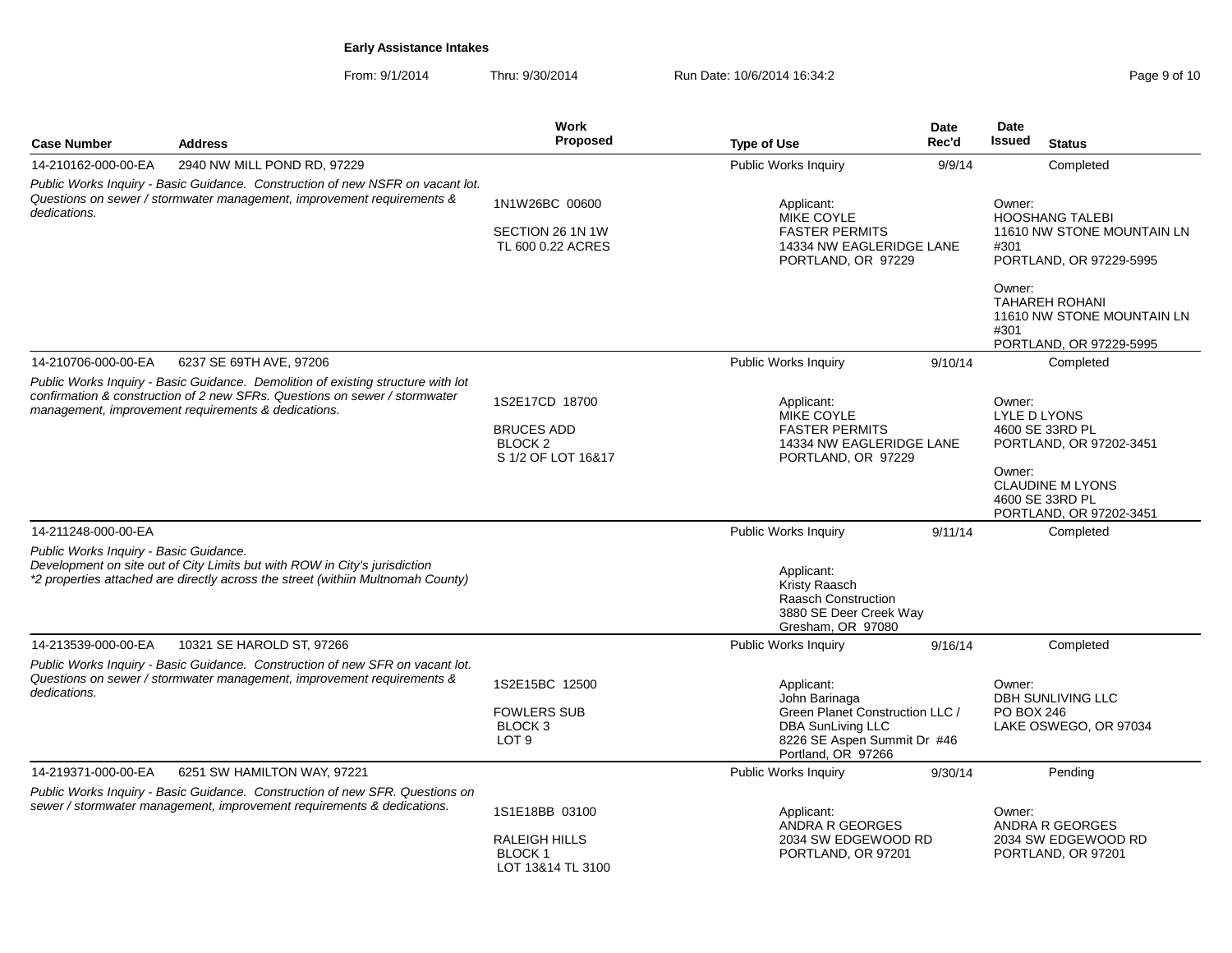From: 9/1/2014Thru: 9/30/2014 Run Date: 10/6/2014 16:34:2

| <b>Case Number</b>                      | <b>Address</b>                                                                                                                                             | Work<br><b>Proposed</b>                                                         | <b>Type of Use</b>                                                                                               | <b>Date</b><br>Rec'd          | Date<br>Issued<br><b>Status</b>                                                |
|-----------------------------------------|------------------------------------------------------------------------------------------------------------------------------------------------------------|---------------------------------------------------------------------------------|------------------------------------------------------------------------------------------------------------------|-------------------------------|--------------------------------------------------------------------------------|
| 14-217186-000-00-EA                     |                                                                                                                                                            |                                                                                 | Public Works Inquiry                                                                                             | 9/24/14                       | Pending                                                                        |
|                                         | Public Works Inquiry - Basic Guidance. Construction of new SFR. Questions on<br>sewer / stormwater management, improvement requirements & dedications.     |                                                                                 | Applicant:<br><b>LIANA M POP</b><br>2211 SE 130TH AVE<br>PORTLAND, OR 97233                                      |                               | Owner:<br>PAVEL POP<br>2211 SE 130TH AVE<br>PORTLAND, OR 97233                 |
| 14-217778-000-00-EA                     | 8935 SW 45TH AVE, 97219                                                                                                                                    |                                                                                 | Public Works Inquiry                                                                                             | 9/25/14                       | Application                                                                    |
| Development on three lots               |                                                                                                                                                            |                                                                                 |                                                                                                                  |                               |                                                                                |
|                                         |                                                                                                                                                            | 1S1E30AA 00600<br><b>WEST PORTLAND</b><br>BLOCK 46<br><b>LOT 11</b>             | Applicant:<br>Lynn LaRoche<br>4340 SW Melville Avenue                                                            |                               | Owner:<br>TREVOR N LA ROCHE<br>4340 SW MELVILLE AVE<br>PORTLAND, OR 97239-1359 |
| 14-218309-000-00-EA                     | <b>RIGHT OF WAY</b>                                                                                                                                        |                                                                                 | Public Works Inquiry                                                                                             | 9/26/14                       | Pending                                                                        |
| Public Right-of-way SE Clatsop Street   | Public Works Inquiry for a Clackamas County lot (State ID#: 12E29BA00301) and<br>Clackamas Count Tax Account #: 5018056 which adjacent to City of Portland |                                                                                 | Applicant:<br>ED CHRISTIENSEN<br><b>WELKIN ENGINEERING PC</b><br>WILSONVILLE OR 97070                            | 25260 SW PARKWAY AVE SUITE G  |                                                                                |
| 14-218009-000-00-EA                     | 1710 W BURNSIDE ST, 97205                                                                                                                                  |                                                                                 | Public Works Inquiry                                                                                             | 9/26/14                       | Pending                                                                        |
|                                         | Public Works Inquiry - Basic Guidance. Construction of new SFR. Questions on<br>sewer / stormwater management, improvement requirements & dedications.     | 1N1E33DC 00400<br><b>PORTLAND</b><br>EXC PT IN ST FRACTIONAL BLOCK BLOCK<br>325 | Applicant:<br><b>MATTHEW LILLARD</b><br><b>BAYSINGER PARTNERS</b><br><b>ARCHITECTURE PC</b><br>PORTLAND OR 97214 | 1006 SE GRAND AVE., SUITE 300 | Owner:<br><b>NSK LLC</b><br>5804 SW GILLCREST CT<br>PORTLAND, OR 97221-1029    |
| 14-214782-000-00-EA                     | 3838 SW PENDLETON ST, 97221                                                                                                                                |                                                                                 | Public Works Inquiry                                                                                             | 9/18/14                       | Completed                                                                      |
| improvement requirements & dedications. | Public Works Inquiry - Basic Guidance. Frontage improvements on SW<br>Pendleton & SW lowa St Questions on sewer / stormwater management,                   | 1S1E17CA 09600<br><b>DEWITT HTS</b><br><b>BLOCK A&amp;9 TL 9600</b>             | Applicant:<br>Kym Nguyen<br><b>Concept Design and Associates</b><br>P.O. BOX 8464<br>PORTLAND OR                 |                               | Owner:<br>DANNY J JONES<br>1724 SE 40TH AVE<br>PORTLAND, OR 97214-5224         |

**Total # of Early Assistance intakes: 44**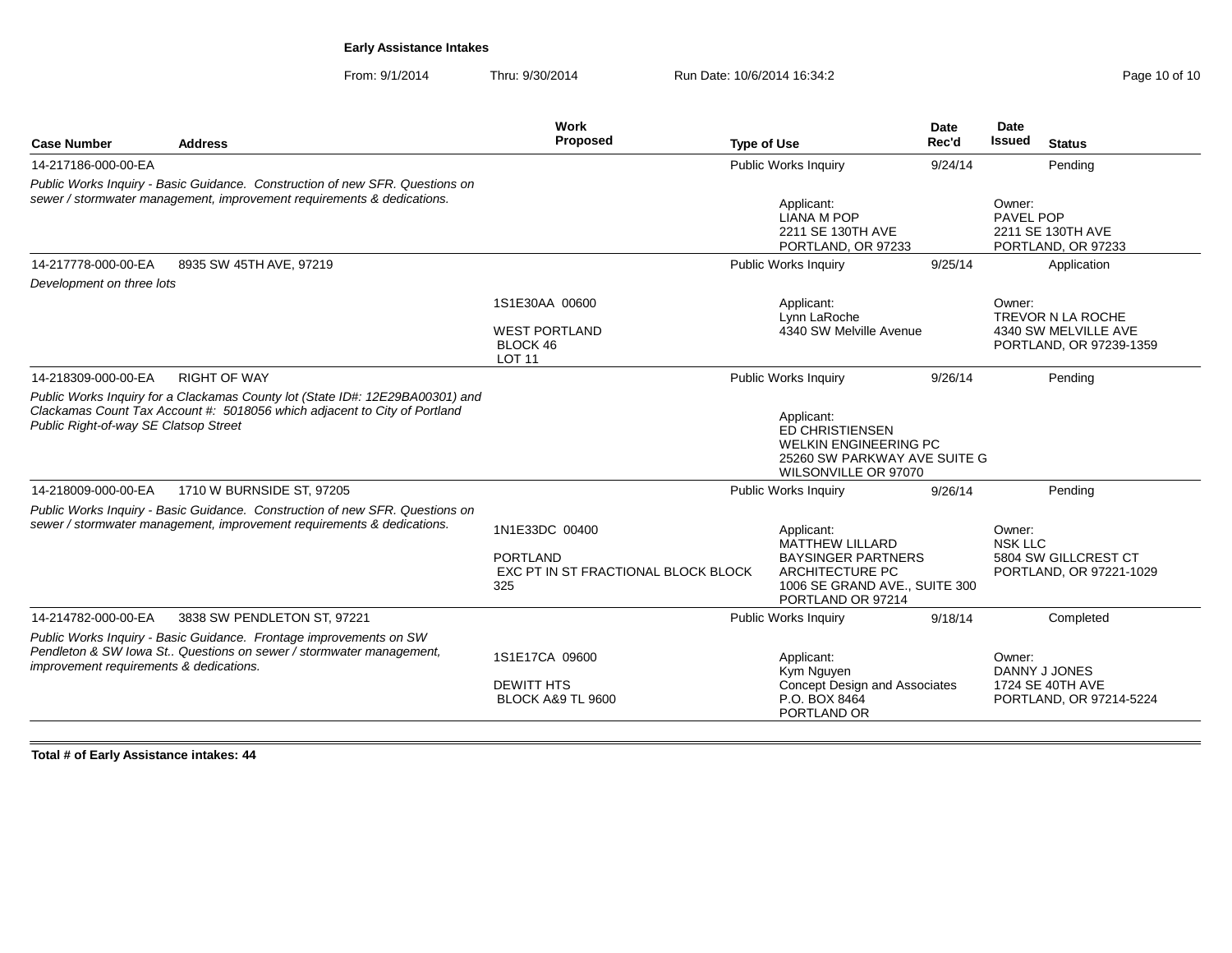**Final Plat Intakes**

From: 9/1/2014Thru: 9/30/2014 Run Date: 10/6/2014 16:34:2

| <b>Case Number</b>                           | <b>Address</b>                                                                                                                                                    | <b>Work</b><br>Proposed                                             | <b>Type of Use</b>                                                                           | Date<br>Rec'd | Date<br><b>Issued</b> | <b>Status</b>                                                                 |
|----------------------------------------------|-------------------------------------------------------------------------------------------------------------------------------------------------------------------|---------------------------------------------------------------------|----------------------------------------------------------------------------------------------|---------------|-----------------------|-------------------------------------------------------------------------------|
| 14-104842-000-00-FP                          | 7411 N IDA AVE, 97203                                                                                                                                             | FP - Final Plat Review                                              |                                                                                              | 9/2/14        |                       | <b>Under Review</b>                                                           |
| Final Plat to create a four lot subdivision. |                                                                                                                                                                   |                                                                     |                                                                                              |               |                       |                                                                               |
|                                              |                                                                                                                                                                   | 1N1E07BC 08300                                                      | Applicant:<br>Mike Coyle                                                                     |               | Owner:                | <b>ZETO HOMES LLC</b>                                                         |
|                                              |                                                                                                                                                                   | SOUTH ST JOHNS<br>BLOCK 6<br>LOT 9&10                               | <b>Faster Permits</b><br>14334 NW EAGLERIDGE LANE<br>PORTLAND, OR 97229                      |               |                       | 4080 SW CHARMING WAY<br>PORTLAND, OR 97225-2023                               |
| 14-130652-000-00-FP                          | 4133 N KERBY AVE, 97217                                                                                                                                           | FP - Final Plat Review                                              |                                                                                              | 9/8/14        |                       | <b>Under Review</b>                                                           |
| Final Plat to create two narrow lots.        |                                                                                                                                                                   |                                                                     |                                                                                              |               |                       |                                                                               |
|                                              |                                                                                                                                                                   | 1N1E22CA 11200                                                      | Applicant:<br><b>MAC EVEN</b>                                                                |               | Owner:                | <b>B M BOWMAN LLC</b>                                                         |
|                                              |                                                                                                                                                                   | <b>CENTRAL ALBINA</b><br>BLOCK 8<br>LOT <sub>5</sub>                | <b>EVEN BETTER HOMES</b><br>PO BOX 2021<br>GRESHAM OR 97030                                  |               |                       | 1517 SE 106TH AVE<br>VANCOUVER, WA 98664                                      |
| 14-167581-000-00-FP                          | .97211                                                                                                                                                            | FP - Final Plat Review                                              |                                                                                              | 9/29/14       |                       | Application                                                                   |
|                                              | Approval of a Preliminary Plan for a 2-parcel partition for single dwelling<br>development, as illustrated with Exhibit C.1, subject to the following conditions: | 1N1E14CC 10700                                                      | Applicant:                                                                                   |               | Owner:                |                                                                               |
|                                              |                                                                                                                                                                   | <b>CLOVERDALE EXTN &amp; PLAT 2</b><br>BLOCK 13<br>LOT <sub>7</sub> | <b>MIKE COYLE</b><br><b>FASTER PERMITS</b><br>14334 NW EAGLERIDGE LANE<br>PORTLAND, OR 97229 |               |                       | <b>BRISTOL CREEK HOMES</b><br>3055 NW YEON AVE #81<br>PORTLAND, OR 97210-1519 |
|                                              |                                                                                                                                                                   |                                                                     |                                                                                              |               | Owner:                | DEVELOPMENT CO LLC<br>3055 NW YEON AVE #81<br>PORTLAND, OR 97210-1519         |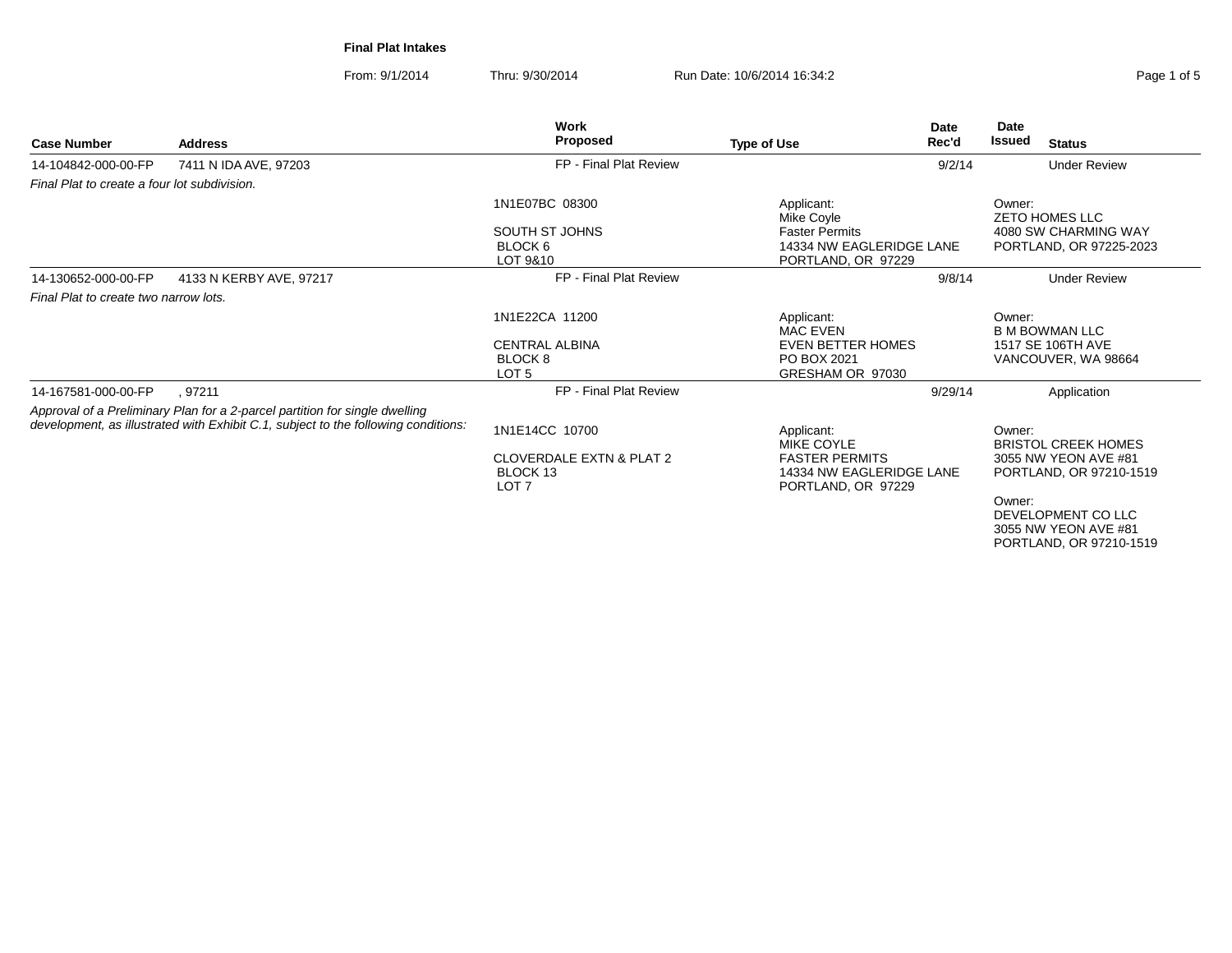**Final Plat Intakes**

From: 9/1/2014Thru: 9/30/2014 **Run Date: 10/6/2014 16:34:2 Page 2 of 5 Page 2 of 5** 

| <b>Case Number</b>                         | <b>Address</b>                                                                                                                                                                                                                                                                                                                                                                                                                                                                                                                                                                           | Work<br><b>Proposed</b>             | <b>Type of Use</b>                                                                    | Date<br>Rec'd | Date<br>Issued         | <b>Status</b>                                                                                          |
|--------------------------------------------|------------------------------------------------------------------------------------------------------------------------------------------------------------------------------------------------------------------------------------------------------------------------------------------------------------------------------------------------------------------------------------------------------------------------------------------------------------------------------------------------------------------------------------------------------------------------------------------|-------------------------------------|---------------------------------------------------------------------------------------|---------------|------------------------|--------------------------------------------------------------------------------------------------------|
| 13-241486-000-00-FP                        | 4937 SW NEVADA CT, 97219                                                                                                                                                                                                                                                                                                                                                                                                                                                                                                                                                                 | FP - Final Plat Review              |                                                                                       | 9/19/14       |                        | <b>Under Review</b>                                                                                    |
|                                            | Approval of a Preliminary Plan for a 2-parcel partition, that will result in 2 standard<br>lots as illustrated with Exhibit C.1, subject to the following conditions:                                                                                                                                                                                                                                                                                                                                                                                                                    | 1S1E19AA 05900                      | Applicant:                                                                            |               | Owner:                 |                                                                                                        |
| application;<br>Court; and                 | A.Supplemental Plan. Three copies of an additional supplemental plan shall be<br>submitted with the final plat survey for Land Use and BES review and approval.<br>That plan must portray how the conditions of approval listed below are met. In<br>addition, the supplemental plan must show the surveyed location of the following:<br>"Any buildings or accessory structures on the site at the time of the final plat<br>"The proposed sewer service for both parcels to the public sewer in SW Nevada<br>"Any other information specifically noted in the conditions listed below. | <b>LONG MEADOW</b><br><b>LOT 12</b> | MIKE COYLE<br><b>FASTER PERMITS</b><br>14334 NW EAGLERIDGE LANE<br>PORTLAND, OR 97229 |               | Owner:<br>AMY K NYBERG | DERRICK J WALKER<br>4937 SW NEVADA CT<br>PORTLAND, OR 97219<br>4937 SW NEVADA CT<br>PORTLAND, OR 97219 |
| B. The final plat must show the following: |                                                                                                                                                                                                                                                                                                                                                                                                                                                                                                                                                                                          |                                     |                                                                                       |               |                        |                                                                                                        |
| shown on the final plat.                   | 1. The applicant shall meet the street dedication requirements of the City<br>Engineer for SW Nevada Court. The required right-of-way dedication must be                                                                                                                                                                                                                                                                                                                                                                                                                                 |                                     |                                                                                       |               |                        |                                                                                                        |
| Multnomah County Deed Records."            | 2.A recording block for each of the legal documents such as maintenance<br>agreement(s), acknowledgement of special land use conditions, or Declarations<br>of Covenants, Conditions, and Restrictions (CC&Rs) as required by Conditions<br>C.8 and C.9 below. The recording block(s) shall, at a minimum, include language<br>substantially similar to the following example: "An Acknowledgement of Special<br>Land Use Conditions has been recorded as document no.                                                                                                                   |                                     |                                                                                       |               |                        |                                                                                                        |
|                                            | C. The following must occur prior to Final Plat approval:                                                                                                                                                                                                                                                                                                                                                                                                                                                                                                                                |                                     |                                                                                       |               |                        |                                                                                                        |
| <b>Streets</b>                             |                                                                                                                                                                                                                                                                                                                                                                                                                                                                                                                                                                                          |                                     |                                                                                       |               |                        |                                                                                                        |
| the final plat review process.             | 1. The applicant shall complete street and storm sewer waivers of remonstrance<br>(for future street and storm sewer improvements) as required by the City<br>Engineer. Waiver forms and instructions will be provided to the applicant during                                                                                                                                                                                                                                                                                                                                           |                                     |                                                                                       |               |                        |                                                                                                        |
| Utilities                                  |                                                                                                                                                                                                                                                                                                                                                                                                                                                                                                                                                                                          |                                     |                                                                                       |               |                        |                                                                                                        |
| sewer system on the site.                  | 2. The applicant shall meet the requirements of the Site Development Section of<br>the Bureau of Development Services for decommissioning the existing sanitary                                                                                                                                                                                                                                                                                                                                                                                                                          |                                     |                                                                                       |               |                        |                                                                                                        |
|                                            | 3. The applicant shall meet the requirements of the Fire Bureau for ensuring<br>adequate hydrant flow from the nearest hydrant. The applicant must provide<br>verification to the Fire Bureau that Appendix B of the Fire Code is met, the<br>exception is used, or provide an approved Fire Code Appeal.                                                                                                                                                                                                                                                                                |                                     |                                                                                       |               |                        |                                                                                                        |

4.The applicant shall meet the requirements of the Fire Bureau for fire hydrant spacing. The applicant must provide verification that Appendix C of the Fire Codeis met to the satisfaction of the Fire Bureau. If a new hydrant is required by the<br>Fire Bureau, the applicant shall meet the requirements of the Fire Bureau for<br>installing a new fire hydrant. The applicant must contact the Development Services Department at 503-823-7368, for fee installation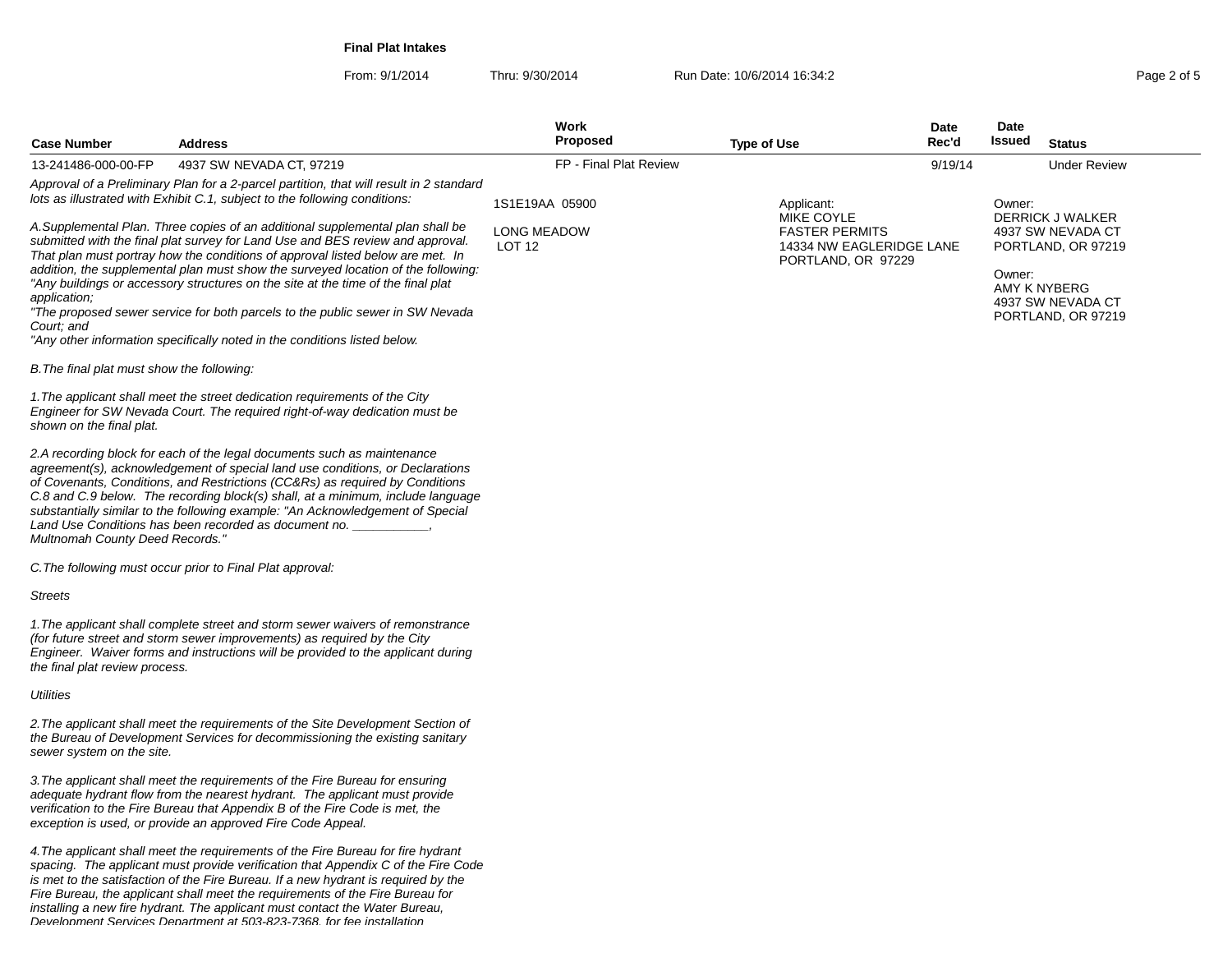Development Services Department at 503-823-7368, for fee installation information related to the purchase and installation of fire hydrants. The applicantmust purchase the hydrant and provide verification to the Fire Bureau that the Water Bureau will be installing the required fire hydrant, with the required fire flowand pressure.

5.The applicant must meet the requirements of the Fire Bureau for providing an adequate fire apparatus access. If an exception is taken, an Acknowledgement ofSpecial Land Use Conditions must be referenced on and recorded with the finalplat to the satisfaction of the Fire Bureau.

#### Existing Development

6.A finalized permit must be obtained for demolition of the existing residence on the site and capping the existing sanitary sewer connection. Note that Title 24 requires a demolition delay period for most residential structures. The site plan forthe demolition permit must show all trees to be preserved and root protectionzones as shown on Exhibit C.2.

7.The applicant must obtain finalized demolition permits for removing a detached garage (approximately 550 square feet) and a detached shed (approximately 280 square feet) on Parcel 2. Alternately, the applicant canexecute a covenant with the City stating that the structures will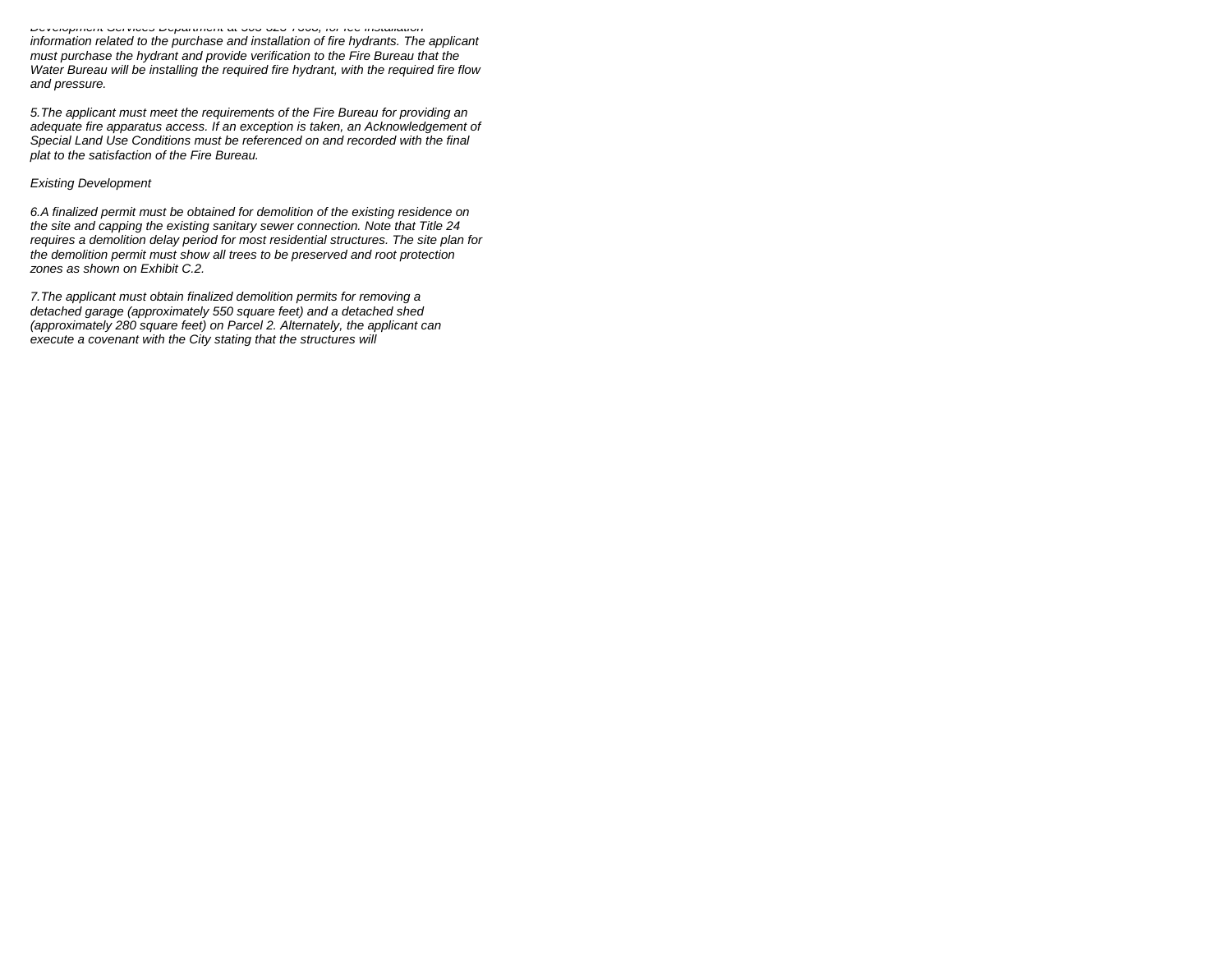**Final Plat Intakes**

From: 9/1/2014Thru: 9/30/2014 Run Date: 10/6/2014 16:34:2<br>
Run Date: 10/6/2014 16:34:2

| <b>Case Number</b>                         | <b>Address</b>                                                                                                                                                                                                                                                                                                                                                                                                                                                                                                                                                                                                                                          | Work<br><b>Proposed</b>                              | <b>Type of Use</b>                                           | Date<br>Rec'd | Date<br>Issued               | <b>Status</b>                                |
|--------------------------------------------|---------------------------------------------------------------------------------------------------------------------------------------------------------------------------------------------------------------------------------------------------------------------------------------------------------------------------------------------------------------------------------------------------------------------------------------------------------------------------------------------------------------------------------------------------------------------------------------------------------------------------------------------------------|------------------------------------------------------|--------------------------------------------------------------|---------------|------------------------------|----------------------------------------------|
| 14-150928-000-00-FP                        | 5009 SE 100TH AVE, 97266                                                                                                                                                                                                                                                                                                                                                                                                                                                                                                                                                                                                                                | FP - Final Plat Review                               |                                                              | 9/26/14       |                              | Application                                  |
| conditions:                                | 2Approval of a Preliminary Plan for a 2-parcel partition that will result in one<br>standard lot and one flag lot as illustrated with Exhibit C.1 subject to the following                                                                                                                                                                                                                                                                                                                                                                                                                                                                              | 1S2E16AD 01200                                       | Applicant:<br><b>KEVIN PARTAIN</b>                           |               | Owner:<br><b>MILAN SKORO</b> |                                              |
| A. The final plat must show the following: |                                                                                                                                                                                                                                                                                                                                                                                                                                                                                                                                                                                                                                                         | <b>FAXON PK</b><br><b>BLOCK1</b><br>LOT 8 EXC W 125' | <b>URBAN VISIONS</b><br>223 NE 56TH AVE<br>PORTLAND OR 97213 |               |                              | 14714 SE CROSSCREEK CT<br>DAMASCUS, OR 97089 |
| County Deed Records."                      | 1.A recording block for each of the legal documents such as maintenance<br>agreement(s), acknowledgement of special land use conditions, or Declarations<br>of Covenants, Conditions, and Restrictions (CC&Rs) as required by Condition B.3<br>below. The recording block(s) shall, at a minimum, include language substantially<br>similar to the following example: "A Declaration of Maintenance Agreement for<br>(name of feature) has been recorded as document no.<br>, Multnomah                                                                                                                                                                 |                                                      |                                                              |               |                              |                                              |
| shown on the final plat.                   | 2. The applicant shall meet the street dedication requirements of the City<br>Engineer for SE 100th Avenue. The required right-of-way dedication must be                                                                                                                                                                                                                                                                                                                                                                                                                                                                                                |                                                      |                                                              |               |                              |                                              |
|                                            | B. The following must occur prior to Final Plat approval:                                                                                                                                                                                                                                                                                                                                                                                                                                                                                                                                                                                               |                                                      |                                                              |               |                              |                                              |
| Utilities                                  |                                                                                                                                                                                                                                                                                                                                                                                                                                                                                                                                                                                                                                                         |                                                      |                                                              |               |                              |                                              |
| sanitary sewer system on the site.         | 1. The applicant shall meet the requirements of the Site Development Section of<br>the Bureau of Development Services for the decommissioning of the existing                                                                                                                                                                                                                                                                                                                                                                                                                                                                                           |                                                      |                                                              |               |                              |                                              |
|                                            | 2. The applicant shall provide information to the satisfaction of the Fire Bureau<br>that Fire Hydrant spacing is adequate. If necessary, the applicant shall meet the<br>requirements of the Fire Bureau for installing a new fire hydrant. The applicant<br>must contact the Water Bureau, Development Services Department at<br>503-823-7368, for fee installation information related to the purchase and<br>installation of fire hydrants. The applicant must purchase the hydrant and provide<br>verification to the Fire Bureau that the Water Bureau will be installing the required<br>fire hydrant, with the required fire flow and pressure. |                                                      |                                                              |               |                              |                                              |
| approval.                                  | 3. The applicant shall meet the requirements of the Fire Bureau for ensuring<br>adequate hydrant flow from the nearest hydrant. The applicant must provide<br>verification to the Fire Bureau that Appendix B of the Fire Code is met, the<br>exception is used, or provide an approved Fire Code Appeal prior final plat                                                                                                                                                                                                                                                                                                                               |                                                      |                                                              |               |                              |                                              |
| final plat.                                | 4. The applicant must meet the requirements of the Fire Bureau for providing an<br>adequate fire access way including turning radius for Parcels 1 and 2 as required<br>in Chapter 5 of the Oregon Fire Code. Alternately, the applicant will be required<br>to install residential sprinklers in the new house on Parcel 2 if applying the<br>exception for access. An Acknowledgement of Special Land Use Conditions<br>describing the sprinkler requirement must be referenced on and recorded with the                                                                                                                                              |                                                      |                                                              |               |                              |                                              |

# Existing Development

5.The applicant must obtain a finalized building permit for modifications to the existing house that will remain on proposed Parcel 1 demonstrating compliance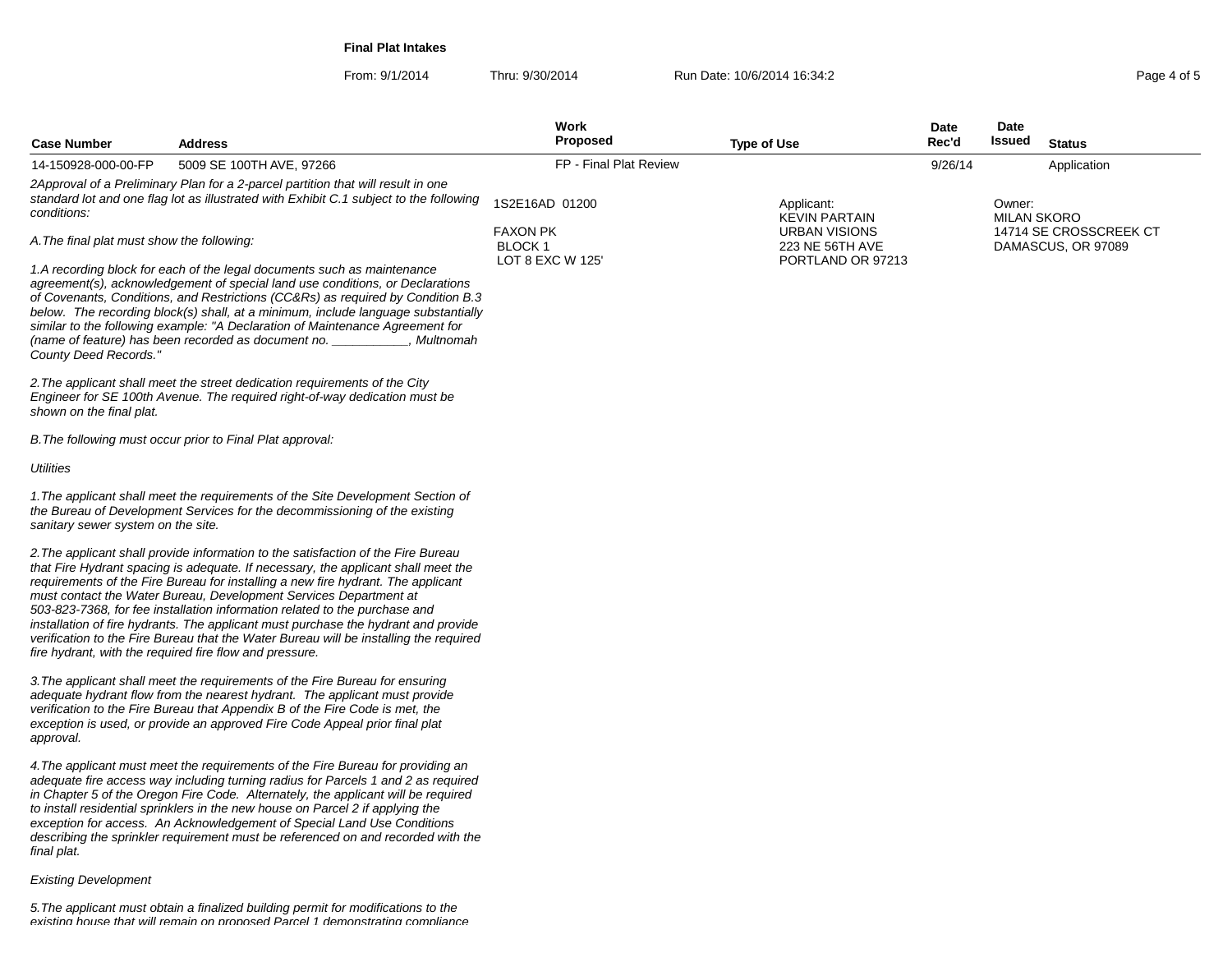existing house that will remain on proposed Parcel 1 demonstrating compliancewith the following standards in relation to the proposed new lot lines:

"33.110.220. Setbacks--specifically, the permit must show removal of sufficient portions of the attached patio cover to meet the rear setback requirement of 5 feetin the R5 zone.

6.The applicant must plant 1 street tree(s) on Parcel 1 adjacent to the right of way. Street trees will be chosen from the City's approved street tree list. Tree sizerequirements for residential sites are to be 2-inch caliper. The applicant must contact Urban Forestry at 503-823-4018 prior to selecting trees to discuss thespecies of trees that are permitted and to obtain the planting permit. Urban Forestry must inspect and approve the newly planted trees prior to final platapproval.

#### Required Legal Documents

7.The applicant shall execute an Acknowledgement of Tree Preservation

| 14-143089-000-00-FP          | 6327 SE 65TH AVE, 97206                                | FP - Final Plat Review | 9/17/14                           | <b>Under Review</b>                          |
|------------------------------|--------------------------------------------------------|------------------------|-----------------------------------|----------------------------------------------|
| Final Plat to Create 2 lots. |                                                        |                        |                                   |                                              |
|                              |                                                        | 1S2E17CC 10400         | Applicant:<br><b>ANDREW KELLY</b> | Owner:<br><b>BOISE STREET PROPERTIES LLC</b> |
|                              |                                                        | <b>TREMONT PL</b>      | CITY <sub>1</sub>                 | 485 S STATE ST                               |
|                              |                                                        | BLOCK 27               | 485 S STATE                       | LAKE OSWEGO, OR 97034-3937                   |
|                              |                                                        | LOT 22                 | LAKE OSWEGO OR 97034              |                                              |
|                              |                                                        | S 30' OF LOT 23        |                                   |                                              |
|                              | Total # of FP FP - Final Plat Review permit intakes: 6 |                        |                                   |                                              |

**Total # of Final Plat intakes: 6**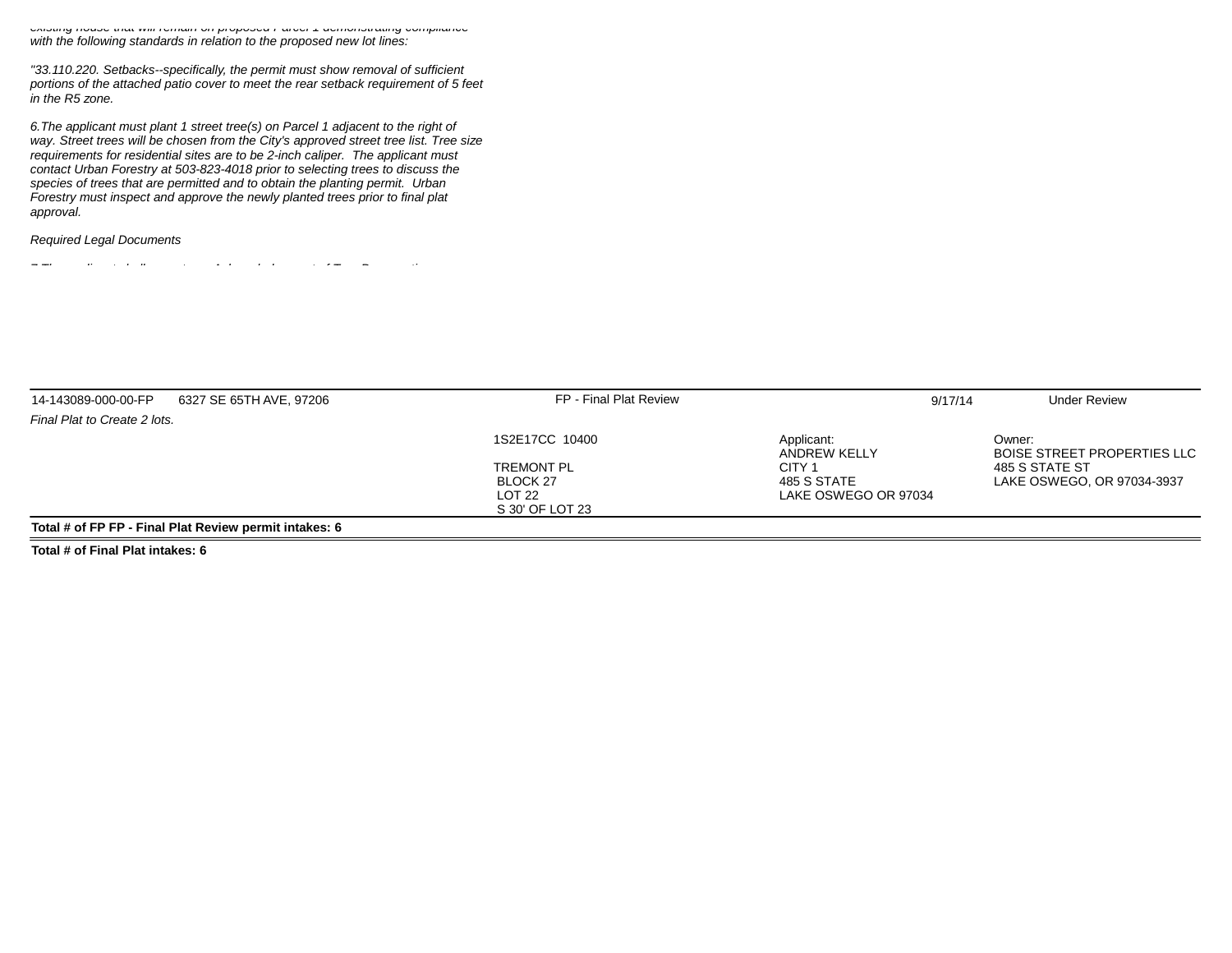| Page 1 of 14 |  |  |
|--------------|--|--|
|              |  |  |

|                                                 |                                                                                                                                              | Work                                                                                |                                                                                          | Date    | Date                                                       |
|-------------------------------------------------|----------------------------------------------------------------------------------------------------------------------------------------------|-------------------------------------------------------------------------------------|------------------------------------------------------------------------------------------|---------|------------------------------------------------------------|
| <b>Case Number</b>                              | <b>Address</b>                                                                                                                               | Proposed                                                                            | <b>Type of Use</b>                                                                       | Rec'd   | <b>Issued</b><br><b>Status</b>                             |
| 14-219319-000-00-LU                             | 3499 NW THURMAN ST                                                                                                                           | AD - Adjustment                                                                     | Type 2 procedure                                                                         | 9/30/14 | Pending                                                    |
| Adjusting the height for a single family house. |                                                                                                                                              |                                                                                     |                                                                                          |         |                                                            |
|                                                 |                                                                                                                                              | 1N1E29CB 00406                                                                      | Applicant:<br><b>STEPHEN R SMILEY</b>                                                    |         | Owner:<br>STEPHEN R SMILEY                                 |
|                                                 |                                                                                                                                              | <b>GORDON GREEN</b><br>LOT <sub>6</sub>                                             | 3629 NW GORDON ST<br>PORTLAND, OR 97210                                                  |         | 3629 NW GORDON ST<br>PORTLAND, OR 97210                    |
| 14-218323-000-00-LU                             | 10654 SW BOONES FERRY RD, 97219                                                                                                              | AD - Adjustment                                                                     | Type 2 procedure                                                                         | 9/26/14 | Pending                                                    |
| AD to main entrance and stret facing facade     |                                                                                                                                              |                                                                                     |                                                                                          |         |                                                            |
|                                                 |                                                                                                                                              | 1S1E28DD 05200                                                                      | Applicant:<br><b>KEVIN PARTAIN</b>                                                       |         | Owner:<br>PYRAMID HOLDINGS LLC                             |
|                                                 |                                                                                                                                              | <b>HUDDLESON HMS</b><br>ELY OF BOONES FERRY RD LOT 10                               | 223 NE 56TH AVE<br>PORTLAND, OR 97213-3705                                               |         | 12700 NW CORNELL RD<br>PORTLAND, OR 97229                  |
| 14-218118-000-00-LU                             | 3123 NE BRYCE ST, 97212                                                                                                                      | AD - Adjustment                                                                     | Type 2 procedure                                                                         | 9/26/14 | Pending                                                    |
|                                                 | Placement of heat pump in side yard setback. Additional PBOT fee (\$103) waived<br>after consultation with team leader. D. Strickler 9/30/14 | 1N1E24CD 03500                                                                      | Applicant:<br>JOHN MUNSON                                                                |         | Owner:<br><b>JOHN M MUNSON</b>                             |
|                                                 |                                                                                                                                              | <b>OLMSTED PK</b><br>BLOCK 13<br>LOT <sub>2</sub>                                   | 3123 NE BRYCE ST<br>PORTLAND, OR                                                         |         | 3123 NE BRYCE ST<br>PORTLAND, OR 97212-1721                |
| 14-218354-000-00-LU                             | 9476 N ALLEGHENY AVE, 97203                                                                                                                  | AD - Adjustment                                                                     | Type 2 procedure                                                                         | 9/26/14 | Pending                                                    |
| Lot confirmation 1, 2 & 5<br>PLA 1&2            |                                                                                                                                              | 1N1W01DA 21500                                                                      | Applicant:                                                                               |         | Owner:                                                     |
|                                                 | Adjustment for parent parcel (3&4) less than 10K.                                                                                            | POINT VIEW<br>BLOCK 17<br>LOT 1 EXC PT IN ST<br>LOT 2-5                             | <b>MARK DANE</b><br>MARK DANEPLANNING, INC.<br>13630 SW BUTNER RD<br>BEAVERTON, OR 97005 |         | PAUL D TOLMAN<br>59510 OAK RIDGE ST<br>ST HELENS, OR 97051 |
| 14-217707-000-00-LU                             | 1972 W BURNSIDE ST                                                                                                                           | AD - Adjustment                                                                     | Type 2 procedure                                                                         | 9/25/14 | Pending                                                    |
|                                                 | Adjustment to Title 32 to increase signage allowance                                                                                         |                                                                                     |                                                                                          |         |                                                            |
|                                                 |                                                                                                                                              | 1N1E33DC 00600A1                                                                    | Applicant:<br>MIKE HOLMAN                                                                |         | Owner:<br>SINGER BURNSIDE LLC                              |
|                                                 |                                                                                                                                              | SECTION 33 1N 1E<br><b>TL 600</b><br>IMPS ONLY SEE R316781 (R941330470) FOR<br>LAND | <b>BEAVERTON SIGNS</b><br>3899 SW Hall Blyd<br>Beaverton, OR 97005                       |         | 416 NW HERMOSA BLVD<br>PORTLAND, OR 97210                  |
| 14-217263-000-00-LU                             | 6282 SW 63RD WAY                                                                                                                             | AD - Adjustment                                                                     | Type 2 procedure                                                                         | 9/24/14 | Pending                                                    |
|                                                 | NEW SINGLE FAMILY HOME AND DETACHED GARAGE ON VACANT LOT.                                                                                    |                                                                                     |                                                                                          |         |                                                            |
|                                                 |                                                                                                                                              | 1S1E19BB 03403                                                                      | Applicant:<br><b>SHANNON MCDONALD</b>                                                    |         | Owner:<br>PAHLISCH HOMES INC                               |
|                                                 |                                                                                                                                              | <b>WHITAKER HEIGHTS</b><br>LOT <sub>3</sub><br>INC UND INT TRACTS A&B               | PAHLISCH HOMES INC<br>12725 SW 66TH AVE, SUITE 101<br><b>TIGARD, OR 97223</b>            |         | 63088 NE 18TH ST #100<br>BEND, OR 97701-7102               |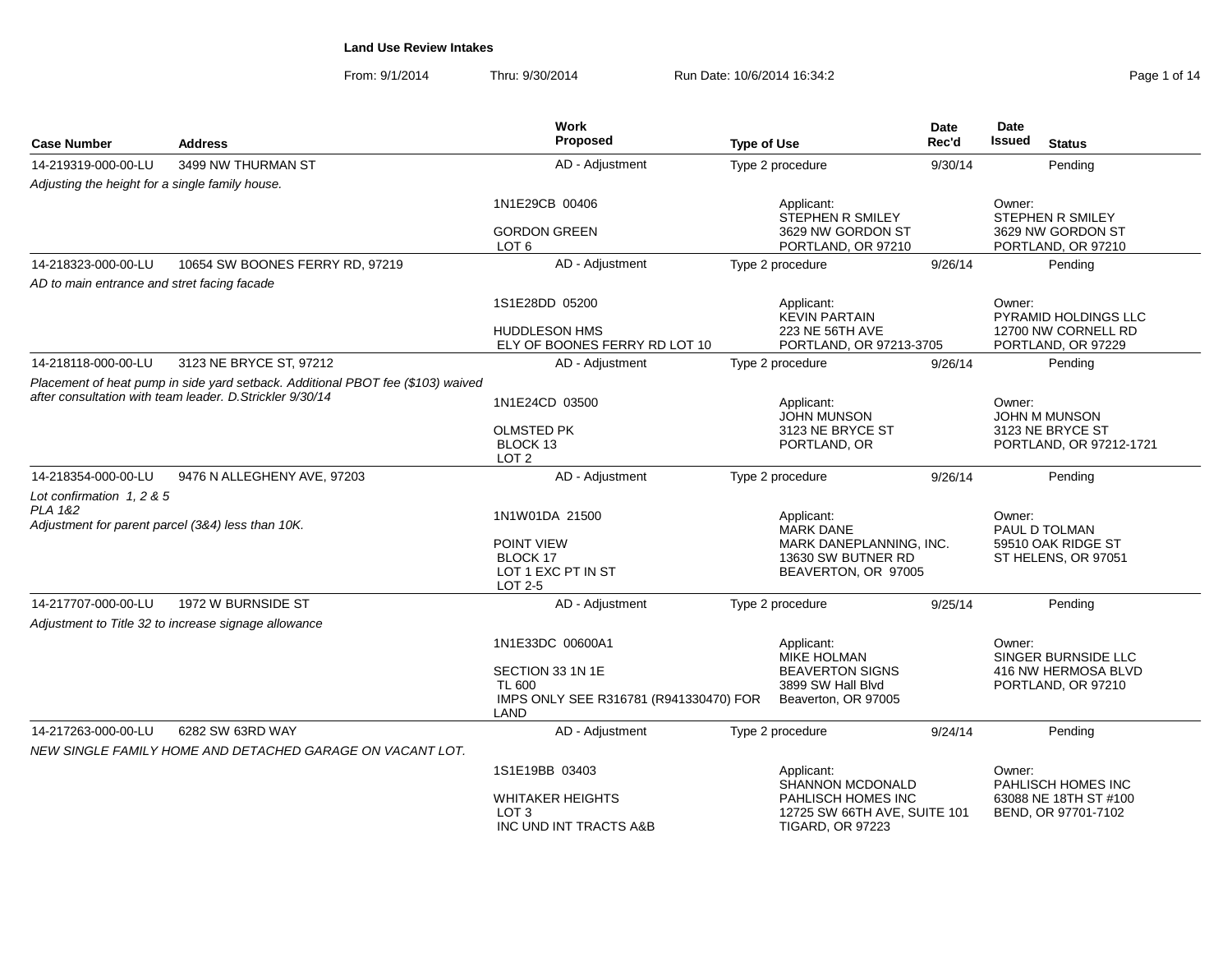From: 9/1/2014Thru: 9/30/2014 **Run Date: 10/6/2014 16:34:2** Page 2 of 14 of 14 of 14 of 14 of 14 of 14 of 14 of 14 of 14 of 14 of 14 of 14 of 14 of 14 of 14 of 14 of 14 of 14 of 14 of 14 of 14 of 14 of 14 of 14 of 14 of 14 of 14 of 14 o

| Page 2 of 14 |
|--------------|
|--------------|

| <b>Case Number</b>                    | <b>Address</b>                                                                                                                                                        | Work<br>Proposed                                                            |                                                                                                     | <b>Date</b><br>Rec'd | Date<br><b>Issued</b>                                                                                           |
|---------------------------------------|-----------------------------------------------------------------------------------------------------------------------------------------------------------------------|-----------------------------------------------------------------------------|-----------------------------------------------------------------------------------------------------|----------------------|-----------------------------------------------------------------------------------------------------------------|
|                                       |                                                                                                                                                                       |                                                                             | <b>Type of Use</b>                                                                                  |                      | <b>Status</b>                                                                                                   |
| 14-216465-000-00-LU                   | 6637 SE MILWAUKIE AVE, 97202                                                                                                                                          | AD - Adjustment                                                             | Type 2 procedure                                                                                    | 9/23/14              | Pending                                                                                                         |
|                                       | Adjustment to maximum transit street setback for 2 buildings on site.                                                                                                 |                                                                             |                                                                                                     |                      |                                                                                                                 |
|                                       |                                                                                                                                                                       | 1S1E23AB 14600<br>CITY VIEW PK ADD & NO 2<br>BLOCK <sub>3</sub>             | Applicant:<br><b>ROB HUMPHREY</b><br><b>FASTER PERMITS</b><br>14334 NW EAGLERIDGE LANE              |                      | Owner:<br><b>CLAYBOURNE COMMONS LLC</b><br>6637 SE MILWAUKIE AVE #201<br>PORTLAND, OR 97202-5658                |
|                                       |                                                                                                                                                                       | <b>LOT 1&amp;2</b><br>E 50' OF LOT 7&8                                      | PORTLAND, OR 97229                                                                                  |                      |                                                                                                                 |
| 14-215356-000-00-LU                   | 3109 SE CLAYBOURNE ST, 97202                                                                                                                                          | AD - Adjustment                                                             | Type 2 procedure                                                                                    | 9/19/14              | Pending                                                                                                         |
|                                       | Adjustment to reduce rear setback from 5' for construction of single car attached<br>garage, associated with conversion of existing garage to an ADU.                 | 1S1E24BA 00600                                                              | Applicant:                                                                                          |                      | Owner:                                                                                                          |
|                                       |                                                                                                                                                                       | <b>EASTMORELAND</b><br>BLOCK <sub>29</sub><br>S 5' OF LOT 6                 | J BYRON KELLAR<br>NEIL KELLY COMPANY<br>804 N ALBERTA ST<br>PORTLAND, OR 97217                      |                      | <b>EVAN D KING</b><br>3109 SE CLAYBOURNE ST<br>PORTLAND, OR 97202                                               |
| 14-198501-000-00-LU                   | , 97211                                                                                                                                                               | AD - Adjustment                                                             | Type 2 procedure                                                                                    | 9/18/14              | Application                                                                                                     |
|                                       | Adjustment for maximum height within the first 10 feet of front property line on<br>Tracts 1 and 2, and Adjustment to minimum required parking on Tract 1             | 1N1E23AA 03200                                                              | Applicant:                                                                                          |                      | Owner:                                                                                                          |
|                                       |                                                                                                                                                                       | <b>VERNON</b><br><b>BLOCK7</b><br>LOT 1&2 TL 3200                           | JENNIFER FARMER<br>DOZER CONSTRUCTION LLC<br>126 NE ALBERTA ST. SUITE 206<br>PORTLAND OR 97211      |                      | DOZER CONSTRUCTION LLC<br>5212 NE 28TH AVE<br>PORTLAND, OR 97211-6234                                           |
| 14-214249-000-00-LU                   | 7710 SW BARBUR BLVD, 97219                                                                                                                                            | AD - Adjustment                                                             | Type 2 procedure                                                                                    | 9/17/14              | Pending                                                                                                         |
|                                       | Adjustment to reduce 5 foot parking lot landacape setback                                                                                                             |                                                                             |                                                                                                     |                      |                                                                                                                 |
|                                       |                                                                                                                                                                       | 1S1E21DB 16200<br><b>CAPITOL HILL</b><br>BLOCK 17<br>LOT 8&9&12-17 TL 16200 | Applicant:<br><b>DANIEL ALLEN</b><br>1700 WASHINGTON STREET<br>VANCOUVER, WA 98660                  |                      | Owner:<br>JOSEPH CHO<br>DA BENTLEY CONSTRUCTION, INC 12838 SE SPRING MOUNTAIN CT<br>HAPPY VALLEY, OR 97086-6431 |
| 14-213231-000-00-LU                   | 3125 SW FAIRMOUNT BLVD, 97201                                                                                                                                         | AD - Adjustment                                                             | Type 2 procedure                                                                                    | 9/16/14              | Incomplete                                                                                                      |
| mitigate with additional landscaping. | Adjustment to increase allowed height of retaining wall in front setback and                                                                                          | 1S1E16BA 02200                                                              | Applicant:                                                                                          |                      | Owner:                                                                                                          |
|                                       |                                                                                                                                                                       | <b>HESSLER HILLS</b><br>LOT 1 EXC PT IN ST                                  | <b>GEOFF HARKER</b><br>RICHARD BROWN ARCHITECT<br>239 NW 13th Avenue Room 305<br>Portland, OR 97209 |                      | PRISCILLA M BERNARD<br>0930 SW PALATINE HILL RD<br>PORTLAND, OR 97219                                           |
| 14-212521-000-00-LU                   | 7420 SE HAROLD ST, 97206                                                                                                                                              | AD - Adjustment                                                             | Type 2 procedure                                                                                    | 9/15/14              | Pending                                                                                                         |
| into living area for existing house   | Adjustment Request to 33.260.120. to allow the required parking to be within the<br>existing driveway to be able to legalize converting existing attached garage area | 1S2E17DB 01100                                                              | Applicant:<br><b>MICHAEL T JONES</b>                                                                |                      | Owner:<br><b>MICHAEL T JONES</b>                                                                                |
|                                       |                                                                                                                                                                       | <b>WOODMERE</b><br>BLOCK <sub>2</sub><br>LOT 10                             | 4717 SE 73RD AVE<br>PORTLAND, OR 97206                                                              |                      | 4717 SE 73RD AVE<br>PORTLAND, OR 97206                                                                          |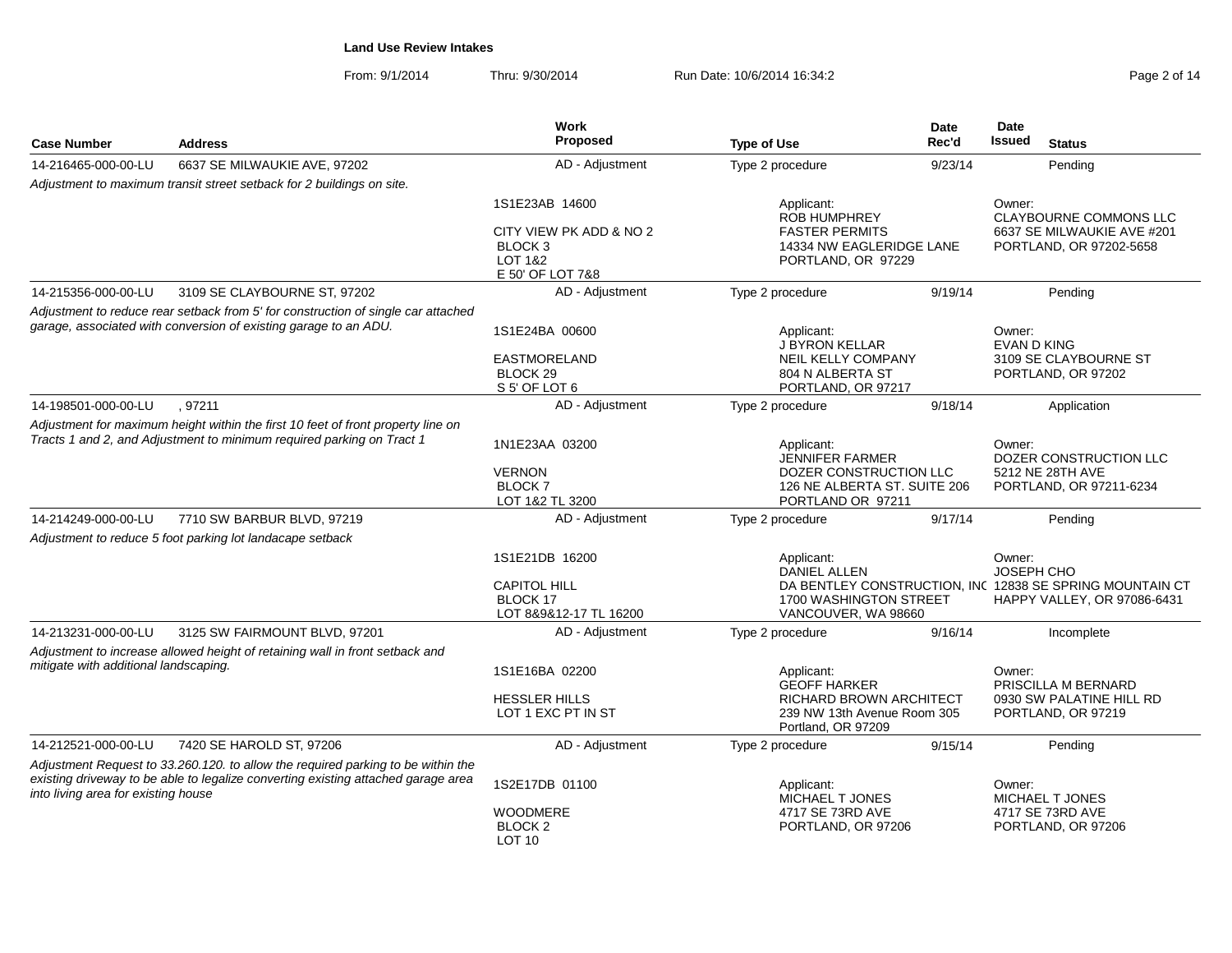From: 9/1/2014Thru: 9/30/2014 **Run Date: 10/6/2014 16:34:2** Page 3 of 14 of 14 of 14 of 14 of 14 of 14 of 14 of 14 of 14 of 14 of 14 of 14 of 14 of 14 of 14 of 14 of 14 of 14 of 14 of 14 of 14 of 14 of 14 of 14 of 14 of 14 of 14 of 14 o

| Page 3 of 14 |
|--------------|
|--------------|

| <b>Case Number</b>                          | <b>Address</b>                                                                                                                                                       | <b>Work</b><br><b>Proposed</b>                                               | <b>Type of Use</b>                                                                                                                                                                                                                               | Date<br>Rec'd | Date<br>Issued                      | <b>Status</b>                                                                                                                                                                                     |
|---------------------------------------------|----------------------------------------------------------------------------------------------------------------------------------------------------------------------|------------------------------------------------------------------------------|--------------------------------------------------------------------------------------------------------------------------------------------------------------------------------------------------------------------------------------------------|---------------|-------------------------------------|---------------------------------------------------------------------------------------------------------------------------------------------------------------------------------------------------|
| 14-211705-000-00-LU                         | 4604 NE 21ST AVE, 97211                                                                                                                                              | AD - Adjustment                                                              | Type 2 procedure                                                                                                                                                                                                                                 | 9/12/14       |                                     | Pending                                                                                                                                                                                           |
|                                             | ADJUSTMENT TO SETBACK FOR DETACHED ADU                                                                                                                               |                                                                              |                                                                                                                                                                                                                                                  |               |                                     |                                                                                                                                                                                                   |
|                                             |                                                                                                                                                                      | 1N1E23AD 13700<br><b>VERNON</b><br>BLOCK <sub>53</sub><br>LOT <sub>9</sub>   | Applicant:<br><b>JUSTIN SCHUMACHER</b><br>4604 NE 21ST AVE<br>PORTLAND, OR 97211                                                                                                                                                                 |               | Owner:                              | <b>JUSTIN SCHUMACHER</b><br>4604 NE 21ST AVE<br>PORTLAND, OR 97211                                                                                                                                |
|                                             |                                                                                                                                                                      |                                                                              | Applicant:<br>SARAH SCHUMACHER<br>4604 NE 21ST AVE<br>PORTLAND OR 97211                                                                                                                                                                          |               |                                     |                                                                                                                                                                                                   |
| 14-211995-000-00-LU                         | 1707 SE LEXINGTON ST, 97202                                                                                                                                          | AD - Adjustment                                                              | Type 2 procedure                                                                                                                                                                                                                                 | 9/12/14       |                                     | Pending                                                                                                                                                                                           |
| <b>NORTH SIDE SETBACK.</b>                  | PROPOSAL TO CONVERT EXISTING DETACHED GARAGE INTO ADU<br>ABOVE NEW GARAGE AND STORAGE AREA WITH AN ADJUSTMENT TO                                                     | 1S1E23DB 02800<br>CRYSTAL SPR ADD<br>BLOCK <sub>3</sub><br><b>LOT 16</b>     | Applicant:<br>ANDREA B HOPKINS<br>1707 SE LEXINGTON ST<br>PORTLAND, OR 97202                                                                                                                                                                     |               | Owner:                              | ANDREA B HOPKINS<br>1707 SE LEXINGTON ST<br>PORTLAND, OR 97202                                                                                                                                    |
| 14-211351-000-00-LU                         | 4021 SE RAMONA ST, 97202                                                                                                                                             | AD - Adjustment                                                              | Type 2 procedure                                                                                                                                                                                                                                 | 9/11/14       |                                     | Pending                                                                                                                                                                                           |
| low-height shed to one story livable space. | Adjustment to reduce rear setback form 5' to 2" for addition to change a permitted                                                                                   | 1S1E13DA 06000<br><b>WOODSTOCK</b><br>BLOCK 50<br>W 24' OF S 1/2 OF LOT 2    | Applicant:<br>Dave Spitzer<br>DMS Architects Inc.<br>2325 NE 19TH AVE<br>PORTLAND, OR 97212                                                                                                                                                      |               | Owner:                              | <b>MASAKO MCDERMOTT</b><br>317 N SHAVER ST<br>PORTLAND, OR 97227-1334                                                                                                                             |
| 14-210494-000-00-LU                         | 1944 SE 51ST AVE, 97215                                                                                                                                              | AD - Adjustment                                                              | Type 2 procedure                                                                                                                                                                                                                                 | 9/10/14       |                                     | Pending                                                                                                                                                                                           |
| construction of a new detached garage       | Adjustment Request to 33.110.225.-to increase overall Building Coverage to allow                                                                                     | 1S2E06DB 21600<br>SECOND ELECTRIC ADD<br><b>BLOCK1</b><br>LOT 22-24 TL 21600 | Applicant:<br><b>KEVIN PARTAIN</b><br><b>URBAN VISIONS PLANNING</b><br>SERVICES, INC.<br>223 NE 56TH AVE<br>PORTLAND OR 97213                                                                                                                    |               | Owner:                              | JOHN W WALKER<br>1944 SE 51ST AVE<br>PORTLAND, OR 97215-3312                                                                                                                                      |
| 14-210569-000-00-LU                         | .97217                                                                                                                                                               | AD - Adjustment                                                              | Type 2 procedure                                                                                                                                                                                                                                 | 9/10/14       |                                     | Pending                                                                                                                                                                                           |
|                                             | UPGRADE OF EXISTING PUMP STATION. ADJUSTMENT REQUEST FOR<br>MINIMUM STREET LOT LINE SETBACK AND MINIMUM INDUSTRIAL LOT<br>SIZE. WITH ADDITIONAL APPLICATION FOR PLA. | 1N1E09AA 00600<br><b>CHAMBREAUS FACTORY SITE</b><br>LOT 5&6 TL 600           | Applicant:<br><b>DENNIS JARAMILLO</b><br>BUREAU OF ENVIRONMENTAL<br><b>SERVICES</b><br>211 SE CARUTHERS ST ROOM 200<br>PORTLAND, OR 97214<br>Applicant:<br><b>REED WAGNER</b><br><b>DISTRICT</b><br>1880 NE ELROD DR, PORTLAND OI<br>PORTLAND OR |               | Owner:<br>Owner:<br><b>DISTRICT</b> | PORTLAND CITY OF<br>1120 SW 5TH AVE #1000<br>PORTLAND, OR 97204-1912<br><b>REED WAGNER</b><br>MULTNOMAH COUNTY DRAINAGE<br>MULTNOMAH COUNTY DRAINAGE 1880 NE ELROD DR, PORTLAND OI<br>PORTLAND OR |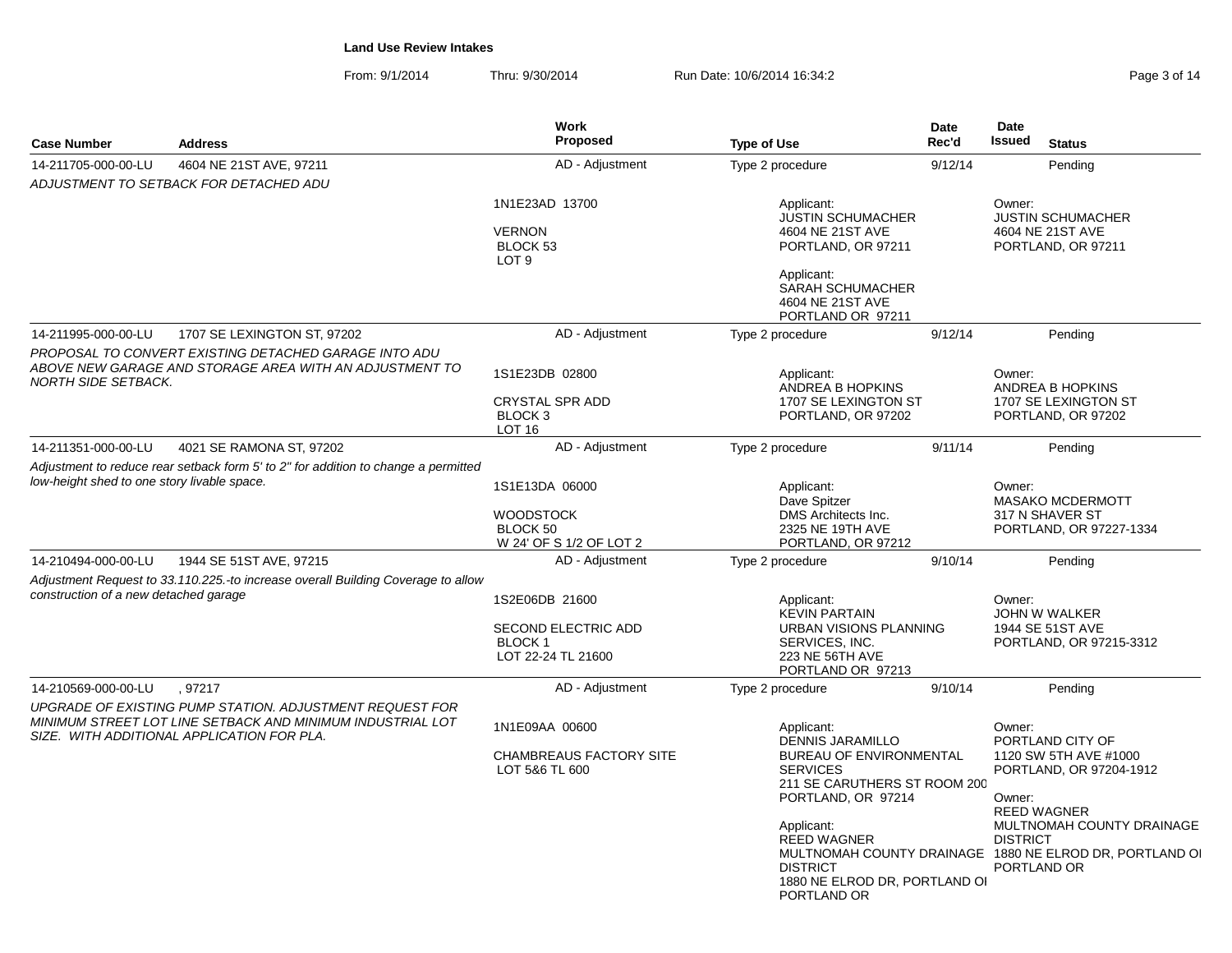From: 9/1/2014Thru: 9/30/2014 **Run Date: 10/6/2014 16:34:2** Page 4 of 14 of 14 of 14 of 14 of 14 of 14 of 14 of 14 of 14 of 14 of 14 of 14 of 14 of 14 of 14 of 14 of 14 of 14 of 14 of 14 of 14 of 14 of 14 of 14 of 14 of 14 of 14 of 14 o

| Page 4 of 14 |  |  |  |  |  |  |  |
|--------------|--|--|--|--|--|--|--|
|--------------|--|--|--|--|--|--|--|

| <b>Case Number</b>                  | <b>Address</b>                                                                                                                                                                                                                | Work<br>Proposed                                          | <b>Type of Use</b>                                                                                                      | Date<br>Rec'd | Date<br><b>Issued</b><br><b>Status</b>                                  |
|-------------------------------------|-------------------------------------------------------------------------------------------------------------------------------------------------------------------------------------------------------------------------------|-----------------------------------------------------------|-------------------------------------------------------------------------------------------------------------------------|---------------|-------------------------------------------------------------------------|
| 14-208188-000-00-LU                 | 2954 NE DAVIS ST, 97232                                                                                                                                                                                                       | AD - Adjustment                                           | Type 2 procedure                                                                                                        | 9/4/14        | Pending                                                                 |
| AD to rear setback for proposed ADU |                                                                                                                                                                                                                               |                                                           |                                                                                                                         |               |                                                                         |
|                                     |                                                                                                                                                                                                                               | 1N1E36CA 15500                                            | Applicant:<br>Brint Riggs                                                                                               |               | Owner:<br>SIMON J COOPER                                                |
|                                     |                                                                                                                                                                                                                               | <b>HAWTHORNES 1ST ADD</b><br>BLOCK 18<br>LOT <sub>6</sub> | 5835 N Omaha<br>Portland, OR 97217                                                                                      |               | 1245 CHANDLER RD<br>LAKE OSWEGO, OR 97034                               |
| 14-207448-000-00-LU                 | 2141 NW DAVIS ST, 97210                                                                                                                                                                                                       | AD - Adjustment                                           | Type 2 procedure                                                                                                        | 9/3/14        | Pending                                                                 |
|                                     | Adjustment to screening and pedestrian standards under NCU2                                                                                                                                                                   |                                                           |                                                                                                                         |               |                                                                         |
|                                     |                                                                                                                                                                                                                               | 1N1E33CA 70000                                            | Applicant:<br>DANA MOORE                                                                                                |               | Owner:<br>ASSOCIATION OF UNIT OWNERS                                    |
|                                     |                                                                                                                                                                                                                               | 705 DAVIS CONDOMINIUM<br><b>GENERAL COMMON ELEMENTS</b>   | <b>EMERICK ARCHITECTS</b><br>208 SW 1ST AV #320<br>PORTLAND, OR 97204                                                   |               | ΩF<br>705 DAVIS CONDOMINIUM 12550<br>SE 93RD AVE<br>CLACKAMAS, OR 97015 |
| 14-218794-000-00-LU                 | 4114 NE MULTNOMAH ST, 97232                                                                                                                                                                                                   | AD - Adjustment                                           | Type 2 procedure                                                                                                        | 9/29/14       | Pending                                                                 |
| Adjusting the setback for a new ADU |                                                                                                                                                                                                                               |                                                           |                                                                                                                         |               |                                                                         |
|                                     |                                                                                                                                                                                                                               | 1N1E36AA 04500                                            | Applicant:<br>SUSAN E OMAN                                                                                              |               | Owner:<br><b>SUSAN E OMAN</b>                                           |
|                                     |                                                                                                                                                                                                                               | <b>LAURELHURST</b><br>BLOCK 51<br>LOT <sub>9</sub>        | 4114 NE MULTNOMAH ST<br>PORTLAND, OR 97232-1925                                                                         |               | 4114 NE MULTNOMAH ST<br>PORTLAND, OR 97232-1925                         |
|                                     |                                                                                                                                                                                                                               |                                                           | Applicant:<br><b>LIBBY HOLAH</b><br><b>HOLAH DESIGN &amp; ARCHITECTURE</b><br>710 NE 21ST, STE 202<br>PORTLAND OR 97232 |               |                                                                         |
|                                     | Total # of LU AD - Adjustment permit intakes: 20                                                                                                                                                                              |                                                           |                                                                                                                         |               |                                                                         |
| 14-216798-000-00-LU                 | 4100 SW LOBELIA ST, 97219                                                                                                                                                                                                     | <b>CU</b> - Conditional Use                               | Type 1x procedure                                                                                                       | 9/23/14       | Incomplete                                                              |
|                                     | Conditional use application for wireless communication equipment on private                                                                                                                                                   |                                                           |                                                                                                                         |               |                                                                         |
| property.                           |                                                                                                                                                                                                                               | 1S1E29BB 04000                                            | Applicant:<br><b>GERI ROPER</b>                                                                                         |               | Owner:<br>JOANNE D DIEHL                                                |
|                                     |                                                                                                                                                                                                                               | WESTWOOD<br>BLOCK <sub>9</sub><br>LOT <sub>4</sub>        | NEW CINGULAR WIRELESS PCS<br>LLC dba AT&T<br>19801 SW 72ND AVE, #200<br>TUALATIN, OR 97062                              |               | 4100 SW LOBELIA ST<br>PORTLAND, OR 97219                                |
| 14-218244-000-00-LU                 | 4700 SW COUNCIL CREST DR                                                                                                                                                                                                      | <b>CU - Conditional Use</b>                               | Type 1x procedure                                                                                                       | 9/26/14       | Pending                                                                 |
|                                     | Conditional Use Review per LU 03-105238 CU for SIRIUS- Satellite Radior to add<br>a new microwave antenna with GPS antenna on building; replace antenna with<br>new antenna; replacing equipment within the existing building | 1S1E16BA 03101                                            | Applicant:<br><b>ZACH PHILLIPS</b>                                                                                      |               | Owner:<br>STONEHENGE TOWERS LLC                                         |
|                                     |                                                                                                                                                                                                                               | PARTITION PLAT 2010-68<br>LOT 1 INC PT VAC ST             | <b>PTS</b><br>1001 SE WATER AVE STE 180<br>PORTLAND OR 97214                                                            |               | 1550 MOFFETT ST #1000<br>SALINAS, CA 93905                              |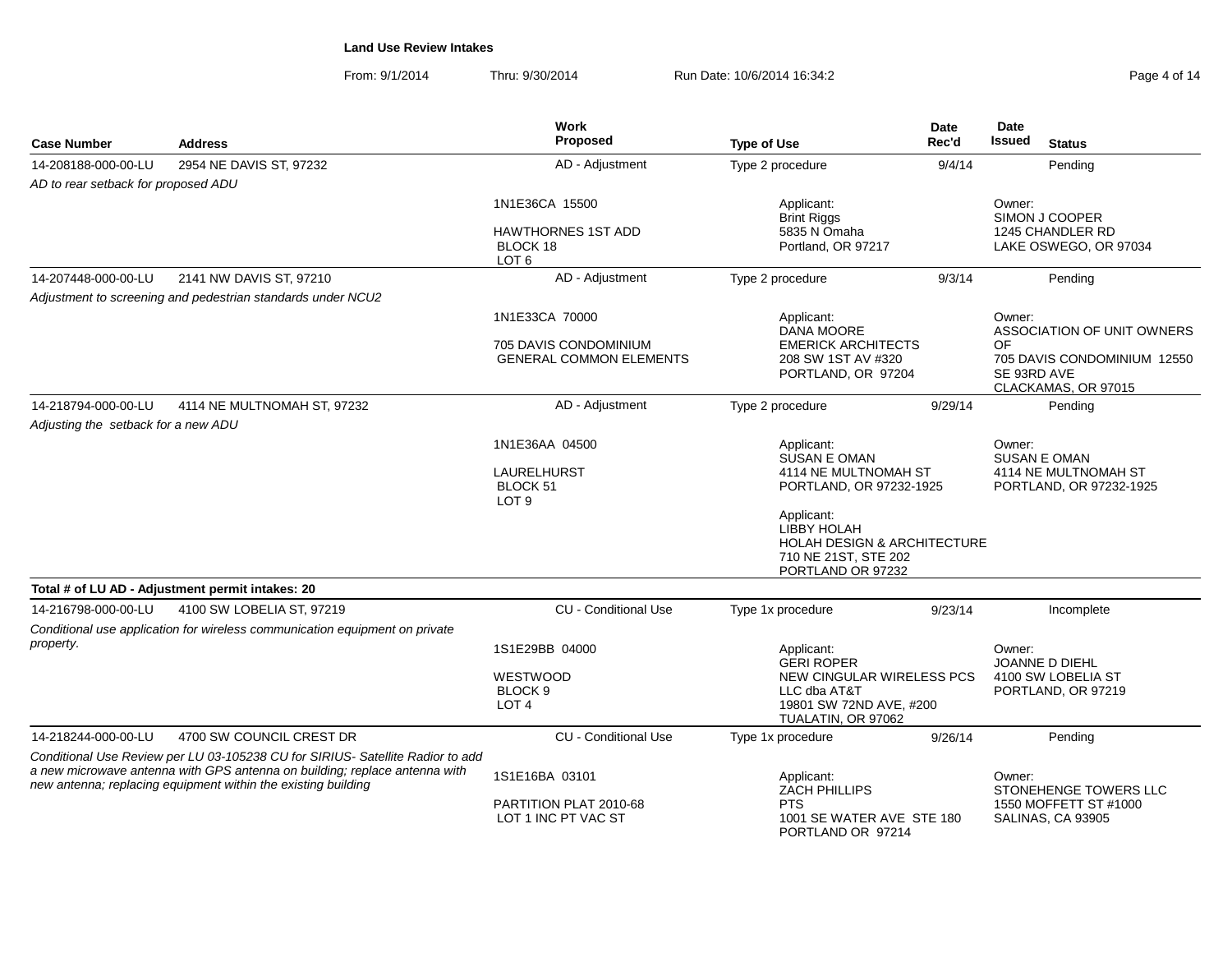From: 9/1/2014Thru: 9/30/2014 **Run Date: 10/6/2014 16:34:2** Page 5 of 14 of 14 of 14 of 14 of 14 of 14 of 14 of 14 of 14 of 14 of 14 of 14 of 14 of 14 of 14 of 14 of 14 of 14 of 14 of 14 of 14 of 14 of 14 of 14 of 14 of 14 of 14 of 14 o

| Page 5 of 14 |  |  |  |  |
|--------------|--|--|--|--|
|--------------|--|--|--|--|

| <b>Address</b>                                                                                                                                                             | Work<br><b>Proposed</b>                                                                                                                                             | <b>Type of Use</b>                                                                                                    | <b>Date</b><br>Rec'd                               | Date<br><b>Issued</b><br><b>Status</b>                                                                                                                                        |  |
|----------------------------------------------------------------------------------------------------------------------------------------------------------------------------|---------------------------------------------------------------------------------------------------------------------------------------------------------------------|-----------------------------------------------------------------------------------------------------------------------|----------------------------------------------------|-------------------------------------------------------------------------------------------------------------------------------------------------------------------------------|--|
| 4449 SW COUNCIL CREST DR, 97201                                                                                                                                            | <b>CU - Conditional Use</b>                                                                                                                                         | Type 2 procedure                                                                                                      | 9/22/14                                            | Pending                                                                                                                                                                       |  |
| Type II CU for Type B accessory short-term rental                                                                                                                          |                                                                                                                                                                     |                                                                                                                       |                                                    |                                                                                                                                                                               |  |
|                                                                                                                                                                            | 1S1E09CD 01900                                                                                                                                                      | Applicant:<br><b>FRANCIS A HALPIN</b>                                                                                 |                                                    | Owner:<br><b>FRANCIS A HALPIN</b>                                                                                                                                             |  |
|                                                                                                                                                                            | SECTION 09 1S 1E<br>TL 1900 0.27 ACRES                                                                                                                              | PO BOX 25653                                                                                                          |                                                    | PO BOX 25653<br>PORTLAND, OR 97298-0653                                                                                                                                       |  |
| 4805 NE 103RD AVE, 97220                                                                                                                                                   | <b>CU - Conditional Use</b>                                                                                                                                         | Type 3 procedure                                                                                                      | 9/12/14                                            | Incomplete                                                                                                                                                                    |  |
| PACIFIC POWER PARKROSE SUBSTATION EXPANSION ONTO TWO<br>ADJACENT COMPANY OWNED VACANT LOT TO EAST OF THE EXISTING<br>SUBSTATION WHICH IS ADJACENT TO 103RD AVENUE. CU WITH | 1N2E22BC 06600<br><b>PARKROSE &amp; RPLT</b><br>BLOCK 10<br>LOT <sub>20</sub>                                                                                       | Applicant:<br><b>DEANNA ADAMS</b><br><b>PACIFICORP</b><br>1700                                                        |                                                    | Owner:<br><b>PACIFIC POWER &amp; LIGHT CO</b><br>920 SW 6TH AVE<br>PORTLAND, OR 97204-1236                                                                                    |  |
|                                                                                                                                                                            |                                                                                                                                                                     |                                                                                                                       |                                                    |                                                                                                                                                                               |  |
|                                                                                                                                                                            |                                                                                                                                                                     |                                                                                                                       |                                                    | Pending                                                                                                                                                                       |  |
|                                                                                                                                                                            |                                                                                                                                                                     |                                                                                                                       |                                                    |                                                                                                                                                                               |  |
|                                                                                                                                                                            | 1N1E33AC 04200<br><b>COUCHS ADD</b><br>BLOCK 162<br>LOT 2&3                                                                                                         | Applicant:<br><b>MARK EDLEN</b><br><b>GERDING-EDLEN</b><br>1477 NW EVERETT ST<br>PORTLAND OR 97209                    |                                                    | Owner:<br>MARK P O'DONNELL<br>8680 SW BOHMANN PKWY<br>PORTLAND, OR 97223                                                                                                      |  |
| Total # of LU DM - Demolition permit intakes: 1                                                                                                                            |                                                                                                                                                                     |                                                                                                                       |                                                    |                                                                                                                                                                               |  |
| 1139 SW MORRISON ST, 97205                                                                                                                                                 |                                                                                                                                                                     |                                                                                                                       |                                                    | Incomplete                                                                                                                                                                    |  |
| Facade renovations to existing building including new storefront systems, new<br>stucco cladding, signage.                                                                 |                                                                                                                                                                     |                                                                                                                       |                                                    | Owner:                                                                                                                                                                        |  |
|                                                                                                                                                                            | <b>PORTLAND</b><br>BLOCK 257<br>LOT 5&6                                                                                                                             | JORDAN MENASHE                                                                                                        |                                                    | MORRISON DEVELOPMENT LLC<br>621 SW ALDER ST #605<br>PORTLAND, OR 97205                                                                                                        |  |
| .97209                                                                                                                                                                     | DZ - Design Review                                                                                                                                                  | Type 2 procedure                                                                                                      | 9/12/14                                            | Pending                                                                                                                                                                       |  |
| CORE & SHELL TI FOR PACIFIC NORTHWEST COLLEGE OF ART.<br><b>INTERIOR - NEW RESTROOMS, STUDIOS &amp; SHOP. EXTERIOR - WINDOWS</b><br>& ENTRANCES W/ CANOPIES                | 1N1E34CB 00300<br><b>COUCHS ADD</b><br>BLOCK 48<br>LOT 2&3 EXC PT IN ST                                                                                             | Applicant:<br><b>CHRIS BIXBY</b><br>ALLIED WORKS ARCHITECTURE<br>INC.<br>1532 SW MORRISON STREET<br>PORTLAND OR 97205 |                                                    | Owner:<br><b>HARSCH INVESTMENT</b><br>1121 SW SALMON ST #500<br>PORTLAND, OR 97205-2022<br>Owner:<br>PROPERTIES LLC<br>1121 SW SALMON ST #500<br>PORTLAND, OR 97205-2022      |  |
|                                                                                                                                                                            | Total # of LU CU - Conditional Use permit intakes: 4<br>1727 NW HOYT ST, 97209<br>Type 4 LUR: Demolition of a contributing resource in a National Register historic | DEPT OF REVENUE<br>DM - Demolition<br>S 1' OF LOT 6<br>DZ - Design Review<br>1N1E33DD 03900                           | Type 3 procedure<br>Type 2 procedure<br>Applicant: | PORTLAND, OR 97298-0653<br>825 NE MULTNOMAH ST, SUITE<br>PORTLAND OR 97232<br>9/9/14<br>9/23/14<br><b>MENASHE PROPERTIES</b><br>621 SW ALDER, SUITE 800<br>PORTLAND, OR 97205 |  |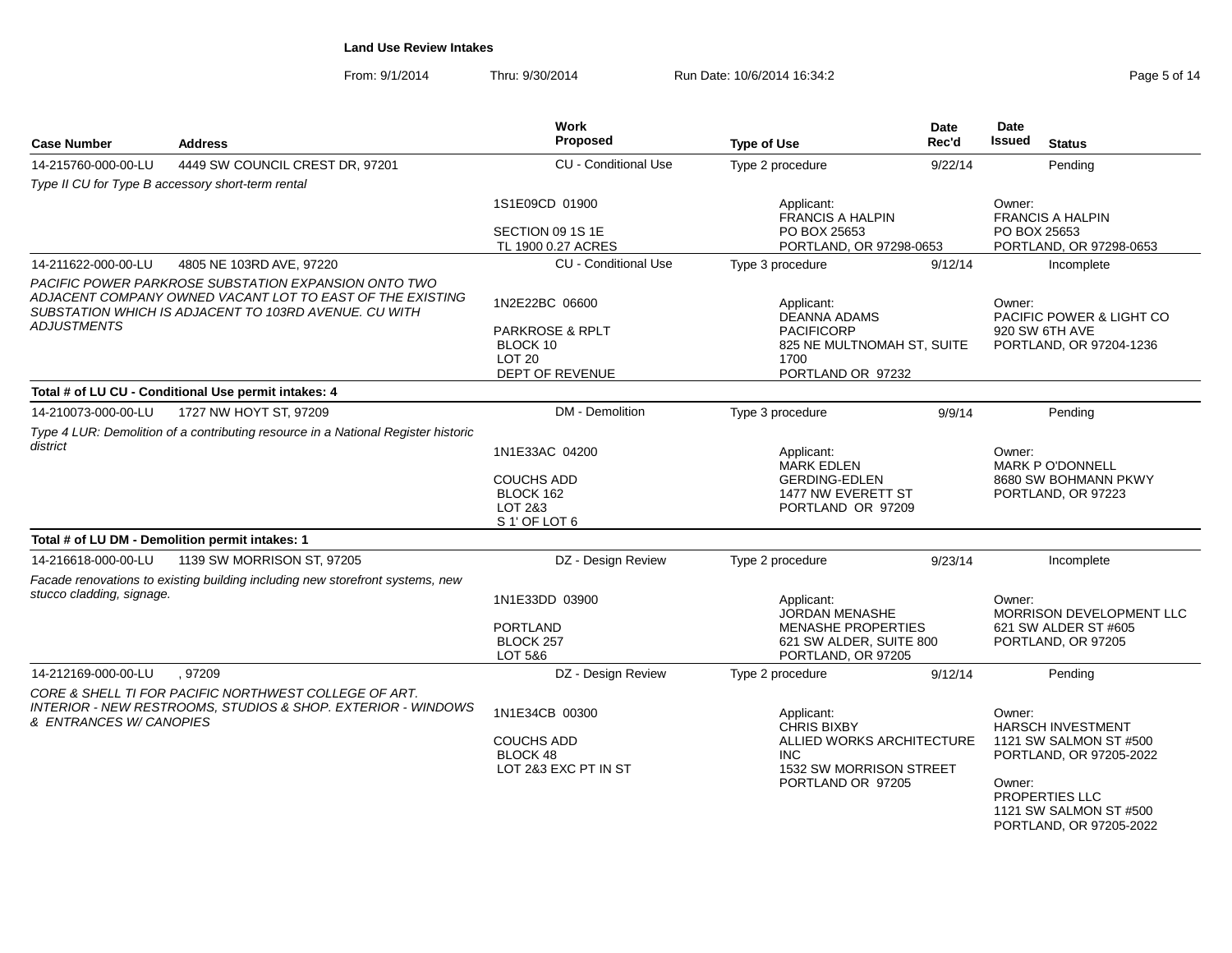From: 9/1/2014Thru: 9/30/2014 **Run Date: 10/6/2014 16:34:2** Page 6 of 14 of 14 of 14 of 14 of 14 of 14 of 14 of 14 of 14 of 14 of 14 of 14 of 14 of 14 of 14 of 14 of 14 of 14 of 14 of 14 of 14 of 14 of 14 of 14 of 14 of 14 of 14 of 14 o

| Page 6 of 14 |  |  |
|--------------|--|--|
|--------------|--|--|

| <b>Case Number</b>                  | <b>Address</b>                                                                 | <b>Work</b><br><b>Proposed</b>                                                                                                           | <b>Type of Use</b> |                                                                                                            | <b>Date</b><br>Rec'd | Date<br>Issued                                  | <b>Status</b>                                                               |
|-------------------------------------|--------------------------------------------------------------------------------|------------------------------------------------------------------------------------------------------------------------------------------|--------------------|------------------------------------------------------------------------------------------------------------|----------------------|-------------------------------------------------|-----------------------------------------------------------------------------|
| 14-219545-000-00-LU                 | 2020 SW 4TH AVE, 97201                                                         | DZ - Design Review                                                                                                                       | Type 2 procedure   |                                                                                                            | 9/30/14              |                                                 | Pending                                                                     |
|                                     | Addition of four landscape screen walls ("green screens") at an existing       |                                                                                                                                          |                    |                                                                                                            |                      |                                                 |                                                                             |
| landscaped area on the west facade. |                                                                                | 1S1E03CC 01000<br>SOUTH AUDITORIUM ADD<br><b>BLOCK B</b><br>LOT 2 TL 1000                                                                |                    | Applicant:<br><b>CHRIS WAYBURN</b><br><b>GBD ARCHITECTS</b><br>1120 NW COUCH, STE 300<br>PORTLAND OR 97209 |                      | Owner:<br>LLC.                                  | PARKSIDE CENTER ASSOCIATES<br>810 NW MARSHALL ST #300<br>PORTLAND, OR 97209 |
|                                     |                                                                                |                                                                                                                                          |                    |                                                                                                            |                      | Owner:<br><b>JAMES PAUL</b><br><b>COMPANIES</b> | <b>SCANLAN KEMPER BARD</b><br>810 NW MARSHALL<br>PORTLAND, OR 97209         |
| 14-219322-000-00-LU                 | 0677 SW LOWELL ST, 97201                                                       | DZ - Design Review                                                                                                                       | Type 2 procedure   |                                                                                                            | 9/30/14              |                                                 | Pending                                                                     |
|                                     | New Radio Frequency Transmission Facility on roof, shrouded, 3 arrays.         |                                                                                                                                          |                    |                                                                                                            |                      |                                                 |                                                                             |
|                                     |                                                                                | 1S1E10DB 00600                                                                                                                           | <b>LLC</b>         | Applicant:<br><b>BILL HOWARD</b><br>ODELIA PACIFIC AS AGENT FOR<br>NEW SINGULAR WIRELESS PCS.              |                      | Owner:                                          | SHLP BLOCK 46 LLC<br>8110 E UNION AVE #200<br><b>DENVER, CO 80237</b>       |
|                                     |                                                                                |                                                                                                                                          |                    | 4531 SE BELMONT ST #202<br>PORTLAND OR 97215-1675                                                          |                      |                                                 |                                                                             |
| 14-206774-000-00-LU                 | 3181 SW SAM JACKSON PARK RD, 97201                                             | DZ - Design Review                                                                                                                       | Type 2 procedure   |                                                                                                            | 9/2/14               |                                                 | Pending                                                                     |
|                                     | Type II Design Review for one new 30" tall condensate pump on lower north roof |                                                                                                                                          |                    |                                                                                                            |                      |                                                 |                                                                             |
| of OHSU Medical Research Building.  |                                                                                | 1S1E09 00600                                                                                                                             |                    | Applicant:<br>JANET FOZ JACOBS                                                                             |                      | Owner:                                          | OREGON STATE OF (MEDICAL                                                    |
|                                     |                                                                                | SECTION 09 1S 1E<br>TL 600 14.19 ACRES                                                                                                   |                    | ORANGEWALL STUDIOS A+P<br>240 N BROADWAY ST SUITE 202<br>PORTLAND OR 97227                                 |                      | <b>DEPT</b>                                     | 3181 SW SAM JACKSON PARK RD<br>PORTLAND, OR 97239                           |
| 14-217541-000-00-LU                 | 10535 NE GLISAN ST, 97220                                                      | DZ - Design Review                                                                                                                       | Type 2 procedure   |                                                                                                            | 9/25/14              |                                                 | Pending                                                                     |
| New trash enclosure.                |                                                                                |                                                                                                                                          |                    |                                                                                                            |                      |                                                 |                                                                             |
|                                     |                                                                                | 1N2E34BC 10400                                                                                                                           |                    | Applicant:<br><b>CHRIS SPURGIN</b>                                                                         |                      | Owner:                                          | DS PROPERTY HOLDINGS 2 LLC                                                  |
|                                     |                                                                                | <b>PARAGON PK</b><br>BLOCK 3<br>LOT $6-8$                                                                                                |                    | <b>STACK ARCHITECTURE</b><br>32 NE 7TH AVE<br>PORTLAND OR 97232                                            |                      |                                                 | 14201 NE 20TH AVE #2204<br>VANCOUVER, WA 98686-6413                         |
| 14-207373-000-00-LU                 | 3181 SW SAM JACKSON PARK RD, 97201                                             | DZ - Design Review                                                                                                                       | Type 2 procedure   |                                                                                                            | 9/3/14               |                                                 | Pending                                                                     |
|                                     | DESIGN REVIEW FOR ROOFTOP MECHANICAL                                           |                                                                                                                                          |                    |                                                                                                            |                      |                                                 |                                                                             |
|                                     |                                                                                | 1S1E09 00200                                                                                                                             |                    | Applicant:<br><b>JEROME KEYES</b>                                                                          |                      | Owner:                                          | OREGON STATE OF                                                             |
|                                     |                                                                                | SECTION 09 1S 1E<br>TL 200 26.24 ACRES<br>LAND & IMPS SEE R327745 (R991090552)<br>FOR AIRSPACE & IMPS & R327746<br>(R991090555) FOR IMPS | RD.                | OHSU<br>3181 SW SAM JACKSON PARK<br>PORTLAND, OR 97239                                                     |                      |                                                 | 3181 SW SAM JACKSON PARK RD<br>PORTLAND, OR 97239                           |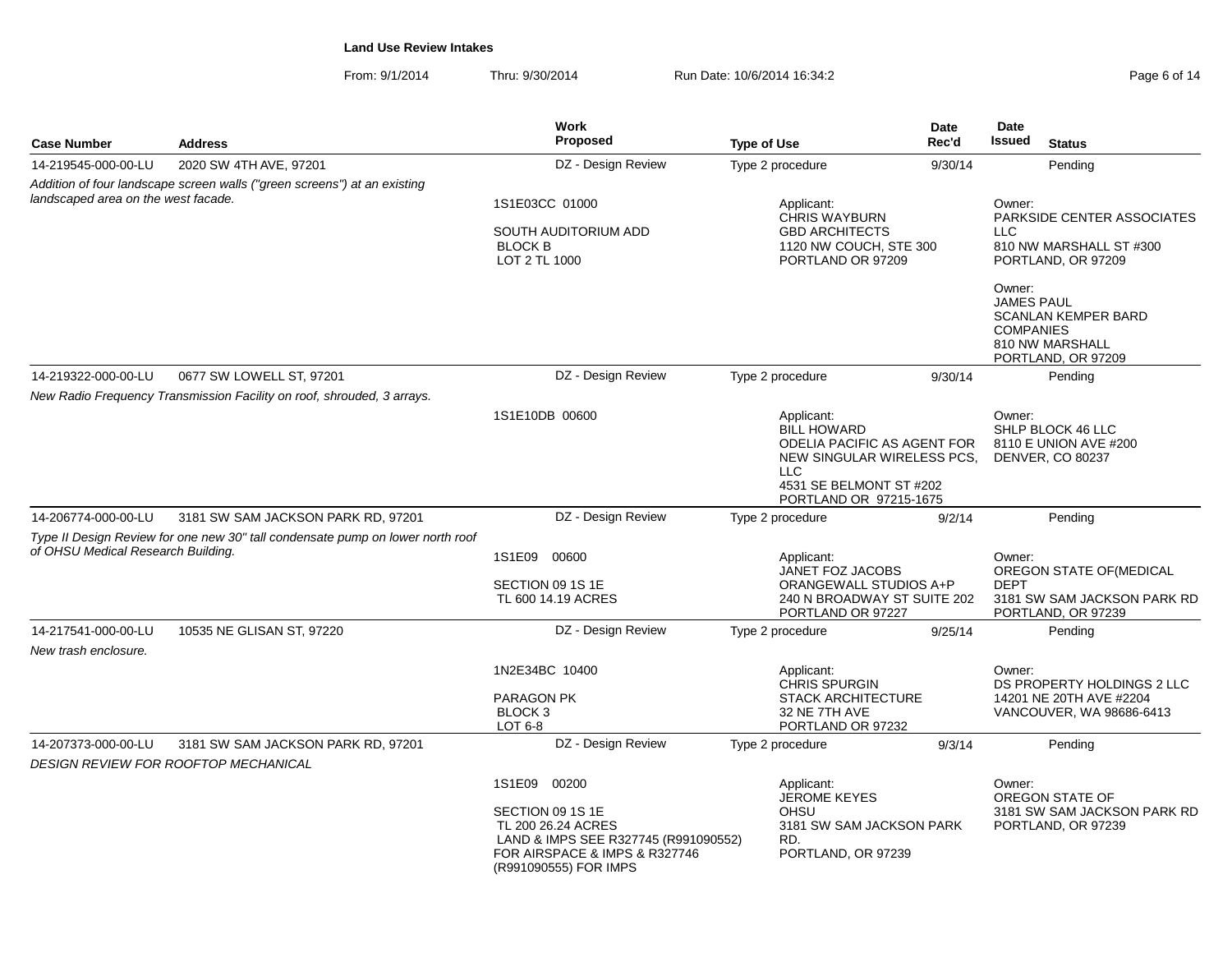From: 9/1/2014Thru: 9/30/2014 **Run Date: 10/6/2014 16:34:2** Page 7 of 14 of 14 of 14 of 14 of 14 of 14 of 14 of 14 of 14 of 14 of 14 of 14 of 14 of 14 of 14 of 14 of 14 of 14 of 14 of 14 of 14 of 14 of 14 of 14 of 14 of 14 of 14 of 14 o

|  | Page 7 of 14 |  |  |  |
|--|--------------|--|--|--|
|--|--------------|--|--|--|

| <b>Case Number</b>                  | <b>Address</b>                                                                                                                                                | Work<br>Proposed                                                                        | <b>Type of Use</b>                                                                    | Date<br>Rec'd | Date<br><b>Issued</b><br><b>Status</b>                                   |
|-------------------------------------|---------------------------------------------------------------------------------------------------------------------------------------------------------------|-----------------------------------------------------------------------------------------|---------------------------------------------------------------------------------------|---------------|--------------------------------------------------------------------------|
| 14-218213-000-00-LU                 | 3138 N VANCOUVER AVE, 97227                                                                                                                                   | DZ - Design Review                                                                      | Type 2 procedure                                                                      | 9/26/14       | Pending                                                                  |
|                                     | <b>INSTALLATION OF 5 NEW AWNINGS around Baptist Church facades. FULL</b>                                                                                      |                                                                                         |                                                                                       |               |                                                                          |
| REFUND REQUESTED 10/3/14.           |                                                                                                                                                               | 1N1E27AB 11800                                                                          | Applicant:<br><b>ERIK WAAGMEESTER</b>                                                 |               | Owner:<br>VANCOUVER AVENUE FIRST                                         |
|                                     |                                                                                                                                                               | <b>WILLIAMS AVE ADD</b><br>BLOCK <sub>2</sub><br>LOT <sub>7</sub><br>N 60' OF LOT 10&11 | <b>WAAGMEESTER CANVAS</b><br>PRODUCTS INC<br>1222 NE ALBERTA ST<br>PORTLAND, OR 97211 |               | <b>BAPTIST CHURCH</b><br>3132 N VANCOUVER AVE<br>PORTLAND, OR 97227-1544 |
| 14-215425-000-00-LU                 | 1872 SW BROADWAY, 97201                                                                                                                                       | DZ - Design Review                                                                      | Type 2 procedure                                                                      | 9/19/14       | Incomplete                                                               |
| Type II Design Review for two signs |                                                                                                                                                               |                                                                                         |                                                                                       |               |                                                                          |
|                                     |                                                                                                                                                               | 1S1E04DA 05300                                                                          | Applicant:<br><b>DAN OSTERMAN</b>                                                     |               | Owner:<br>OREGON STATE OF(BOARD OF                                       |
|                                     |                                                                                                                                                               | <b>PORTLAND</b><br>BLOCK 191<br>LOT 1-8                                                 | <b>TUBE ART GROUP</b><br>4243-A SE International Way<br>Milwaukie, OR 97222           |               | PO BOX 751<br>PORTLAND, OR 97207                                         |
| 14-208621-000-00-LU                 | 1029 SW WASHINGTON ST, 97205                                                                                                                                  | DZ - Design Review                                                                      | Type 2 procedure                                                                      | 9/5/14        | Pending                                                                  |
| Design review for luminaries        |                                                                                                                                                               |                                                                                         |                                                                                       |               |                                                                          |
|                                     |                                                                                                                                                               | 1N1E34CC 05100                                                                          | Applicant:<br><b>JESSICA KOSMAS</b>                                                   |               | Owner:<br>1122 STARK INVESTMENT LLC                                      |
|                                     |                                                                                                                                                               | <b>PORTLAND</b><br>BLOCK 254<br>W 0.5' OF LOT 3&4<br>E 1/2 OF LOT 5&6                   | <b>RAMSAY SIGNS INC.</b><br>9160 SE 74TH AVENUE<br>PORTLAND, OR 97206                 |               | 2455 NW MARSHALL ST #1<br>PORTLAND, OR 97210                             |
| 14-208752-000-00-LU                 | 3181 SW SAM JACKSON PARK RD, 97201                                                                                                                            | DZ - Design Review                                                                      | Type 2 procedure                                                                      | 9/5/14        | Pending                                                                  |
|                                     | Design Review for 4 cooling tower units with piping below, on a steel support<br>frame with new metal access stair, all located in the same place as existing | 1S1E09<br>00600                                                                         | Applicant:                                                                            |               | Owner:                                                                   |
|                                     | cooling towers. Also 711 SF of replacement concrete foundation and 29 SF of                                                                                   |                                                                                         | <b>JOHN MCMICHAEL</b>                                                                 |               | OREGON STATE OF (MEDICAL                                                 |
|                                     | replacement concrete walkway. No work in the Protection zone.                                                                                                 | SECTION 09 1S 1E<br>TL 600 14.19 ACRES                                                  | <b>INTERFACE ENGINEERING</b><br>1600 SW MARKET ST, SUITE 1600<br>PORTLAND, OR 97204   |               | <b>DEPT</b><br>3181 SW SAM JACKSON PARK RD<br>PORTLAND, OR 97239         |
| 14-215410-000-00-LU                 | 4322 SW BEAVERTON HILLSDALE HWY, 97221                                                                                                                        | DZ - Design Review                                                                      | Type 2 procedure                                                                      | 9/19/14       | Incomplete                                                               |
|                                     | Type II Design Review for self-service storage facility                                                                                                       |                                                                                         |                                                                                       |               |                                                                          |
|                                     |                                                                                                                                                               | 1S1E17BC 02800                                                                          | Applicant:<br><b>BRIAN HORNUNG</b>                                                    |               | Owner:<br><b>BEAVERHILL ASSOCIATES LLC</b>                               |
|                                     |                                                                                                                                                               | <b>GLEN CULLEN</b><br><b>BLOCK1</b><br>INC PT VAC ST LOT 8&9 EXC PT IN HWY              | dcb CONSTRUCTION COMPANY<br>909 E 62ND AVENUE<br><b>DENVER, CO 80216</b>              |               | <b>PO BOX 882</b><br>NEW YORK, NY 10108-0882                             |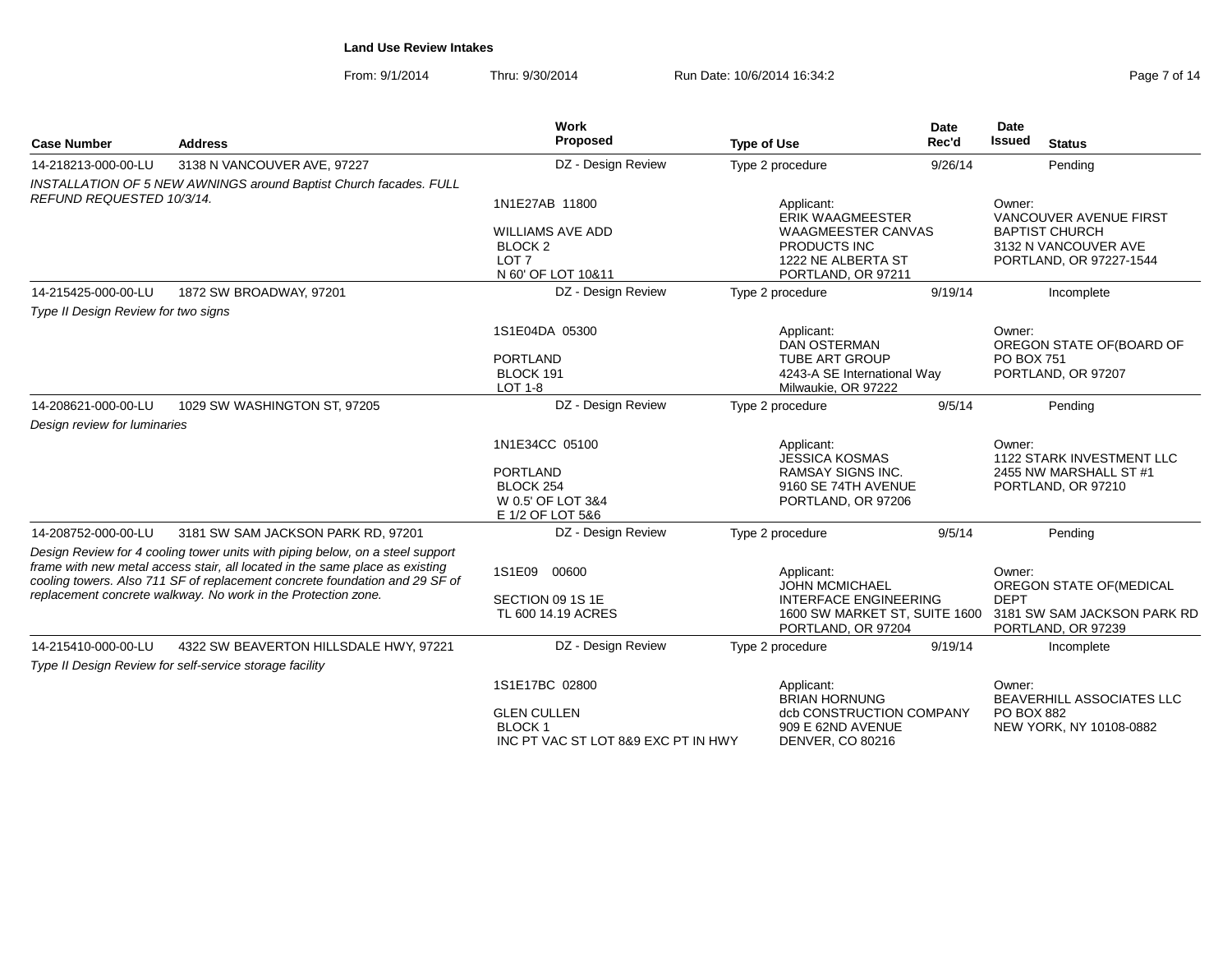From: 9/1/2014Thru: 9/30/2014 **Run Date: 10/6/2014 16:34:2** Page 8 of 14 of 14 of 14 of 14 of 14 of 14 of 14 of 14 of 14 of 14 of 14 of 14 of 14 of 14 of 14 of 14 of 14 of 14 of 14 of 14 of 14 of 14 of 14 of 14 of 14 of 14 of 14 of 14 o

| Page 8 of 14 |  |  |
|--------------|--|--|
|--------------|--|--|

| <b>Case Number</b>                                                                                                                                                                                                                                                                                                                                                                                    | <b>Address</b>                                                                                        | <b>Work</b><br><b>Proposed</b>                                               | <b>Type of Use</b>                                                                                                                                                                                                 | Date<br>Rec'd | <b>Date</b><br><b>Issued</b>                     | <b>Status</b>                                                                                                                                                                                                                    |
|-------------------------------------------------------------------------------------------------------------------------------------------------------------------------------------------------------------------------------------------------------------------------------------------------------------------------------------------------------------------------------------------------------|-------------------------------------------------------------------------------------------------------|------------------------------------------------------------------------------|--------------------------------------------------------------------------------------------------------------------------------------------------------------------------------------------------------------------|---------------|--------------------------------------------------|----------------------------------------------------------------------------------------------------------------------------------------------------------------------------------------------------------------------------------|
| 14-208117-000-00-LU                                                                                                                                                                                                                                                                                                                                                                                   | 1450 SW JEFFERSON ST, 97201                                                                           | DZ - Design Review                                                           | Type 3 procedure                                                                                                                                                                                                   | 9/4/14        |                                                  | Pending                                                                                                                                                                                                                          |
|                                                                                                                                                                                                                                                                                                                                                                                                       | Design Review for proposed 61 unit apartment building                                                 |                                                                              |                                                                                                                                                                                                                    |               |                                                  |                                                                                                                                                                                                                                  |
|                                                                                                                                                                                                                                                                                                                                                                                                       |                                                                                                       | 1S1E04AB 03100<br><b>PORTLAND</b><br><b>BLOCK S1/2W TL 3100</b>              | Applicant:<br>ROBERT THOMPSON<br><b>TVA ARCHITECTS</b><br>920 SW 6TH AVE STE 1500<br>PORTLAND OR 97204<br>Applicant:<br><b>RICHARD RAPP</b><br><b>TVA ARCHITECTS</b><br>920 SW 6TH AVE, #1500<br>PORTLAND OR 97204 |               | Owner:<br>Owner:<br><b>VIC REMMERS</b><br>Owner: | <b>LIAPES PROPERTY LLC</b><br>3225 NE COUCH ST<br>PORTLAND, OR 97232-3230<br>VWR DEVELOPMENT LLC<br>735 SW 158th Ave Suite 180<br>Beaverton, OR 97006-4952<br><b>RUSS LOCKREM</b><br><b>VWR DEVELOPMENT</b><br>:735 SW 158TH AVE |
| 14-215153-000-00-LU                                                                                                                                                                                                                                                                                                                                                                                   | 2201 LLOYD CENTER                                                                                     | DZ - Design Review                                                           | Type 3 procedure                                                                                                                                                                                                   | 9/19/14       |                                                  | BEAVERTON, OR 97006<br>Pending                                                                                                                                                                                                   |
| Exterior renovations to Lloyd Center Mall, including:<br>- new entrance to Macy's off Multnomah & Plaza w/ stormwater planters<br>- new retail storefront along Macy's south facade under parking deck facing<br>Multnomah<br>- new signage above garage entries<br>- new internal ramp to 2nd floor & removal of 65 parking spaces in SE parking<br>structure<br>-22' tall cooling tower atop Macy's |                                                                                                       | 1N1E35BA 00101<br>PARTITION PLAT 1999-146<br>LOT <sub>1</sub>                | Applicant:<br><b>SHAWN HOMBERG</b><br><b>WATERLEAF ARCHITECTURE</b><br>419 SW 11th Avenue<br>Suite 200<br>Portland, OR 97205                                                                                       |               | Owner:<br>Owner:                                 | CAPREF LLOYD CENTER LLC<br>2201 LLOYD CENTER<br>PORTLAND, OR 97232<br><b>TRAVIS PARKER</b><br><b>CYPRESS EQUITIES</b><br>8343 DOUGLAS AVE<br>DALLAS TX 75255                                                                     |
|                                                                                                                                                                                                                                                                                                                                                                                                       | Total # of LU DZ - Design Review permit intakes: 14                                                   |                                                                              |                                                                                                                                                                                                                    |               |                                                  |                                                                                                                                                                                                                                  |
| 14-208927-000-00-LU                                                                                                                                                                                                                                                                                                                                                                                   | 1811 SW MARKET ST, 97201<br>4 ATTACHED TOWN HOMES IN THE GOOSE HOLLOW NEIGHBORHOOD                    | DZM - Design Review w/<br>Modifications                                      | Type 2 procedure                                                                                                                                                                                                   | 9/5/14        |                                                  | Pending                                                                                                                                                                                                                          |
|                                                                                                                                                                                                                                                                                                                                                                                                       |                                                                                                       | 1S1E04BA 08500<br>CARTERS ADD TO P<br>SUB LOT 15 BLOCK A<br>ELY 75' OF LOT 4 | Applicant:<br><b>WILLIAM TRIPP</b><br><b>WILLIAM C TRIPP ARCHITECT</b><br>222 NW 11TH AVENUE<br>PORTLAND OR 97209                                                                                                  |               | Owner:<br><b>DYNAMO LLC</b>                      | 3743 NE 24TH AVE<br>PORTLAND, OR 97212-1514                                                                                                                                                                                      |
| 14-217898-000-00-LU                                                                                                                                                                                                                                                                                                                                                                                   | 1241 NW JOHNSON ST, 97209<br>Block 136. Two new mixed use buildings with underground parking. 280,000 | DZM - Design Review w/<br><b>Modifications</b>                               | Type 3 procedure                                                                                                                                                                                                   | 9/25/14       |                                                  | Pending                                                                                                                                                                                                                          |
| square feet total.                                                                                                                                                                                                                                                                                                                                                                                    |                                                                                                       | 1N1E33AD 01600<br><b>COUCHS ADD</b><br>BLOCK 136<br>LOT 1-8                  | Applicant:<br><b>HEIDI OIEN</b><br><b>MITHUN</b><br>1201 ALASKAN WAY, STE. 200<br>SEATTLE WA 98101                                                                                                                 |               | Owner:<br>Owner:<br>SP PEARL LLC                 | <b>MICHAEL NANNEY</b><br><b>SECURITY PROPERTIES</b><br>701 FIFTH AVE, SUITE 5700<br>SEATTLE WA 98101<br>1201 THIRD AVE #5400<br>SEATTLE, WA 98101                                                                                |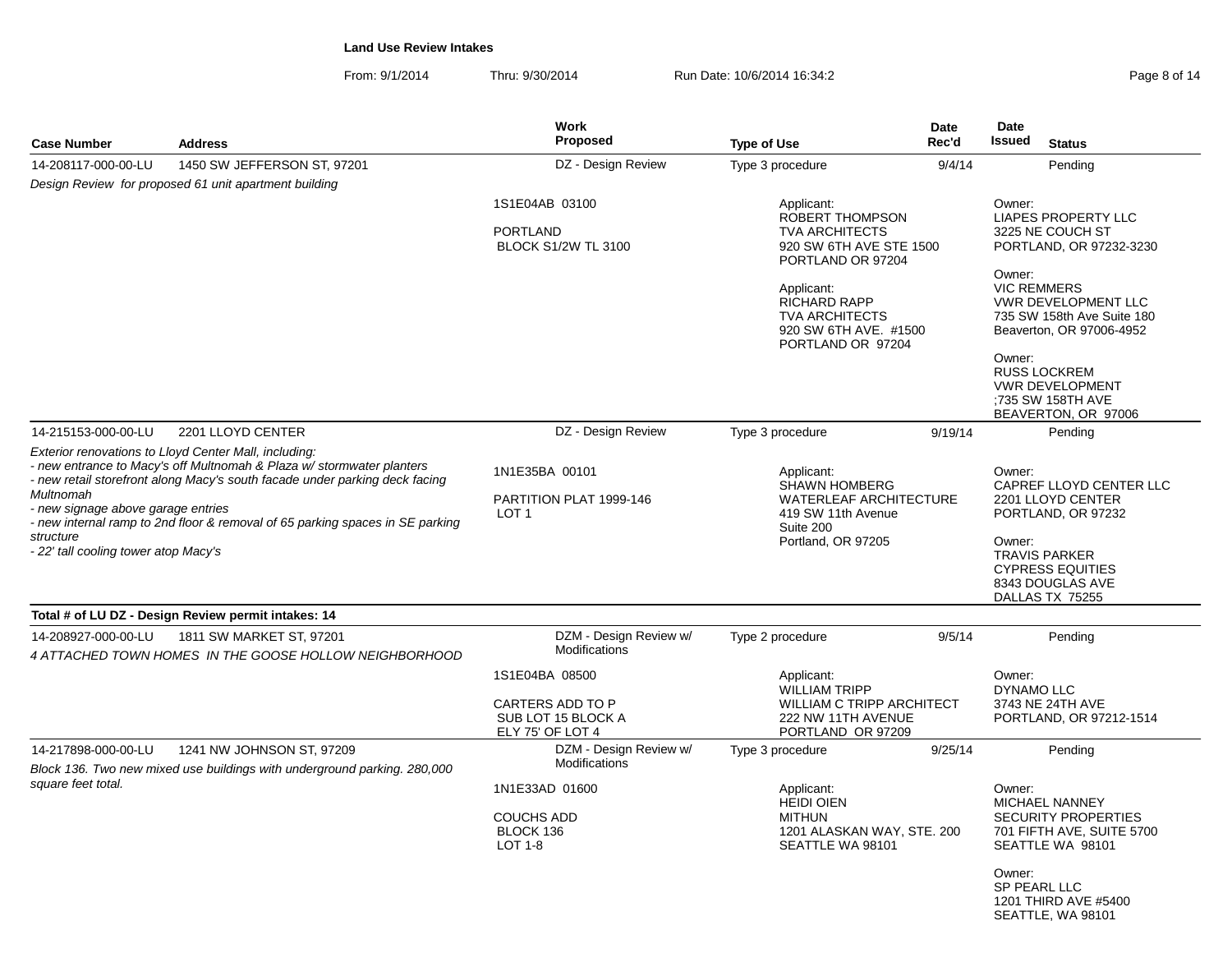From: 9/1/2014Thru: 9/30/2014 Run Date: 10/6/2014 16:34:2<br>
Run Date: 10/6/2014 16:34:2

| <b>Case Number</b>                                                                                                                                                                                                  | <b>Address</b>                                                                                           | Work<br><b>Proposed</b>                                                                                                                                                                   | <b>Type of Use</b>                                                                         | Date<br>Rec'd                                 | Date<br><b>Issued</b>                                                       | <b>Status</b>                                                                                                                                   |
|---------------------------------------------------------------------------------------------------------------------------------------------------------------------------------------------------------------------|----------------------------------------------------------------------------------------------------------|-------------------------------------------------------------------------------------------------------------------------------------------------------------------------------------------|--------------------------------------------------------------------------------------------|-----------------------------------------------|-----------------------------------------------------------------------------|-------------------------------------------------------------------------------------------------------------------------------------------------|
| 14-211555-000-00-LU                                                                                                                                                                                                 | 60 NW DAVIS ST, 97209                                                                                    | DZM - Design Review w/                                                                                                                                                                    | Type 3 procedure                                                                           | 9/12/14                                       |                                                                             | Pending                                                                                                                                         |
|                                                                                                                                                                                                                     | Sustainable mixed-use community on a three-quarter block site of Block 8 in Old                          | Modifications                                                                                                                                                                             |                                                                                            |                                               |                                                                             |                                                                                                                                                 |
| Town/Chinatown. It will contain approx 1,116,000 gross sf of ground floor active<br>use, three floors of office, and two floors of workforce housing. Construction of the<br>building will be Type III over Type I. |                                                                                                          | 1N1E34DB 00200<br>Applicant:<br><b>JILL SHERMAN</b><br>COUCHS ADD<br><b>GERDING EDLEN</b><br>BLOCK <sub>8</sub><br>1477 NW EVERETT ST<br>LOT 5&8<br>PORTLAND OR 97209<br>6&7 EXC PT IN ST |                                                                                            |                                               | Owner:<br>PORTLAND CITY OF(PDC<br>222 NW 5TH AVE<br>PORTLAND, OR 97209-3812 |                                                                                                                                                 |
|                                                                                                                                                                                                                     | Total # of LU DZM - Design Review w/ Modifications permit intakes: 3                                     |                                                                                                                                                                                           |                                                                                            |                                               |                                                                             |                                                                                                                                                 |
| 14-211709-000-00-LU                                                                                                                                                                                                 | 9930 NW ST HELENS RD                                                                                     | GW - Greenway                                                                                                                                                                             | Type 2 procedure                                                                           | 9/12/14                                       |                                                                             | Pending                                                                                                                                         |
|                                                                                                                                                                                                                     | Type II Greenway Review for installation of new equipment.                                               |                                                                                                                                                                                           |                                                                                            |                                               |                                                                             |                                                                                                                                                 |
|                                                                                                                                                                                                                     |                                                                                                          | 1N1W02C 00400<br>SECTION 02 1N 1W<br>TL 400 10.70 ACRES<br>LAND & IMPS SEE R646341 (R961021311)<br>FOR MACH & EQUIP                                                                       | Applicant:<br>ALICE WILLIAMS<br>SUNOCO LOGISTICS LP<br>PO BOX 5095<br>SUGAR LAND, TX 77478 |                                               | Owner:<br>PO BOX 3092                                                       | BP WEST COAST PRODUCTS LLC<br>HOUSTON, TX 77253-3092                                                                                            |
|                                                                                                                                                                                                                     | Total # of LU GW - Greenway permit intakes: 1                                                            |                                                                                                                                                                                           |                                                                                            |                                               |                                                                             |                                                                                                                                                 |
| 14-209348-000-00-LU                                                                                                                                                                                                 | 3207 NE 11TH AVE, 97212                                                                                  | <b>HR</b> - Historic Resource                                                                                                                                                             | Type 1 procedure new                                                                       | 9/8/14                                        |                                                                             | Incomplete                                                                                                                                      |
| Replacement of two wood front windows in second floor gable with casement                                                                                                                                           |                                                                                                          | Review                                                                                                                                                                                    |                                                                                            |                                               |                                                                             |                                                                                                                                                 |
| windows.                                                                                                                                                                                                            |                                                                                                          | 1N1E26BA 09200<br><b>IRVINGTON</b><br>BLOCK 97<br>LOT <sub>5</sub>                                                                                                                        | Applicant:<br><b>BOB STEELE</b><br>3013 S. E. Washougal River Road<br>Washougal, WA 98671  |                                               | Owner:                                                                      | WILDE PROPERTIES INC<br>3735 SE CLAY ST #204<br>PORTLAND, OR 97214                                                                              |
| 14-210509-000-00-LU                                                                                                                                                                                                 | 3012 NE 24TH AVE, 97212<br>New, wider concrete driveway with center steps. Only the 30 foot long incline | HR - Historic Resource<br>Review                                                                                                                                                          | Type 1 procedure new                                                                       | 9/10/14                                       |                                                                             | Incomplete                                                                                                                                      |
|                                                                                                                                                                                                                     | portion of the existing driveway will be replaced.                                                       | 1N1E25BC 06500<br><b>STANTON ST ADD</b><br>BLOCK <sub>1</sub><br>LOT <sub>1</sub>                                                                                                         | Applicant:<br>3012 NE 24TH AVE                                                             | KENNETH F CONFORTI<br>PORTLAND, OR 97212-3457 |                                                                             | <b>KENNETH F CONFORTI</b><br>3012 NE 24TH AVE<br>PORTLAND, OR 97212-3457<br>KAREN-MARIA CONFORTI<br>3012 NE 24TH AVE<br>PORTLAND, OR 97212-3457 |
| 14-214699-000-00-LU<br>Removal of Brick Furnace Flue from roof.                                                                                                                                                     | 3035 NE 21ST AVE, 97212                                                                                  | HR - Historic Resource<br>Review                                                                                                                                                          | Type 1 procedure new                                                                       | 9/18/14                                       |                                                                             | Pending                                                                                                                                         |
|                                                                                                                                                                                                                     |                                                                                                          | 1N1E26AA 17200<br><b>IRVINGTON</b><br>BLOCK <sub>26</sub><br>LOT <sub>2</sub>                                                                                                             | Applicant:<br>MARC CASTELNUOVO-TEDESCO<br>1920 SE 35TH PLACE<br>PORTLAND, OR 97214         |                                               | Owner:<br>Owner:                                                            | <b>ROBERT B WALKER</b><br>3035 NE 21ST AVE<br>PORTLAND, OR 97212-3447<br><b>MIKE MARSHALL</b><br>3035 NE 21ST AVE<br>PORTLAND, OR 97212         |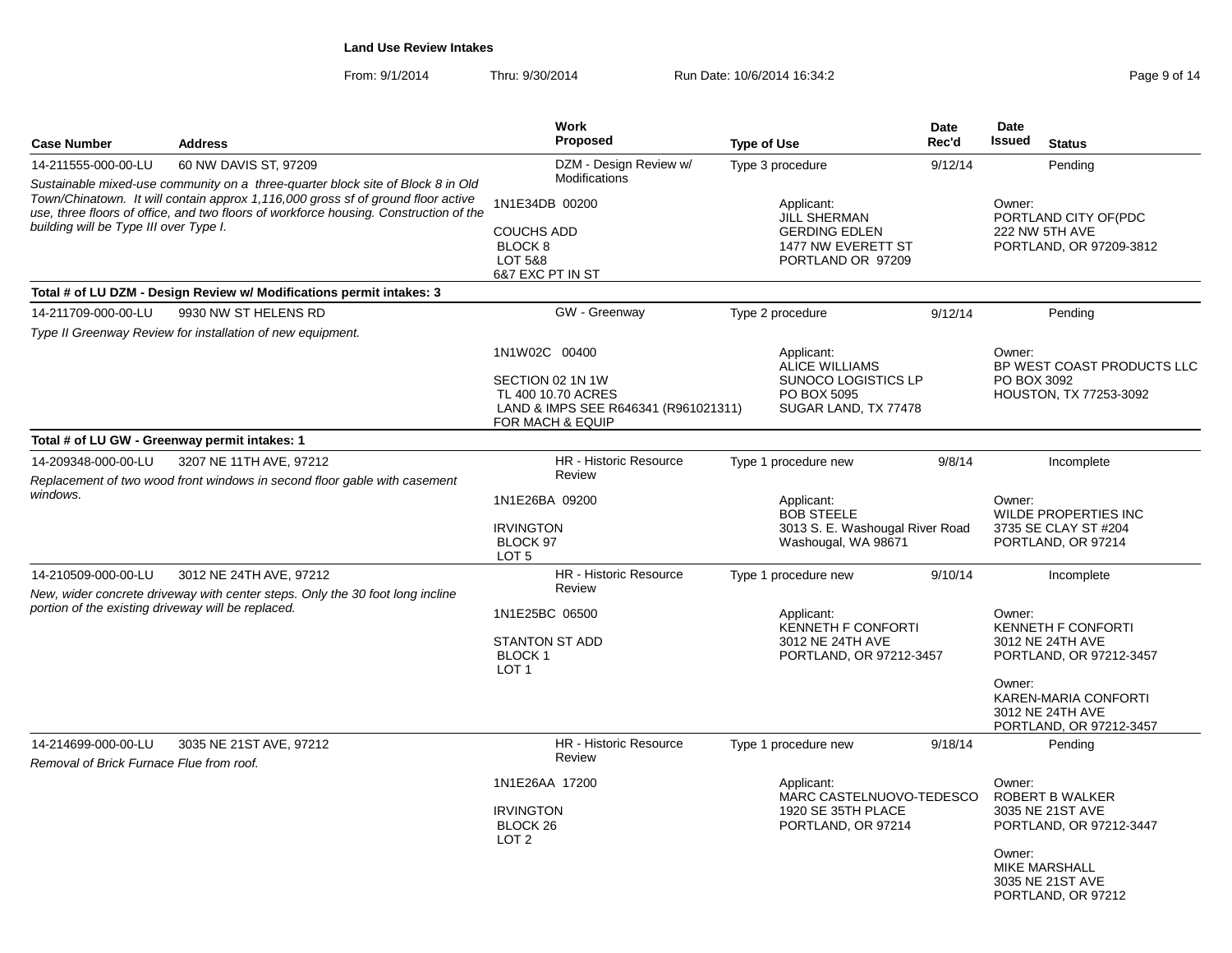From: 9/1/2014Thru: 9/30/2014 Run Date: 10/6/2014 16:34:2<br>
Page 10 of 14

| <b>Case Number</b>                                                              | <b>Address</b>                                                                                                                                                                                                                                                                                                                              | Work<br><b>Proposed</b>                                                                      | <b>Type of Use</b>                                                                                                              | Date<br>Rec'd | Date<br><b>Issued</b><br><b>Status</b>                                                                                                  |
|---------------------------------------------------------------------------------|---------------------------------------------------------------------------------------------------------------------------------------------------------------------------------------------------------------------------------------------------------------------------------------------------------------------------------------------|----------------------------------------------------------------------------------------------|---------------------------------------------------------------------------------------------------------------------------------|---------------|-----------------------------------------------------------------------------------------------------------------------------------------|
| 14-215507-000-00-LU                                                             | 3307 NE 11TH AVE, 97212                                                                                                                                                                                                                                                                                                                     | HR - Historic Resource                                                                       | Type 1 procedure new                                                                                                            | 9/26/14       | Pending                                                                                                                                 |
|                                                                                 | Historic Resource review to infill one window on north facade                                                                                                                                                                                                                                                                               | Review                                                                                       |                                                                                                                                 |               |                                                                                                                                         |
|                                                                                 |                                                                                                                                                                                                                                                                                                                                             | 1N1E26BA 07000<br><b>IRVINGTON</b><br>BLOCK 98<br>LOT <sub>10</sub>                          | Applicant:<br><b>JOE MOONEY</b><br>MOONEY CONSTRUCTION AND<br><b>DEVELOPMENT LLC</b><br>3439 NE SANDY BLVD<br>PORTLAND OR 97232 |               | Owner:<br><b>RAYMOND P ASKEW</b><br>3307 NE 11TH AVE<br>PORTLAND, OR 97212<br>Owner:<br>MICHELLE C DODGE                                |
|                                                                                 |                                                                                                                                                                                                                                                                                                                                             |                                                                                              |                                                                                                                                 |               | 3307 NE 11TH AVE<br>PORTLAND, OR 97212                                                                                                  |
| 14-218902-000-00-LU                                                             | 2217 NE 11TH AVE, 97212<br>Replace 5 basement windows on a contributing structure.                                                                                                                                                                                                                                                          | <b>HR</b> - Historic Resource<br>Review                                                      | Type 1 procedure new                                                                                                            | 9/29/14       | Pending                                                                                                                                 |
|                                                                                 |                                                                                                                                                                                                                                                                                                                                             | 1N1E26CA 15300                                                                               |                                                                                                                                 |               | Owner:<br>ROBERT S GERSTEIN                                                                                                             |
|                                                                                 |                                                                                                                                                                                                                                                                                                                                             | <b>WEST IRVINGTON</b><br>BLOCK 92<br>LOT <sub>4</sub>                                        |                                                                                                                                 |               | 48 OZONE AVE<br><b>VENICE, CA 90291</b>                                                                                                 |
| 14-214483-000-00-LU                                                             | 2332 NW WESTOVER RD, 97210                                                                                                                                                                                                                                                                                                                  | <b>HR</b> - Historic Resource                                                                | Type 1x procedure                                                                                                               | 9/18/14       | Pending                                                                                                                                 |
| Replace railing for 2-story rear porch on commercial mixed use property located |                                                                                                                                                                                                                                                                                                                                             | Review                                                                                       |                                                                                                                                 |               |                                                                                                                                         |
| in Alphabet HD                                                                  |                                                                                                                                                                                                                                                                                                                                             | 1N1E33CB 02000<br><b>MEADS ADD</b><br><b>BLOCK5</b><br>N 7.6' OF LOT 4<br>S 28.4' OF LOT 5&6 | Applicant:<br><b>MIKE PURCELL</b><br><b>E&amp;M CONSTRUCTORS</b><br>PO BOX 80638<br>PORTLAND, OR 97280                          |               | Owner:<br><b>HERBERT J SEMLER</b><br>2330 NW EVERETT ST<br>PORTLAND, OR 97210-3530                                                      |
| 14-207352-000-00-LU<br>New 60sf illuminated wall sign                           | 636 NW 21ST AVE, 97209                                                                                                                                                                                                                                                                                                                      | HR - Historic Resource<br>Review                                                             | Type 1x procedure                                                                                                               | 9/3/14        | Pending                                                                                                                                 |
|                                                                                 |                                                                                                                                                                                                                                                                                                                                             | 1N1E33BD 05300<br>KINGS 2ND ADD<br><b>BLOCK 10 TL 5300</b>                                   | Applicant:<br>MELISSA HAYDEN<br><b>SECURITY SIGNS</b><br>2424 SE HOLGATE BLVD<br>PORTLAND, OR 97202                             |               | Owner:<br><b>CRONIN &amp; CAPLAN INC</b><br>PO BOX 23999<br><b>TIGARD, OR 97281</b>                                                     |
| 14-210781-000-00-LU                                                             | 706 SE 6TH AVE, 97214                                                                                                                                                                                                                                                                                                                       | HR - Historic Resource                                                                       | Type 2 procedure                                                                                                                | 9/10/14       | Incomplete                                                                                                                              |
| 500 sf.                                                                         | Renovation of existing building. Exterior improvements including modifications to<br>2 entries, 1 new and 1 replacement rooftop HVAC unit, 1 elevator overrun, 1<br>projecting sign (in existing prior sign location), refurbishing existing sign, and<br>optional replacement storefront. Total exterior facade improvements are less than | Review<br>1S1E02BB 04700                                                                     | Applicant:<br><b>JOHN WEIL</b><br>JOHN WEIL ARCHITECT<br>1315 SE 9TH<br>PORTLAND, OR 97214                                      |               | Owner:<br><b>ALEX BRIGGS</b><br><b>BUILT2 LLC</b><br>1502 SE BYBEE BLVD<br>PORTLAND, OR 97202<br>Owner:<br><b>SALOME LLC</b><br>$    -$ |

 1502 SE BYBEE BLVDPORTLAND, OR 97202-5754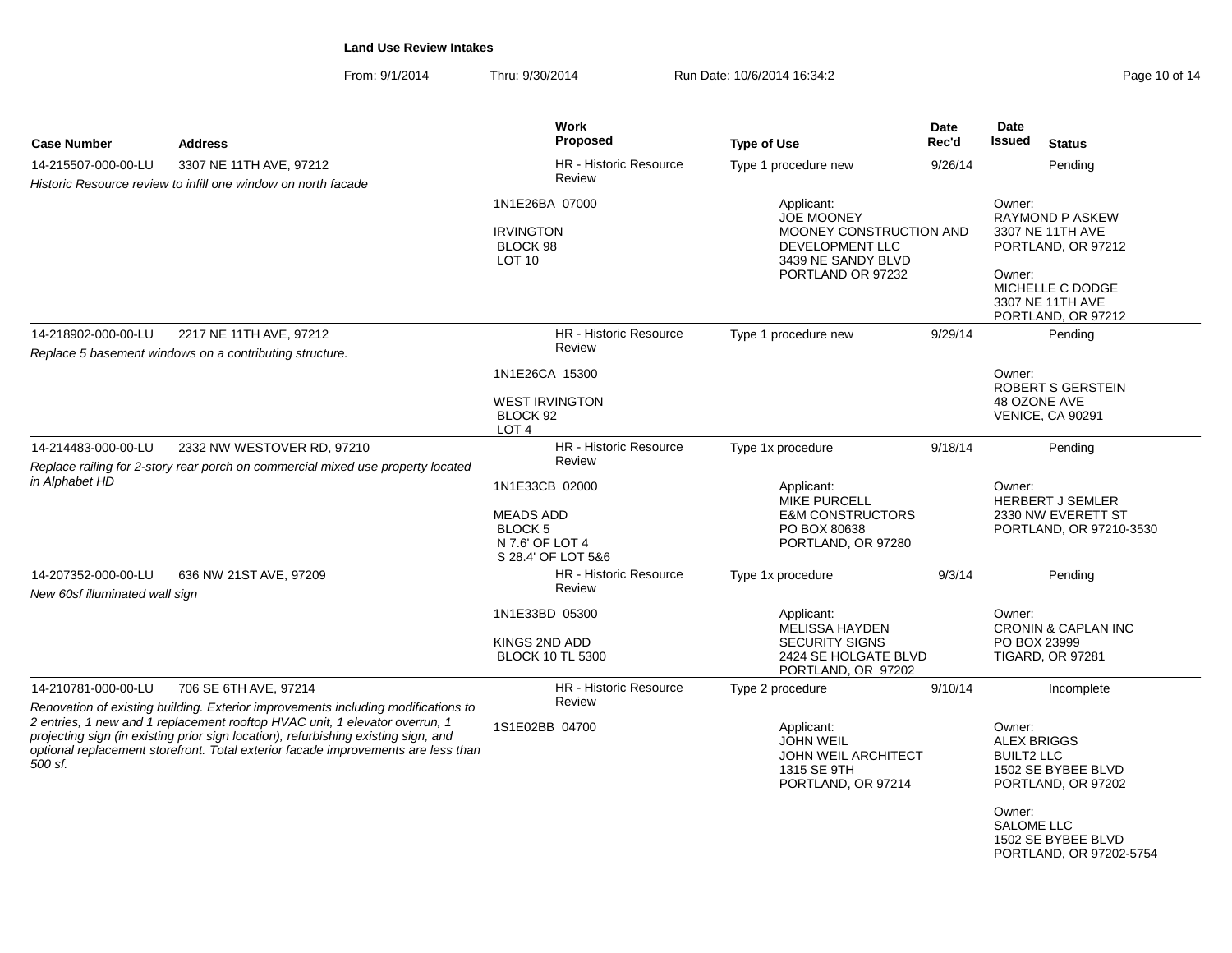From: 9/1/2014Thru: 9/30/2014 Run Date: 10/6/2014 16:34:2<br>
Run Date: 10/6/2014 16:34:2

| <b>Case Number</b>                                             | <b>Address</b>                                                                 | Work<br>Proposed                                                                           | <b>Type of Use</b> |                                                                                                                 | <b>Date</b><br>Rec'd | Date<br><b>Issued</b> | <b>Status</b>                                                                       |
|----------------------------------------------------------------|--------------------------------------------------------------------------------|--------------------------------------------------------------------------------------------|--------------------|-----------------------------------------------------------------------------------------------------------------|----------------------|-----------------------|-------------------------------------------------------------------------------------|
| 14-217569-000-00-LU                                            | 2206 NE 17TH AVE, 97212                                                        | <b>HR</b> - Historic Resource                                                              |                    | Type 2 procedure                                                                                                | 9/25/14              |                       | Pending                                                                             |
|                                                                | Remove 2nd story sunroom on stilts, install one new window.                    | Review                                                                                     |                    |                                                                                                                 |                      |                       |                                                                                     |
|                                                                |                                                                                | 1N1E26DB 14100<br><b>IRVINGTON</b><br>BLOCK 49<br><b>LOT 16</b>                            |                    | Applicant:<br><b>DANIEL GLENNON</b><br>4106 NE 32ND PL<br>PORTLAND OR 97211                                     |                      | Owner:                | <b>SCOTT C PUTNAM</b><br>2206 NE 17TH AVE<br>PORTLAND, OR 97212                     |
| 14-212715-000-00-LU                                            | 1102 NE TILLAMOOK ST                                                           | <b>HR</b> - Historic Resource                                                              |                    | Type 2 procedure                                                                                                | 9/15/14              |                       | Pending                                                                             |
|                                                                | Historic Resource Review for re-siding two noncontributing buildings due to to | Review                                                                                     |                    |                                                                                                                 |                      |                       |                                                                                     |
| siding material failure.                                       |                                                                                | 1N1E26CD 99005<br>TANZAMOOK TOWNHOMES CONDOMINIUM<br>LOT <sub>5</sub>                      |                    | Applicant:<br>Dan Kidd<br><b>Charter Construction</b><br>3747 SE 8th Avenue<br>Portland, OR 97202               |                      | Owner:                | MICHAEL WIESCHER<br>1219 MISHAWAKA AVE<br>SOUTH BEND, IN 46615                      |
| 14-210854-000-00-LU                                            | 2518 NE 12TH AVE, 97212                                                        | <b>HR</b> - Historic Resource                                                              |                    | Type 2 procedure                                                                                                | 9/10/14              |                       | Incomplete                                                                          |
| <b>Historic District</b>                                       | New wood horizontal lap siding and wood shigles on existing home in Irvington  | Review<br>1N1E26CA 01000<br><b>IRVINGTON</b><br>BLOCK 80<br><b>LOT 12</b>                  |                    | Applicant:<br><b>ROY CHASTAIN</b><br><b>LIFETIME EXTERIORS</b><br>6807 NE 79TH CT, STE A<br>PORTLAND OR 97218   |                      | Owner:                | AARON M MANGELSDORF<br>2518 NE 12TH AVE<br>PORTLAND, OR 97212                       |
| 14-210008-000-00-LU<br>Third floor bedroom and bath remodel.   | 3115 NW THURMAN ST, 97210                                                      | <b>HR</b> - Historic Resource<br>Review                                                    |                    | Type 2 procedure                                                                                                | 9/9/14               |                       | Pending                                                                             |
|                                                                |                                                                                | 1N1E29CD 03900<br><b>WILLAMETTE HTS ADD</b><br>BLOCK 17<br>LOT 1&2                         |                    | Applicant:<br>YIANNI DOULIS<br>YIANNI DOULIS ARCHITECTURE<br><b>STUDIO</b><br>723 NW 18TH<br>PORTLAND, OR 97209 |                      | Owner:                | MARJORIE R DIAL<br>3115 NW THURMAN ST<br>PORTLAND, OR 97210-1944                    |
| 14-207349-000-00-LU<br>A new 42 sf sign on a Historic Landmark | 531 SE 14TH AVE                                                                | <b>HR</b> - Historic Resource<br>Review                                                    |                    | Type 2 procedure                                                                                                | 9/3/14               |                       | Pending                                                                             |
|                                                                |                                                                                | 1S1E02BA 00101<br><b>EAST PORTLAND</b><br>BLOCK 282&283 TL 101<br>POTENTIAL ADDITIONAL TAX |                    | Applicant:<br>MELISSA HAYDEN<br><b>SECURITY SIGNS INC</b><br>2424 SE Holgate Blvd<br>Portland OR 97202          |                      | Owner:                | WASHINGTON HIGH SCHOOL LLC<br>15350 SW SEQUOIA PKWY #300<br>PORTLAND, OR 97224-7175 |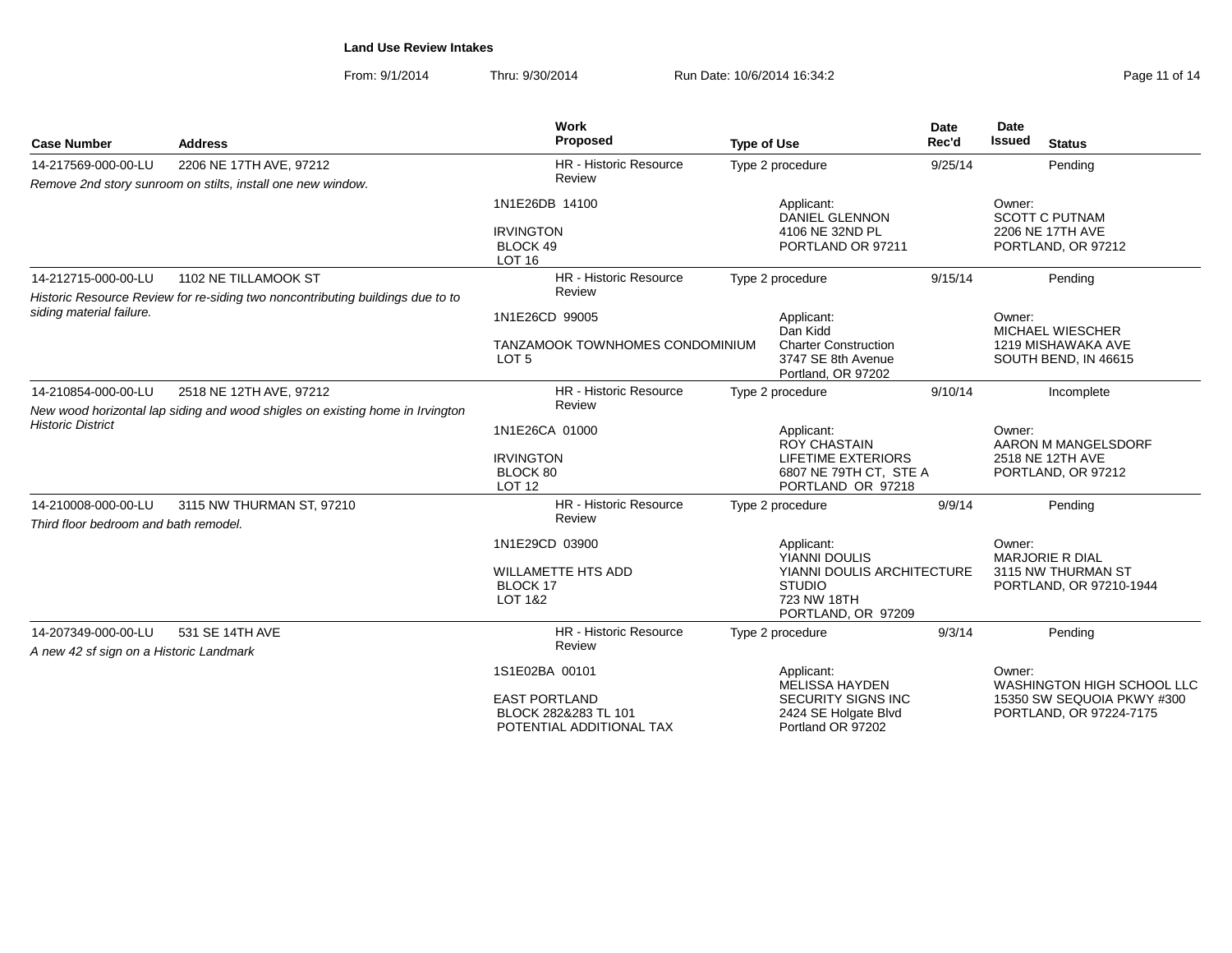From: 9/1/2014Thru: 9/30/2014 Run Date: 10/6/2014 16:34:2<br>
Run Date: 10/6/2014 16:34:2

| <b>Case Number</b>                                                    | <b>Address</b>                                                                                         | <b>Work</b><br>Proposed                                                                | <b>Type of Use</b>                                                                                                     | Date<br>Rec'd | Date<br><b>Issued</b><br><b>Status</b>                                                                                                                               |
|-----------------------------------------------------------------------|--------------------------------------------------------------------------------------------------------|----------------------------------------------------------------------------------------|------------------------------------------------------------------------------------------------------------------------|---------------|----------------------------------------------------------------------------------------------------------------------------------------------------------------------|
| 14-218444-000-00-LU                                                   | 6325 SE DIVISION ST, 97215                                                                             | HR - Historic Resource                                                                 | Type 3 procedure                                                                                                       | 9/26/14       | Pending                                                                                                                                                              |
|                                                                       | Historic Resource Review and Environmental Review for Mt Tabor Resources                               | Review                                                                                 |                                                                                                                        |               |                                                                                                                                                                      |
|                                                                       |                                                                                                        | 1S2E05 00100<br>SECTION 05 1S 2E<br>TL 100 190.28 ACRES                                | Applicant:<br><b>TOM CARTER</b><br>PORTLAND WATER BUREAU<br>1120 SW 5TH AVE SUITE 600<br>PORTLAND OR 97204             |               | Owner:<br><b>TERESA ELLIOTT</b><br>PORTLAND WATER BUREAU<br>1120 SW 5TH AVE ROOM 500<br>PORTLAND, OR 97204                                                           |
|                                                                       |                                                                                                        |                                                                                        |                                                                                                                        |               | Owner:<br>PORTLAND CITY OF<br>1120 SW 5TH AVE #609<br>PORTLAND, OR 97204-1912                                                                                        |
|                                                                       | Total # of LU HR - Historic Resource Review permit intakes: 14                                         |                                                                                        |                                                                                                                        |               |                                                                                                                                                                      |
| 14-215799-000-00-LU                                                   | 2936 NW VERDE VISTA TER, 97210<br>Consolidate Lot 7 and E 1/2 of Lot 6 into single parcel              | LC - Lot Consolidation                                                                 | Type 1x procedure                                                                                                      | 9/22/14       | Pending                                                                                                                                                              |
|                                                                       |                                                                                                        | 1N1E32DB 06800<br>KINGS HTS & RPLT<br>BLOCK 10<br>E 25' OF LOT 6<br><b>LOT 7&amp;8</b> | Applicant:<br>ALBERT HERTEL<br>CASWELL/HERTEL SURVEYORS<br>INC.<br>6150 SW 124TH AVE<br>BEAVERTON OR 97008             |               | Owner:<br>KATHERINE B MCCOY<br>2944 NW VERDE VISTA TER<br>PORTLAND, OR 97210-3356<br>Owner:<br>ROBERT T MARTIN<br>2944 NW VERDE VISTA TER<br>PORTLAND, OR 97210-3356 |
|                                                                       | Total # of LU LC - Lot Consolidation permit intakes: 1                                                 |                                                                                        |                                                                                                                        |               |                                                                                                                                                                      |
| 14-210476-000-00-LU                                                   | 8001 SE HENDERSON ST, 97206<br>Land Division-Partition to create 2 parcels and a new public pedestrian | LDP - Land Division Review<br>(Partition)                                              | Type 1x procedure                                                                                                      | 9/10/14       | Incomplete                                                                                                                                                           |
| connection (street).                                                  |                                                                                                        | 1S2E20AD 06400<br><b>STERLING</b><br>BLOCK 6<br><b>LOT 21</b>                          | Applicant:<br><b>STACY CONNERY</b><br>PACIFIC COMMUNITY DESIGN<br>12564 SW MAIN ST<br>TIGARD OR 97223                  |               | Owner:<br><b>CHRISTOPHER D DUFFIN</b><br>8001 SE HENDERSON ST<br>PORTLAND, OR 97206                                                                                  |
| 14-218324-000-00-LU<br>3-parcel partition. Existing house to remain.  | 5432 NE 24TH AVE, 97211                                                                                | LDP - Land Division Review<br>(Partition)                                              | Type 1x procedure                                                                                                      | 9/26/14       | Pending                                                                                                                                                              |
|                                                                       |                                                                                                        | 1N1E24BB 07400<br><b>INA PK</b><br>BLOCK 1<br>LOT 1 EXC PT IN ST<br>LOT <sub>2</sub>   | Applicant:<br><b>BILL MCMONAGLE</b><br>Harris-McMonagle, Inc.<br>12555 SW HALL BLVD<br><b>TIGARD OR 97223</b>          |               | Owner:<br><b>KEVIN HAYES</b><br>14320 SW 141ST AVE<br><b>TIGARD, OR 97224</b>                                                                                        |
| 14-216529-000-00-LU<br>2-lot partition with existing house to remain. | 7835 SE 54TH AVE, 97206                                                                                | LDP - Land Division Review<br>(Partition)                                              | Type 1x procedure                                                                                                      | 9/23/14       | Pending                                                                                                                                                              |
|                                                                       |                                                                                                        | 1S2E19DB 12800<br><b>DARLINGTON</b><br>BLOCK 10<br>LOT <sub>16</sub>                   | Applicant:<br><b>JOE SCHIEWE</b><br><b>MUSTARD SEED ENTERPRISES</b><br><b>LLC</b><br>1213 SE 13TH PL<br>CANBY OR 97013 |               | Owner:<br>HOME INVESTMENT SERVICES LL<br>1102 N SPRINGBROOK RD<br>NEWBERG, OR 97132-2007                                                                             |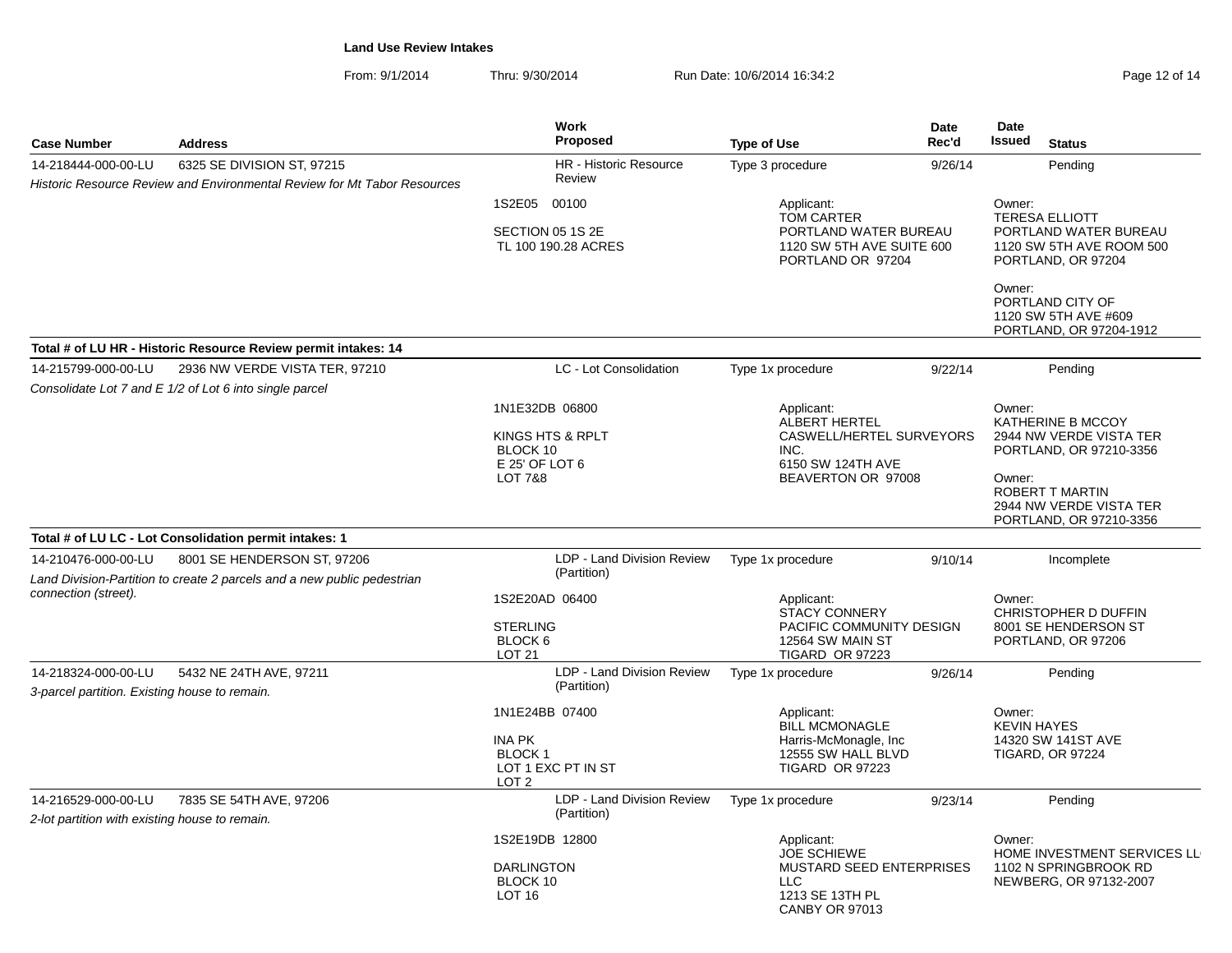From: 9/1/2014Thru: 9/30/2014 Run Date: 10/6/2014 16:34:2

| Page 13 of 14 |  |  |
|---------------|--|--|
|               |  |  |

| <b>Case Number</b>                                                                        | <b>Address</b>                                                                                                  | <b>Work</b><br><b>Proposed</b>                     | <b>Type of Use</b>                                                            | Date<br>Rec'd | <b>Date</b><br>Issued<br><b>Status</b>                                             |  |
|-------------------------------------------------------------------------------------------|-----------------------------------------------------------------------------------------------------------------|----------------------------------------------------|-------------------------------------------------------------------------------|---------------|------------------------------------------------------------------------------------|--|
| 2815 SE 129TH AVE, 97236<br>14-212893-000-00-LU<br>Two parcel land division with flaglot. |                                                                                                                 | LDP - Land Division Review<br>(Partition)          | Type 1x procedure<br>9/17/14                                                  |               | Pending                                                                            |  |
|                                                                                           |                                                                                                                 | 1S2E11BA 10600                                     | Applicant:<br><b>NIZAR SLIM</b>                                               |               | Owner:<br><b>PAK LEONG</b>                                                         |  |
|                                                                                           |                                                                                                                 | SECTION 11 1S 2E<br>TL 10600 0.30 ACRES            | PO BOX 6602<br>PORTLAND OR 97228                                              |               | PO BOX 2304<br>CLACKAMAS, OR 97015-2304                                            |  |
|                                                                                           |                                                                                                                 |                                                    |                                                                               |               | Owner:<br>BENJAMIN JR CLAPA<br>1991 SW 13TH CT<br>GRESHAM, OR 97080                |  |
| 14-210724-000-00-LU<br>2-LOT PARTITION                                                    | 6327 SE CLINTON ST, 97206                                                                                       | LDP - Land Division Review<br>(Partition)          | Type 1x procedure                                                             | 9/10/14       | Pending                                                                            |  |
|                                                                                           |                                                                                                                 | 1S2E08BB 07200<br><b>WITTEN</b><br>BLOCK 4         | Applicant:<br>MIKE COYLE<br><b>FASTER PERMITS</b><br>14334 NW EAGLERIDGE LANE |               | Owner:<br><b>LAWRENCE M SUNDE</b><br>6327 SE CLINTON ST<br>PORTLAND, OR 97206-1343 |  |
|                                                                                           |                                                                                                                 | LOT <sub>4</sub>                                   | PORTLAND, OR 97229                                                            |               |                                                                                    |  |
| 14-211826-000-00-LU<br>2-LOT PARTITION                                                    | 4220 SW FREEMAN ST, 97219                                                                                       | LDP - Land Division Review<br>(Partition)          | Type 2x procedure                                                             | 9/12/14       | Pending                                                                            |  |
|                                                                                           |                                                                                                                 | 1S1E20CC 07300<br>SECTION 20 1S 1E                 | Applicant:<br><b>BRAD SCHLEINING</b><br>W B WELLS & ASSOCIATES INC            |               | Owner:<br><b>DONALD CHITWOOD</b><br>4220 SW FREEMAN ST                             |  |
|                                                                                           |                                                                                                                 | TL 7300 0.60 ACRES                                 | 4230 NE FREMONT<br>PORTLAND OR 97213                                          |               | PORTLAND, OR 97219-3575                                                            |  |
| 14-211212-000-00-LU<br>Two lot land division                                              | 10325 SW 28TH AVE, 97219                                                                                        | LDP - Land Division Review<br>(Partition)          | Type 2x procedure                                                             | 9/11/14       | Pending                                                                            |  |
|                                                                                           |                                                                                                                 | 1S1E29DD 01300                                     | Applicant:<br>Brian Lee, P.E.                                                 |               | Owner:<br><b>DENIS WILKINSON</b>                                                   |  |
|                                                                                           |                                                                                                                 | SECTION 29 1S 1E<br>TL 1300 0.90 ACRES             | PACE Engineers, INC.<br>5000 Meadows Road<br>Suite 345                        |               | 10325 SW 28TH AVE<br>PORTLAND, OR 97219                                            |  |
|                                                                                           |                                                                                                                 |                                                    | Lake Oswego, OR 97035                                                         |               | Owner:<br><b>SUSAN WILKINSON</b><br>10325 SW 28TH AVE<br>PORTLAND, OR 97219        |  |
|                                                                                           | Total # of LU LDP - Land Division Review (Partition) permit intakes: 7                                          |                                                    |                                                                               |               |                                                                                    |  |
| 14-219577-000-00-LU                                                                       | 8320 SE 89TH AVE, 97266<br>10 Lot Subdivision. Existing house to be retained. All lots access Tract 'A" private | <b>LDS - Land Division Review</b><br>(Subdivision) | Type 2x procedure                                                             | 9/30/14       | Pending                                                                            |  |
| street.                                                                                   |                                                                                                                 | 1S2E21CD 01307                                     | Applicant:<br><b>MARK DANE</b>                                                |               | Owner:<br><b>BOUNSONG SOMSANITH</b><br>8320 SE 89TH AVE<br>PORTLAND, OR 97266      |  |
|                                                                                           |                                                                                                                 | PARTITION PLAT 1992-73<br>LOT <sub>1</sub>         | MARK DANE PLANNING INC<br>13630 SW BUTNER RD<br>BEAVERTON OR 97005            |               |                                                                                    |  |